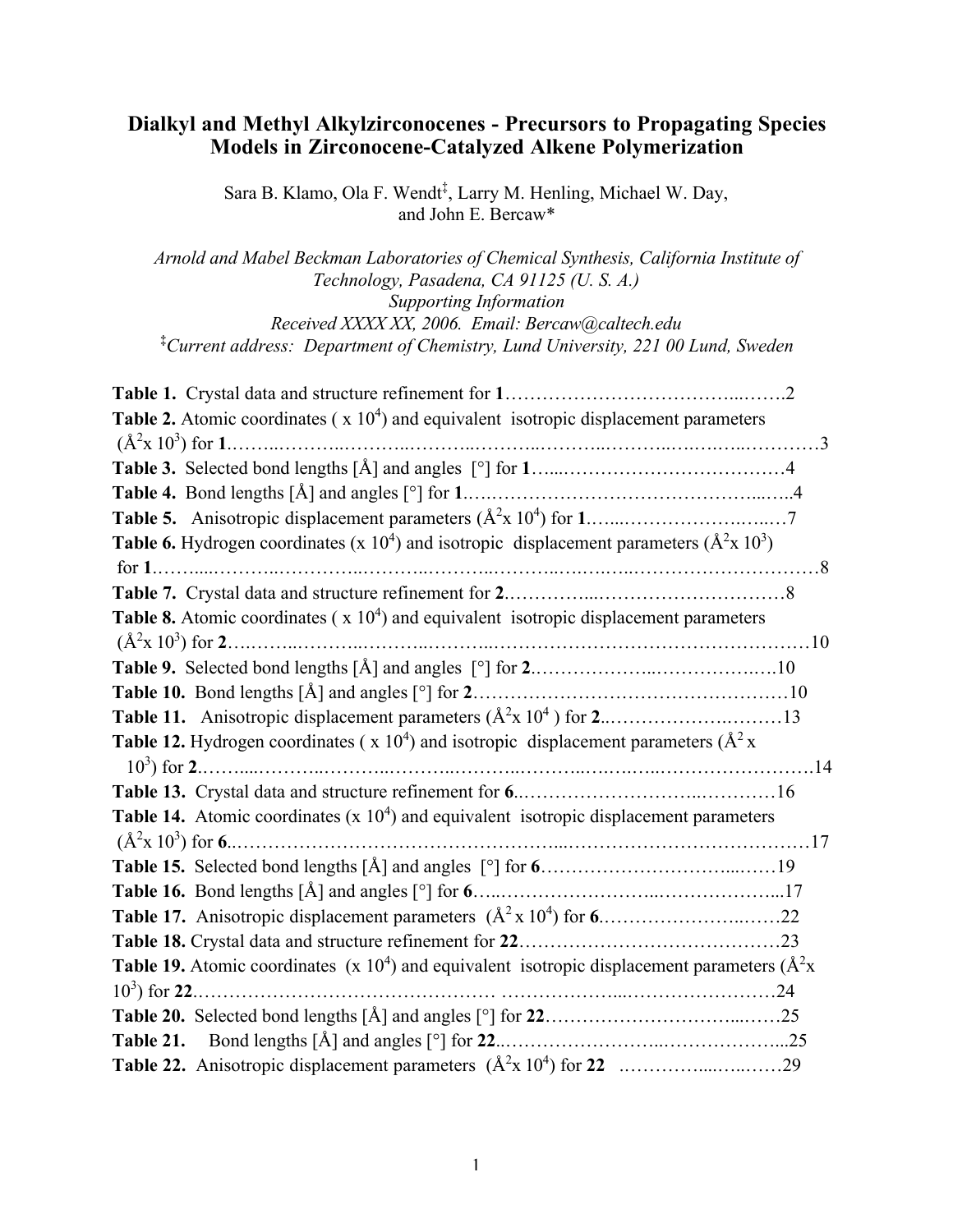|                                           | Table 1. Crystal data and structure refinement for 1 (CCDC 181777). |                         |
|-------------------------------------------|---------------------------------------------------------------------|-------------------------|
| Empirical formula                         | $C_{25}H_{42}Zr$                                                    |                         |
| Formula weight                            | 433.81                                                              |                         |
| <b>Crystallization Solvent</b>            | Pentane                                                             |                         |
| Crystal Habit                             | Chunks                                                              |                         |
| Crystal size                              | $0.26 \times 0.20 \times 0.19$ mm <sup>3</sup>                      |                         |
| Crystal color                             | Pale yellow                                                         |                         |
|                                           | <b>Data Collection</b>                                              |                         |
| <b>Preliminary Photos</b>                 | Rotation                                                            |                         |
| Type of diffractometer                    | Bruker SMART 1000                                                   |                         |
| Wavelength                                | $0.71073$ Å MoK $\alpha$                                            |                         |
| Data Collection Temperature               | 98(2) K                                                             |                         |
| $\theta$ range for 27315 reflections used |                                                                     |                         |
| in lattice determination                  | 2.33 to 28.81°                                                      |                         |
| Unit cell dimensions                      | $a = 9.7467(4)$ Å                                                   |                         |
|                                           | $b = 25.9839(12)$ Å                                                 | $\beta$ = 116.6710(10)° |
|                                           | $c = 10.2031(5)$ Å                                                  |                         |
| Volume                                    | $2309.07(18)$ Å <sup>3</sup>                                        |                         |
| Z                                         | $\overline{4}$                                                      |                         |
| Crystal system                            | Monoclinic                                                          |                         |
| Space group                               | P2 <sub>1</sub> /c                                                  |                         |
| Density (calculated)                      | 1.248 $Mg/m^3$                                                      |                         |
| F(000)                                    | 928                                                                 |                         |
| Data collection program                   | Bruker SMART v5.054                                                 |                         |
| $\theta$ range for data collection        | 1.57 to 28.37°                                                      |                         |
| Completeness to $\theta = 28.37^{\circ}$  | 94.2 %                                                              |                         |
| Index ranges                              | $-12 \le h \le 12$ , $-33 \le k \le 33$ , $-13 \le l \le 13$        |                         |
| Data collection scan type                 | ω scans at 7 $\phi$ settings                                        |                         |
| Data reduction program                    | Bruker SAINT v6.022                                                 |                         |
| Reflections collected                     | 46222                                                               |                         |
| Independent reflections                   | 5440 [ $R_{int}$ = 0.0466]                                          |                         |
| Absorption coefficient                    | $0.482$ mm <sup>-1</sup>                                            |                         |
| Absorption correction                     | None                                                                |                         |
| Max, and min. transmission                | 0.9140 and 0.8849                                                   |                         |
|                                           | <b>Structure solution and Refinement</b>                            |                         |
| Structure solution program                | SHELXS-97 (Sheldrick, 1990)                                         |                         |
|                                           |                                                                     |                         |

#### Primary solution method<br>Secondary solution method<br>Difference Fourier map Secondary solution method<br>Hydrogen placement Hydrogen placement<br>
Structure refinement program<br>
SHELXL-97 (Sheldrick Structure refinement program<br>
Refinement method<br>
Full matrix least-squares on F<sup>2</sup> Data / restraints / parameters Treatment of hydrogen atoms Unrestrained<br>
Goodness-of-fit on  $F^2$  2.059 Goodness-of-fit on  $\overline{F^2}$  2.059<br>Final R indices  $[I>2\sigma(I), 4770$  reflections <br>R1 = 0.0247, wR2 = 0.0475 Final R indices [I $>2\sigma$ (I), 4770 reflections] R indices (all data) Type of weighting scheme used Sigma Weighting scheme used *w*=1/c<br>Max shift/error 0.001 Max shift/error 0.001<br>Average shift/error 0.000 Average shift/error 0.000<br>Largest diff. peak and hole 0.473 and -0.323 e.Å<sup>-3</sup> Largest diff. peak and hole

# Full matrix least-squares on  $\overline{F}^2$ <br>5440 / 0 / 403  $R1 = 0.0305$ , *wR2* = 0.0480  $(Fo^2)$

#### Special Refinement Details

Refinement of  $F^2$  against ALL reflections. The weighted R-factor ( $wR$ ) and goodness of fit (S) are based on  $F^2$ , conventional R-factors (R) are based on F, with F set to zero for negative  $F^2$ . The threshold expression of  $F^2$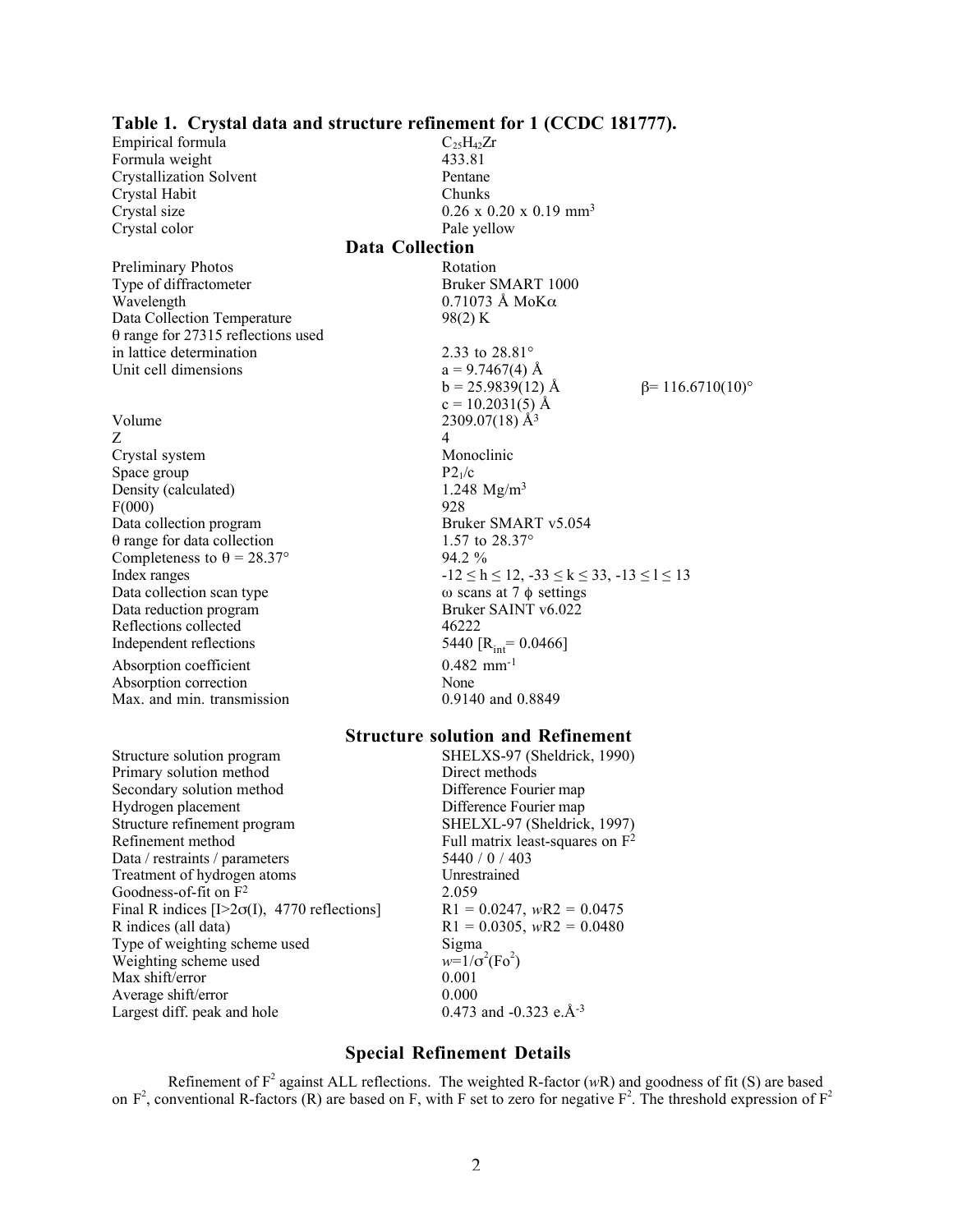$> 2s(F^2)$  is used only for calculating R-factors(gt) etc. and is not relevant to the choice of reflections for refinement. R-factors based on  $F^2$  are statistically about twice as large as those based on F, and R-factors based on ALL data will be even larger.

All esds (except the esd in the dihedral angle between two l.s. planes) are estimated using the full covariance matrix. The cell esds are taken into account individually in the estimation of esds in distances, angles and torsion angles; correlations between esds in cell parameters are only used when they are defined by crystal symmetry. An approximate (isotropic) treatment of cell esds is used for estimating esds involving l.s. planes.

|       | $\mathbf X$ |         | Z       |          |
|-------|-------------|---------|---------|----------|
|       |             | y       |         | $U_{eq}$ |
| Zr    | 3300(1)     | 1426(1) | 6232(1) | 10(1)    |
| C(1)  | 4470(2)     | 2305(1) | 6672(2) | 17(1)    |
| C(2)  | 2944(2)     | 2390(1) | 6416(2) | 17(1)    |
| C(3)  | 2748(2)     | 2173(1) | 7574(2) | 17(1)    |
| C(4)  | 4165(2)     | 1958(1) | 8572(2) | 16(1)    |
| C(5)  | 5228(2)     | 2045(1) | 8026(2) | 15(1)    |
| C(6)  | 5802(2)     | 1199(1) | 6137(2) | 14(1)    |
| C(7)  | 4615(2)     | 1125(1) | 4702(2) | 13(1)    |
| C(8)  | 3724(2)     | 697(1)  | 4743(2) | 13(1)    |
| C(9)  | 4351(2)     | 515(1)  | 6202(2) | 13(1)    |
| C(10) | 5624(2)     | 831(1)  | 7079(2) | 13(1)    |
| C(11) | 7160(2)     | 1545(1) | 6512(2) | 20(1)    |
| C(12) | 4456(2)     | 1416(1) | 3371(2) | 18(1)    |
| C(13) | 2475(2)     | 428(1)  | 3467(2) | 19(1)    |
| C(14) | 3893(2)     | 17(1)   | 6637(2) | 20(1)    |
| C(15) | 6701(2)     | 748(1)  | 8673(2) | 18(1)    |
| C(16) | 1942(2)     | 981(1)  | 7167(2) | 14(1)    |
| C(17) | 1861(2)     | 840(1)  | 8597(2) | 15(1)    |
| C(18) | 3393(2)     | 625(1)  | 9744(2) | 20(1)    |
| C(19) | 1429(2)     | 1304(1) | 9259(2) | 17(1)    |
| C(20) | 631(2)      | 424(1)  | 8273(2) | 23(1)    |
| C(21) | 1318(2)     | 1620(1) | 3896(2) | 13(1)    |
| C(22) | $-438(2)$   | 1684(1) | 3340(2) | 15(1)    |
| C(23) | $-1179(2)$  | 1161(1) | 3296(2) | 21(1)    |
| C(24) | $-843(2)$   | 2057(1) | 4272(2) | 19(1)    |
| C(25) | $-1147(2)$  | 1897(1) | 1771(2) | 22(1)    |

#### Table 2. Atomic coordinates ( x 104) and equivalent isotropic displacement parameters  $(\AA^2 X 10^3)$  for 1. U(eq) is defined as the trace of the orthogonalized U<sup>ij</sup> tensor.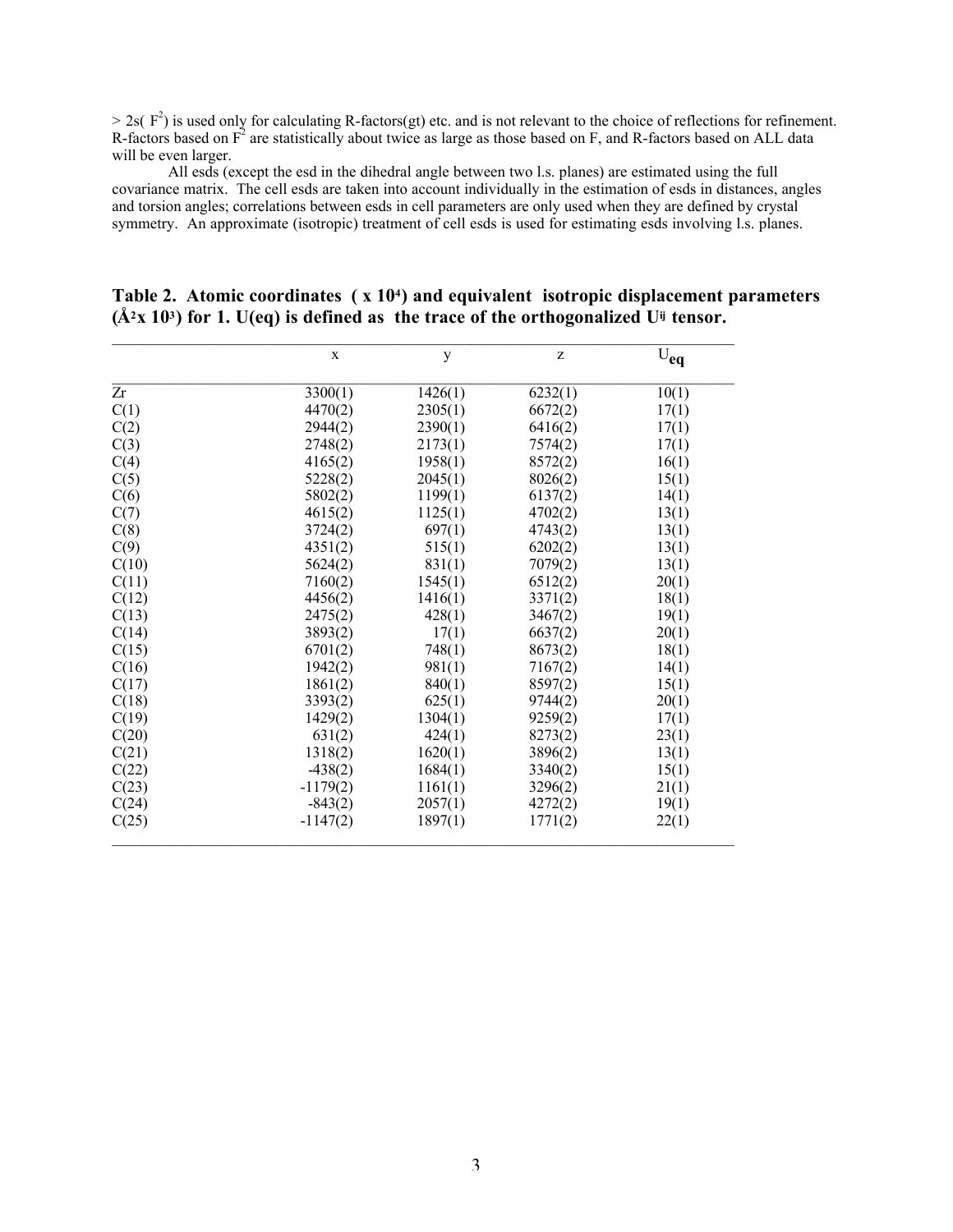| $Zr$ -Cent(1)    | 2.241(1)   | $Cent(1)-Zr-Cent(2)$ | 129.1(1) |
|------------------|------------|----------------------|----------|
| $Zr$ -Cent $(2)$ | 2.260(1)   | $PIn(1)-Zr-PIn(2)$   | 126.7(1) |
| $Zr-Pln(1)$      | 2.239(1)   | $C(16)$ -Zr- $C(21)$ | 99.61(5) |
| $Zr-Pln(2)$      | 2.260(1)   |                      |          |
| $Zr-C(16)$       | 2.2651(14) |                      |          |
| $Zr-C(21)$       | 2.3524(14) |                      |          |

Table 3. Selected bond lengths [Å] and angles [°] for 1.

Cent(1) is the centroid formed by  $C(1)$ ,  $C(2)$ ,  $C(3)$ ,  $C(4)$  and  $C(5)$ . Cent(2) is the centroid formed by  $C(6)$ ,  $C(7)$ ,  $C(8)$ ,  $C(9)$  and  $C(10)$ . Pln(1) is the plane formed by C(1),  $\tilde{C}(2)$ ,  $\tilde{C}(3)$ ,  $\tilde{C}(4)$  and C(5). Pln(2) is the plane formed by  $C(6)$ ,  $C(7)$ ,  $C(8)$ ,  $C(9)$  and  $C(10)$ .

| $Zr$ -Cent $(1)$  | 2.241(1)   | $C(12)$ -H $(7B)$  | 0.959(17)  |
|-------------------|------------|--------------------|------------|
| $Zr$ -Cent $(2)$  | 2.260(1)   | $C(12)$ -H $(7C)$  | 0.904(19)  |
| $Zr-Pln(1)$       | 2.239(1)   | $C(13)$ -H(8A)     | 0.925(18)  |
| $Zr-Pln(2)$       | 2.260(1)   | $C(13)$ -H(8B)     | 0.953(16)  |
| $Zr-C(16)$        | 2.2651(14) | $C(13)$ -H(8C)     | 0.959(17)  |
| $Zr-C(21)$        | 2.3524(14) | $C(14)$ -H(9A)     | 0.988(17)  |
| $Zr-C(1)$         | 2.5024(14) | $C(14)$ -H(9B)     | 0.920(17)  |
| $Zr-C(5)$         | 2.5266(14) | $C(14)-H(9C)$      | 0.937(17)  |
| $Zr-C(10)$        | 2.5503(13) | $C(15)$ -H(10A)    | 0.947(19)  |
| $Zr-C(6)$         | 2.5531(14) | $C(15)$ -H(10B)    | 0.84(2)    |
| $Zr-C(7)$         | 2.5473(14) | $C(15)$ -H $(10C)$ | 0.91(2)    |
| $Zr-C(2)$         | 2.5488(14) | $C(16)-C(17)$      | 1.5401(19) |
| $Zr-C(4)$         | 2.5519(14) | $C(16) - H(16A)$   | 0.944(15)  |
| $Zr-C(8)$         | 2.5736(13) | $C(16)$ -H $(16B)$ | 0.933(16)  |
| $Zr-C(3)$         | 2.5691(14) | $C(17)-C(19)$      | 1.531(2)   |
| $Zr-C(9)$         | 2.5845(13) | $C(17) - C(18)$    | 1.531(2)   |
| $C(1)-C(2)$       | 1.408(2)   | $C(17) - C(20)$    | 1.535(2)   |
| $C(1)-C(5)$       | 1.412(2)   | $C(18) - H(18A)$   | 0.958(15)  |
| $C(1)$ -H(1)      | 0.923(14)  | $C(18)$ -H $(18B)$ | 0.966(15)  |
| $C(2)-C(3)$       | 1.398(2)   | $C(18)$ -H $(18C)$ | 0.977(17)  |
| $C(2)$ -H $(2)$   | 0.924(15)  | $C(19) - H(19A)$   | 0.971(16)  |
| $C(3)-C(4)$       | 1.413(2)   | $C(19)$ -H(19B)    | 0.976(16)  |
| $C(3)-H(3)$       | 0.924(14)  | $C(19)$ -H(19C)    | 0.980(16)  |
| $C(4)-C(5)$       | 1.397(2)   | $C(20)$ -H $(20A)$ | 0.932(15)  |
| $C(4)-H(4)$       | 0.890(15)  | $C(20)$ -H $(20B)$ | 0.979(15)  |
| $C(5)-H(5)$       | 0.907(15)  | $C(20)$ -H $(20C)$ | 0.953(16)  |
| $C(6)-C(7)$       | 1.4145(19) | $C(21)-C(22)$      | 1.5517(19) |
| $C(6)-C(10)$      | 1.4202(19) | $C(21)$ -H $(21A)$ | 0.985(15)  |
| $C(6)-C(11)$      | 1.501(2)   | $C(21)$ -H $(21B)$ | 0.970(15)  |
| $C(7)$ - $C(8)$   | 1.4222(19) | $C(22) - C(25)$    | 1.534(2)   |
| $C(7) - C(12)$    | 1.501(2)   | $C(22) - C(23)$    | 1.530(2)   |
| $C(8)$ - $C(9)$   | 1.4130(19) | $C(22) - C(24)$    | 1.528(2)   |
| $C(8)-C(13)$      | 1.4973(19) | $C(23)$ -H $(23A)$ | 0.966(16)  |
| $C(9) - C(10)$    | 1.4215(19) | $C(23)$ -H $(23B)$ | 0.984(16)  |
| $C(9) - C(14)$    | 1.499(2)   | $C(23)$ -H $(23C)$ | 0.932(15)  |
| $C(10)-C(15)$     | 1.504(2)   | $C(24)$ -H $(24A)$ | 0.939(16)  |
| $C(11)$ -H(6A)    | 0.955(17)  | $C(24)$ -H $(24B)$ | 0.968(16)  |
| $C(11)$ -H(6B)    | 0.926(18)  | $C(24)$ -H $(24C)$ | 0.954(15)  |
| $C(11)$ -H(6C)    | 0.939(17)  | $C(25)$ -H $(25A)$ | 0.977(15)  |
| $C(12)$ -H $(7A)$ | 0.947(17)  | $C(25)$ -H $(25B)$ | 0.981(16)  |

Table 4. Bond lengths [Å] and angles [°] for 1.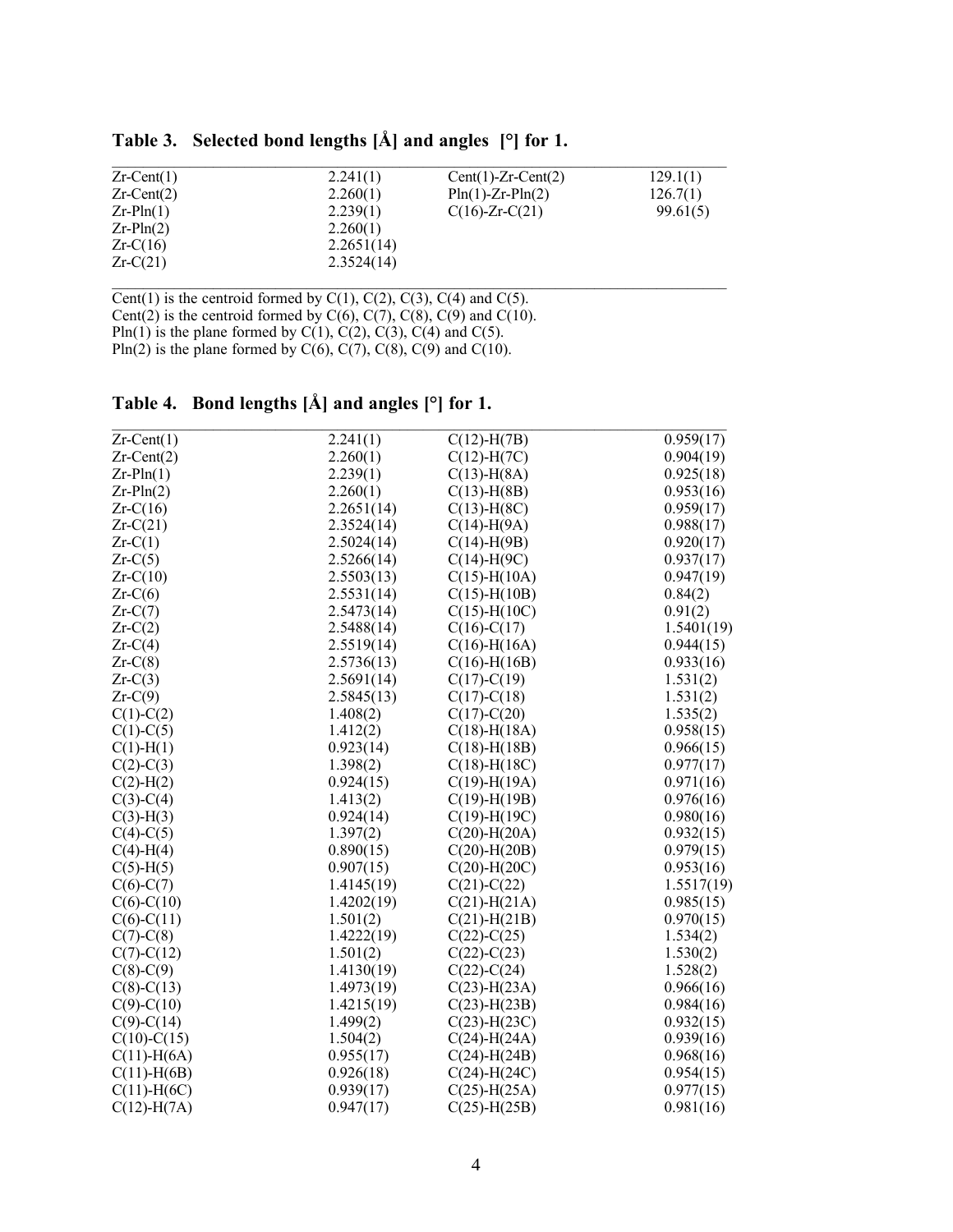| $C(25)$ -H $(25C)$   | 0.972(16) | $C(8)$ -Zr- $C(3)$       | 176.57(4)  |
|----------------------|-----------|--------------------------|------------|
|                      |           | $C(16)$ -Zr- $C(9)$      | 81.21(5)   |
| $Cent(1)-Zr-Cent(2)$ | 129.1(1)  | $C(21)$ -Zr- $C(9)$      | 109.48(5)  |
| $Pin(1)-Zr-Pln(2)$   | 126.7(1)  | $C(1)$ -Zr- $C(9)$       | 133.39(5)  |
| $C(16)$ -Zr- $C(21)$ | 99.61(5)  | $C(5)$ -Zr- $C(9)$       | 114.96(5)  |
| $C(16)$ -Zr- $C(1)$  | 134.09(5) | $C(10)$ -Zr- $C(9)$      | 32.13(4)   |
| $C(21)$ -Zr- $C(1)$  | 95.00(5)  | $C(6)$ -Zr- $C(9)$       | 52.99(4)   |
| $C(16)$ -Zr- $C(5)$  | 113.92(5) | $C(7)$ -Zr- $C(9)$       | 53.16(4)   |
| $C(21)$ -Zr- $C(5)$  | 127.08(5) | $C(2)$ -Zr- $C(9)$       | 165.73(5)  |
| $C(1)$ -Zr- $C(5)$   | 32.60(5)  | $C(4)$ -Zr- $C(9)$       | 122.74(5)  |
| $C(16)$ -Zr- $C(10)$ | 98.42(5)  | $C(8)$ -Zr- $C(9)$       | 31.80(4)   |
| $C(21)$ -Zr- $C(10)$ | 132.32(5) | $C(3)$ -Zr- $C(9)$       | 151.38(5)  |
| $C(1)$ -Zr- $C(10)$  | 103.17(5) | $C(2)-C(1)-C(5)$         | 107.61(14) |
| $C(5)$ -Zr- $C(10)$  | 83.19(5)  | $C(2)$ -C(1)-Zr          | 75.64(8)   |
| $C(16)$ -Zr- $C(6)$  | 130.33(5) | $C(5)-C(1)-Zr$           | 74.65(8)   |
| $C(21)$ -Zr- $C(6)$  | 112.00(5) | $C(2)$ -C(1)-H(1)        | 126.8(9)   |
| $C(1)$ -Zr- $C(6)$   | 81.43(5)  | $C(5)-C(1)-H(1)$         | 125.6(9)   |
| $C(5)$ -Zr- $C(6)$   | 76.21(5)  | $Zr-C(1)-H(1)$           | 115.5(9)   |
| $C(10)$ -Zr- $C(6)$  | 32.32(4)  | $C(3)-C(2)-C(1)$         | 108.26(14) |
| $C(16)$ -Zr- $C(7)$  | 130.63(5) | $C(3)-C(2)-Zr$           | 74.96(8)   |
| $C(21)$ -Zr- $C(7)$  | 81.63(5)  | $C(1)-C(2)-Zr$           | 72.01(8)   |
| $C(1)$ -Zr- $C(7)$   | 94.37(5)  | $C(3)-C(2)-H(2)$         | 125.8(10)  |
| $C(5)$ -Zr- $C(7)$   | 102.96(5) | $C(1)$ -C(2)-H(2)        | 126.0(10)  |
| $C(10)$ -Zr- $C(7)$  | 53.64(4)  | $Zr-C(2)-H(2)$           | 119.3(10)  |
| $C(6)$ -Zr- $C(7)$   | 32.20(4)  | $C(2)-C(3)-C(4)$         | 107.97(14) |
| $C(16)$ -Zr- $C(2)$  | 110.27(5) | $C(2)$ -C(3)-Zr          | 73.35(8)   |
| $C(21)$ -Zr- $C(2)$  | 77.70(5)  | $C(4)-C(3)-Zr$           | 73.32(8)   |
| $C(1)$ -Zr- $C(2)$   | 32.35(5)  | $C(2)-C(3)-H(3)$         | 124.5(9)   |
| $C(5)$ -Zr- $C(2)$   | 53.26(5)  | $C(4)-C(3)-H(3)$         | 127.5(9)   |
| $C(10)$ -Zr- $C(2)$  | 134.42(5) | $Zr-C(3)-H(3)$           | 120.1(9)   |
| $C(6)$ -Zr- $C(2)$   | 113.17(5) | $C(5)-C(4)-C(3)$         | 107.97(13) |
| $C(7)$ -Zr- $C(2)$   | 118.01(5) | $C(5)-C(4)-Zr$           | 73.04(8)   |
| $C(16)$ -Zr- $C(4)$  | 83.86(5)  | $C(3)-C(4)-Zr$           | 74.65(8)   |
| $C(21)$ -Zr- $C(4)$  | 127.46(5) | $C(5)$ -C(4)-H(4)        | 126.1(9)   |
| $C(1)$ -Zr- $C(4)$   | 53.48(5)  | $C(3)-C(4)-H(4)$         | 125.9(9)   |
| $C(5)$ -Zr- $C(4)$   | 31.93(5)  | $Zr-C(4)-H(4)$           | 120.1(9)   |
| $C(10)$ -Zr- $C(4)$  | 98.08(5)  | $C(4)-C(5)-C(1)$         | 108.16(13) |
| $C(6)$ -Zr- $C(4)$   | 103.89(5) | $C(4)-C(5)-Zr$           | 75.03(8)   |
| $C(7)$ -Zr- $C(4)$   | 133.92(5) | $C(1)-C(5)-Zr$           | 72.76(8)   |
| $C(2)$ -Zr- $C(4)$   | 52.94(5)  | $C(4)$ - $C(5)$ - $H(5)$ | 128.9(9)   |
| $C(16)$ -Zr- $C(8)$  | 98.74(5)  | $C(1)-C(5)-H(5)$         | 122.9(9)   |
| $C(21)$ -Zr- $C(8)$  | 80.54(5)  | $Zr-C(5)-H(5)$           | 119.9(9)   |
| $C(1)$ -Zr- $C(8)$   | 126.61(5) | $C(7)$ -C(6)-C(10)       | 108.45(12) |
| $C(5)$ -Zr- $C(8)$   | 129.18(5) | $C(7)-C(6)-C(11)$        | 124.35(13) |
| $C(10)$ -Zr- $C(8)$  | 53.22(4)  | $C(10)-C(6)-C(11)$       | 126.35(13) |
| $C(6)$ -Zr- $C(8)$   | 53.05(4)  | $C(7)$ -C(6)-Zr          | 73.67(8)   |
| $C(7)$ -Zr- $C(8)$   | 32.24(4)  | $C(10)-C(6)$ -Zr         | 73.73(8)   |
| $C(2)$ -Zr- $C(8)$   | 146.08(5) | $C(11)-C(6)-Zr$          | 126.90(10) |
| $C(4)$ -Zr- $C(8)$   | 151.30(4) | $C(6)-C(7)-C(8)$         | 107.64(12) |
| $C(16)$ -Zr- $C(3)$  | 81.95(5)  | $C(6)-C(7)-C(12)$        | 124.89(13) |
| $C(21)$ -Zr- $C(3)$  | 96.04(5)  | $C(8)-C(7)-C(12)$        | 127.19(13) |
| $C(1)$ -Zr- $C(3)$   | 53.24(5)  | $C(6)-C(7)-Zr$           | 74.12(8)   |
| $C(5)$ -Zr- $C(3)$   | 52.97(5)  | $C(8)-C(7)-Zr$           | 74.90(8)   |
| $C(10)$ -Zr- $C(3)$  | 130.08(4) | $C(12)-C(7)-Zr$          | 121.60(10) |
| $C(6)$ -Zr- $C(3)$   | 128.81(5) | $C(9)$ -C(8)-C(7)        | 108.19(12) |
| $C(7)$ -Zr- $C(3)$   | 147.37(5) | $C(9)-C(8)-C(13)$        | 123.93(13) |
| $C(2)$ -Zr- $C(3)$   | 31.69(5)  | $C(7)-C(8)-C(13)$        | 127.37(13) |
| $C(4)$ -Zr- $C(3)$   | 32.03(4)  | $C(9)$ -C(8)-Zr          | 74.53(8)   |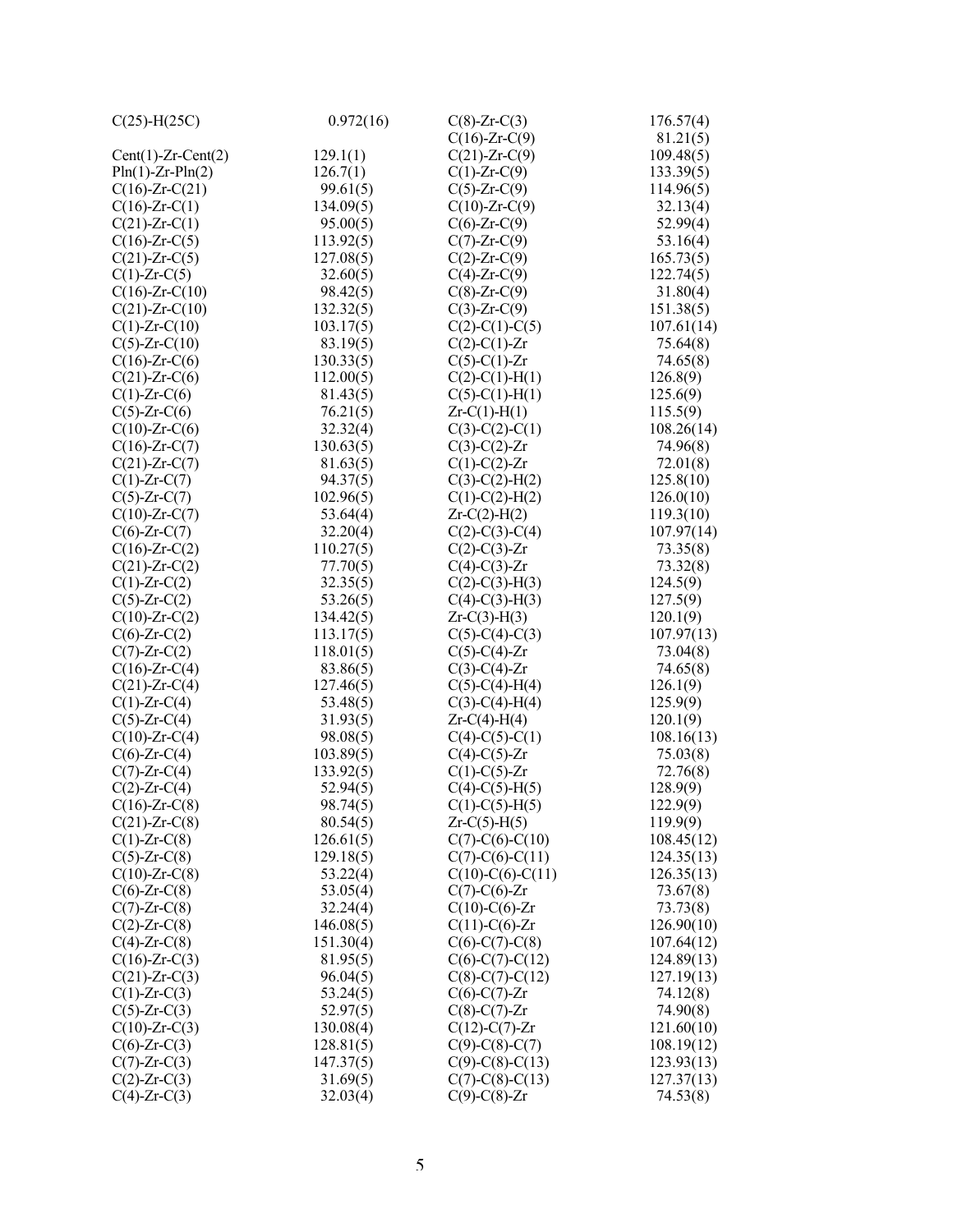| $C(7)$ - $C(8)$ -Zr       | 72.86(8)   | $H(18A)-C(18)-H(18B)$        | 108.9(12)  |
|---------------------------|------------|------------------------------|------------|
| $C(13)-C(8)-Zr$           | 124.98(9)  | $C(17)-C(18)-H(18C)$         | 109.0(9)   |
| $C(8)-C(9)-C(10)$         | 108.15(12) | $H(18A)-C(18)-H(18C)$        | 108.8(12)  |
| $C(8)$ -C(9)-C(14)        | 123.76(13) | $H(18B) - C(18) - H(18C)$    | 107.8(12)  |
| $C(10)-C(9)-C(14)$        | 127.23(13) | $C(17)-C(19)-H(19A)$         | 111.2(9)   |
| $C(8)$ - $C(9)$ -Zr       | 73.68(8)   | $C(17)-C(19)-H(19B)$         | 112.6(9)   |
| $C(10)-C(9)$ -Zr          | 72.61(8)   | $H(19A)-C(19)-H(19B)$        | 108.0(12)  |
| $C(14)-C(9)$ -Zr          | 127.91(10) | $C(17)-C(19)-H(19C)$         | 113.8(9)   |
| $C(9)$ -C(10)-C(6)        | 107.52(12) | $H(19A)-C(19)-H(19C)$        | 102.6(13)  |
| $C(9)$ -C(10)-C(15)       | 125.80(13) | $H(19B)-C(19)-H(19C)$        | 108.0(12)  |
| $C(6)-C(10)-C(15)$        | 126.25(13) | $C(17)$ - $C(20)$ - $H(20A)$ | 110.7(9)   |
| $C(9) - C(10) - Zr$       | 75.26(8)   | $C(17)-C(20)-H(20B)$         | 112.2(8)   |
| $C(6)-C(10)-Zr$           | 73.95(8)   | $H(20A) - C(20) - H(20B)$    | 107.4(13)  |
| $C(15)-C(10)-Zr$          | 122.45(10) | $C(17)-C(20)-H(20C)$         | 111.4(9)   |
| $C(6)-C(11)-H(6A)$        | 109.3(10)  | $H(20A)-C(20)-H(20C)$        | 107.4(13)  |
| $C(6)-C(11)-H(6B)$        | 114.8(10)  | $H(20B) - C(20) - H(20C)$    | 107.5(13)  |
| $H(6A)-C(11)-H(6B)$       | 106.8(14)  | $C(22) - C(21) - Zr$         | 131.47(10) |
| $C(6)-C(11)-H(6C)$        | 111.6(10)  | $C(22) - C(21) - H(21A)$     | 103.6(9)   |
| $H(6A)-C(11)-H(6C)$       | 108.0(13)  | $Zr-C(21) - H(21A)$          | 104.2(9)   |
| $H(6B) - C(11) - H(6C)$   | 106.0(14)  | $C(22) - C(21) - H(21B)$     | 107.9(8)   |
| $C(7)$ -C(12)-H(7A)       | 110.2(10)  | $Zr-C(21) - H(21B)$          | 100.9(8)   |
| $C(7)-C(12)-H(7B)$        | 112.4(10)  | $H(21A)-C(21)-H(21B)$        | 107.0(12)  |
| $H(7A)-C(12)-H(7B)$       | 107.8(14)  | $C(25)$ -C(22)-C(23)         | 107.71(12) |
| $C(7)$ -C(12)-H(7C)       | 113.0(11)  | $C(25)$ -C(22)-C(24)         | 107.39(12) |
| $H(7A)-C(12)-H(7C)$       | 108.1(15)  | $C(23)-C(22)-C(24)$          | 109.31(13) |
| $H(7B) - C(12) - H(7C)$   | 105.1(14)  | $C(25) - C(22) - C(21)$      | 109.06(12) |
| $C(8) - C(13) - H(8A)$    | 110.7(10)  | $C(23)-C(22)-C(21)$          | 110.11(12) |
| $C(8) - C(13) - H(8B)$    | 111.7(9)   | $C(24)$ -C(22)-C(21)         | 113.08(12) |
| $H(8A)-C(13)-H(8B)$       | 106.2(14)  | $C(22) - C(23) - H(23A)$     | 109.9(9)   |
| $C(8)$ -C(13)-H(8C)       | 113.2(10)  | $C(22) - C(23) - H(23B)$     | 113.1(9)   |
| $H(8A)-C(13)-H(8C)$       | 105.1(14)  | $H(23A) - C(23) - H(23B)$    | 105.9(13)  |
| $H(8B) - C(13) - H(8C)$   | 109.5(13)  | $C(22)$ -C(23)-H(23C)        | 111.4(9)   |
| $C(9)$ -C(14)-H(9A)       | 109.2(9)   | $H(23A)-C(23)-H(23C)$        | 108.1(13)  |
| $C(9)$ -C(14)-H(9B)       | 112.6(10)  | $H(23B) - C(23) - H(23C)$    | 108.2(13)  |
| $H(9A)-C(14)-H(9B)$       | 109.3(14)  | $C(22)$ - $C(24)$ -H $(24A)$ | 112.3(9)   |
| $C(9)$ -C(14)-H(9C)       | 114.4(10)  | $C(22) - C(24) - H(24B)$     | 110.3(9)   |
| $H(9A)-C(14)-H(9C)$       | 105.8(14)  | $H(24A)-C(24)-H(24B)$        | 105.8(13)  |
| $H(9B) - C(14) - H(9C)$   | 105.2(14)  | $C(22)$ -C(24)-H(24C)        | 109.9(9)   |
| $C(10)-C(15)-H(10A)$      | 112.6(11)  | $H(24A)-C(24)-H(24C)$        | 109.7(12)  |
| $C(10)-C(15)-H(10B)$      | 113.1(13)  | $H(24B) - C(24) - H(24C)$    | 108.7(13)  |
| $H(10A) - C(15) - H(10B)$ | 105.5(16)  | $C(22)$ -C(25)-H(25A)        | 109.7(9)   |
| $C(10)-C(15)-H(10C)$      | 114.2(12)  | $C(22) - C(25) - H(25B)$     | 110.8(9)   |
| $H(10A)-C(15)-H(10C)$     | 103.2(15)  | $H(25A) - C(25) - H(25B)$    | 108.3(12)  |
| $H(10B) - C(15) - H(10C)$ | 107.3(17)  | $C(22) - C(25) - H(25C)$     | 111.9(9)   |
| $C(17)-C(16)-Zr$          | 143.89(10) | $H(25A)-C(25)-H(25C)$        | 108.4(12)  |
| $C(17)-C(16)-H(16A)$      | 108.5(9)   | $H(25B) - C(25) - H(25C)$    | 107.6(13)  |
| $Zr-C(16) - H(16A)$       | 98.7(9)    |                              |            |
| $C(17)-C(16)-H(16B)$      | 108.9(10)  |                              |            |
| $Zr-C(16) - H(16B)$       | 85.7(10)   |                              |            |
| $H(16A)-C(16)-H(16B)$     | 104.9(13)  |                              |            |
| $C(19)-C(17)-C(18)$       | 108.47(12) |                              |            |
| $C(19)-C(17)-C(16)$       | 111.88(12) |                              |            |
| $C(18)-C(17)-C(16)$       | 111.32(12) |                              |            |
| $C(19)-C(17)-C(20)$       | 107.83(12) |                              |            |
| $C(18)-C(17)-C(20)$       | 107.92(13) |                              |            |
| $C(16)-C(17)-C(20)$       | 109.27(12) |                              |            |
| $C(17)-C(18)-H(18A)$      | 110.3(9)   |                              |            |
| $C(17) - C(18) - H(18B)$  | 112.1(9)   |                              |            |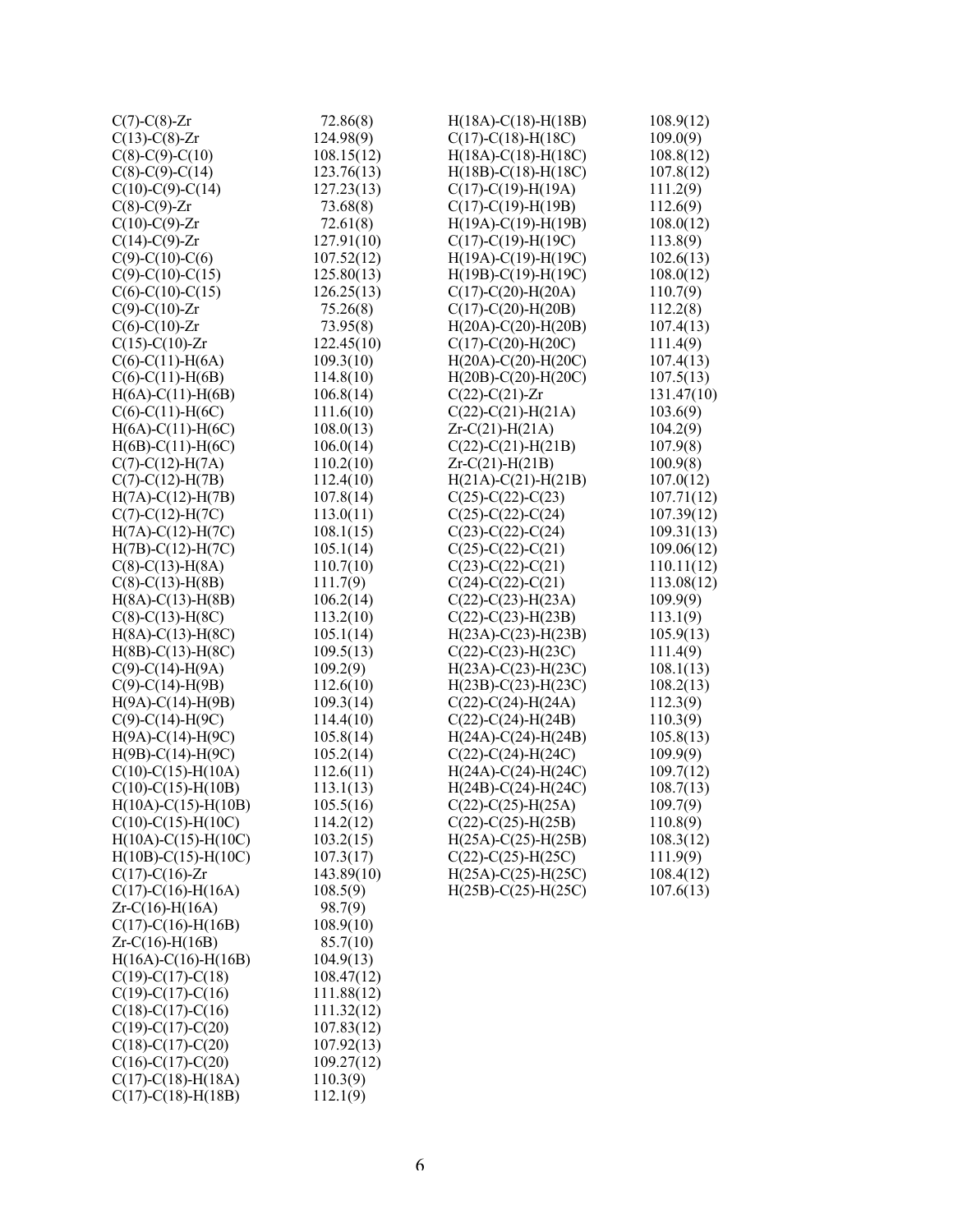Cent(1) is the centroid formed by  $C(1)$ ,  $C(2)$ ,  $C(3)$ ,  $C(4)$  and  $C(5)$ . Cent(2) is the centroid formed by  $C(6)$ ,  $C(7)$ ,  $C(8)$ ,  $C(9)$  and  $C(10)$ . Pln(1) is the plane formed by  $C(1)$ ,  $C(2)$ ,  $C(3)$ ,  $C(4)$  and  $C(5)$ . Pln(2) is the plane formed by  $C(6)$ ,  $C(7)$ ,  $C(8)$ ,  $C(9)$  and  $C(10)$ .

Table 5. Anisotropic displacement parameters  $(\hat{A}^2X 10^4)$  for 1. The anisotropic displacement factor exponent takes the form:  $-2\pi^2$  [ h<sup>2</sup> a<sup>\*2</sup>U<sup>11</sup> + ... + 2 h k a<sup>\*</sup> b<sup>\*</sup> U<sup>12</sup>]

 $\mathcal{L}_\text{max}$  , and the contribution of the contribution of the contribution of the contribution of the contribution of the contribution of the contribution of the contribution of the contribution of the contribution of t

|       | $U^{11}$ | $U^{22}$ | $U^{33}$ | $U^{23}$ | $U^{13}$ | $U^{12}$ |
|-------|----------|----------|----------|----------|----------|----------|
| Zr    | 108(1)   | 81(1)    | 94(1)    | $-2(1)$  | 35(1)    | 0(1)     |
| C(1)  | 230(8)   | 107(7)   | 171(8)   | $-23(6)$ | 86(7)    | $-60(6)$ |
| C(2)  | 226(8)   | 60(7)    | 169(8)   | $-4(6)$  | 37(6)    | 11(6)    |
| C(3)  | 182(8)   | 102(7)   | 205(8)   | $-62(6)$ | 78(7)    | $-5(6)$  |
| C(4)  | 226(8)   | 107(7)   | 105(7)   | $-32(6)$ | 49(6)    | $-18(6)$ |
| C(5)  | 151(8)   | 114(7)   | 155(7)   | $-49(6)$ | 31(6)    | $-30(6)$ |
| C(6)  | 119(7)   | 120(7)   | 170(7)   | $-12(6)$ | 66(6)    | 8(6)     |
| C(7)  | 130(7)   | 132(7)   | 147(7)   | 3(6)     | 76(6)    | 32(6)    |
| C(8)  | 126(7)   | 113(7)   | 149(7)   | $-34(6)$ | 69(6)    | 19(6)    |
| C(9)  | 147(7)   | 87(7)    | 184(7)   | 2(6)     | 91(6)    | 36(5)    |
| C(10) | 121(7)   | 128(7)   | 149(7)   | 6(6)     | 57(6)    | 44(6)    |
| C(11) | 140(8)   | 220(9)   | 248(9)   | $-16(7)$ | 83(7)    | $-28(6)$ |
| C(12) | 195(8)   | 201(8)   | 174(8)   | 24(7)    | 104(7)   | 31(7)    |
| C(13) | 177(8)   | 168(8)   | 212(9)   | $-68(7)$ | 73(7)    | $-2(6)$  |
| C(14) | 249(9)   | 117(8)   | 264(9)   | 14(7)    | 153(7)   | 28(7)    |
| C(15) | 161(8)   | 190(8)   | 141(8)   | 18(7)    | 29(6)    | 42(7)    |
| C(16) | 153(7)   | 98(7)    | 133(7)   | $-3(6)$  | 46(6)    | 16(6)    |
| C(17) | 160(7)   | 140(7)   | 163(8)   | 15(6)    | 85(6)    | 7(6)     |
| C(18) | 223(8)   | 200(9)   | 175(8)   | 55(7)    | 98(7)    | 52(7)    |
| C(19) | 185(8)   | 206(9)   | 143(8)   | 6(6)     | 85(7)    | 20(6)    |
| C(20) | 259(9)   | 208(9)   | 262(9)   | 4(7)     | 155(8)   | $-46(7)$ |
| C(21) | 148(7)   | 126(7)   | 131(7)   | $-8(6)$  | 64(6)    | $-10(6)$ |
| C(22) | 135(7)   | 160(8)   | 133(7)   | 14(6)    | 39(6)    | 18(6)    |
| C(23) | 146(8)   | 221(9)   | 217(9)   | $-9(7)$  | 45(7)    | $-17(7)$ |
| C(24) | 156(8)   | 214(9)   | 193(9)   | 6(7)     | 64(7)    | 37(7)    |
| C(25) | 152(8)   | 305(10)  | 155(8)   | 41(7)    | 22(6)    | 28(7)    |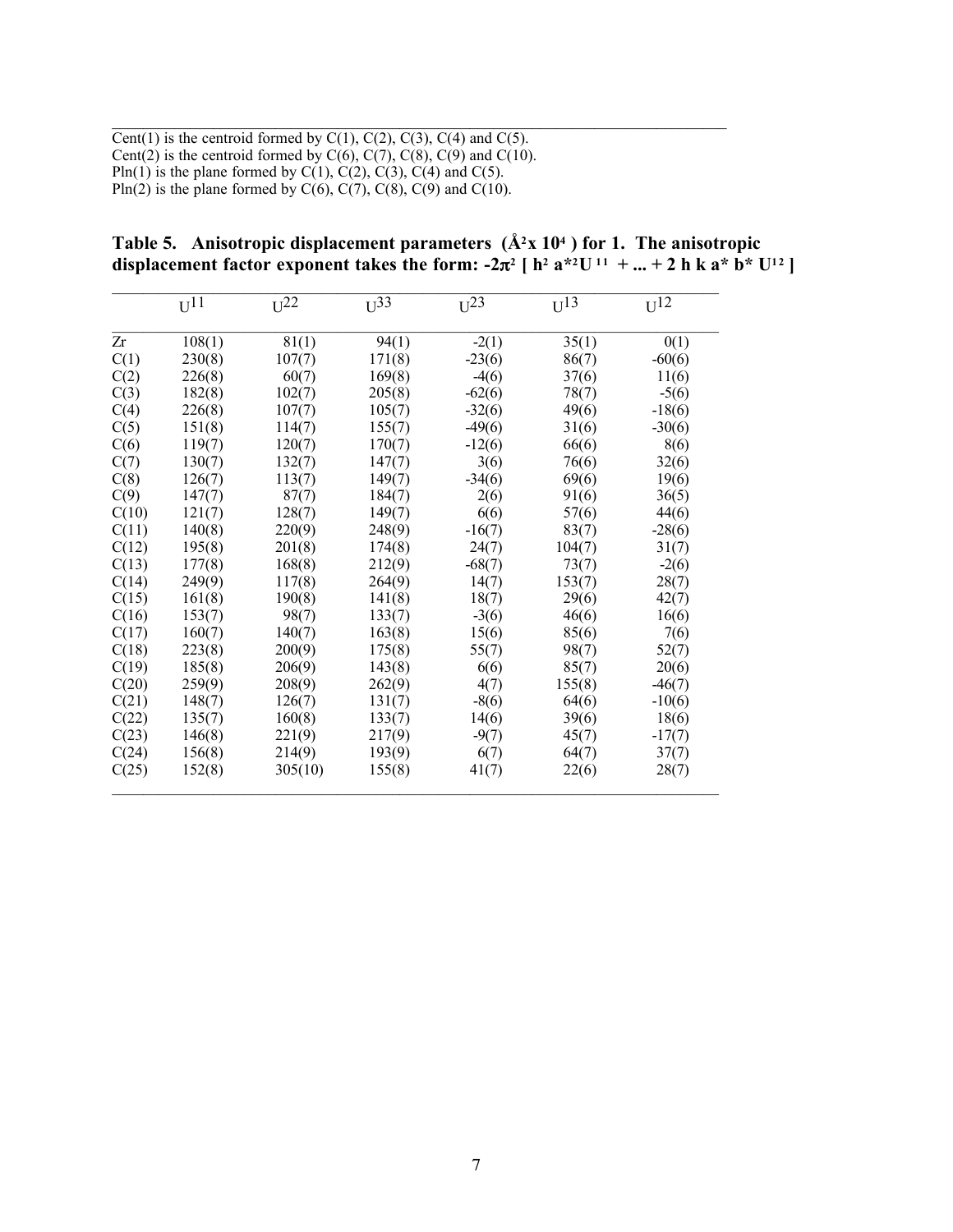|                | $\mathbf X$ | y                    | Z         | $\overline{U}_{\text{iso}}$ |
|----------------|-------------|----------------------|-----------|-----------------------------|
| H(1)           | 4906(16)    | $\overline{2}399(6)$ | 6070(15)  | 14(4)                       |
| H(2)           | 2199(17)    | 2562(6)              | 5622(17)  | 23(4)                       |
| H(3)           | 1841(16)    | 2181(5)              | 7656(15)  | 13(4)                       |
| H(4)           | 4356(16)    | 1804(5)              | 9417(16)  | 13(4)                       |
| H(5)           | 6244(17)    | 1968(5)              | 8440(15)  | 14(4)                       |
| H(6A)          | 7840(20)    | 1392(6)              | 6177(17)  | 28(5)                       |
| H(6B)          | 6922(19)    | 1870(7)              | 6099(19)  | 33(5)                       |
| H(6C)          | 7711(19)    | 1596(6)              | 7528(19)  | 28(5)                       |
| H(7A)          | 5047(19)    | 1257(6)              | 2958(18)  | 30(5)                       |
| H(7B)          | 3410(20)    | 1431(6)              | 2625(19)  | 31(5)                       |
| H(7C)          | 4758(19)    | 1748(7)              | 3566(18)  | 34(5)                       |
| H(8A)          | 2796(19)    | 106(7)               | 3335(18)  | 36(5)                       |
| H(8B)          | 1590(18)    | 374(6)               | 3618(17)  | 26(5)                       |
| H(8C)          | 2185(17)    | 604(6)               | 2552(18)  | 26(4)                       |
| H(9A)          | 4255(18)    | $-272(7)$            | 6245(18)  | 31(5)                       |
|                | 4282(17)    |                      | 7637(19)  |                             |
| H(9B)<br>H(9C) | 2830(20)    | $-18(6)$<br>$-29(6)$ | 6269(17)  | 27(5)<br>32(5)              |
|                |             |                      |           |                             |
| H(10A)         | 7530(20)    | 529(7)               | 8814(19)  | 44(5)                       |
| H(10B)         | 7100(20)    | 1021(8)              | 9120(20)  | 47(6)                       |
| H(10C)         | 6270(20)    | 588(7)               | 9190(20)  | 45(6)                       |
| H(16A)         | 1736(16)    | 682(6)               | 6582(16)  | 16(4)                       |
| H(16B)         | 1139(18)    | 1205(6)              | 6624(17)  | 25(4)                       |
| H(18A)         | 3654(16)    | 319(6)               | 9385(16)  | 17(4)                       |
| H(18B)         | 4219(16)    | 871(6)               | 10005(15) | 14(4)                       |
| H(18C)         | 3299(16)    | 541(6)               | 10634(18) | 24(4)                       |
| H(19A)         | 1278(16)    | 1205(6)              | 10103(17) | 19(4)                       |
| H(19B)         | 494(18)     | 1475(6)              | 8557(17)  | 22(4)                       |
| H(19C)         | 2240(18)    | 1565(6)              | 9671(17)  | 18(4)                       |
| H(20A)         | $-332(17)$  | 545(6)               | 7608(17)  | 19(4)                       |
| H(20B)         | 841(16)     | 113(6)               | 7852(16)  | 17(4)                       |
| H(20C)         | 560(17)     | 325(6)               | 9140(18)  | 22(4)                       |
| H(21A)         | 1395(16)    | 1348(6)              | 3257(17)  | 18(4)                       |
| H(21B)         | 1707(16)    | 1934(6)              | 3672(15)  | 18(4)                       |
| H(23A)         | $-2274(18)$ | 1201(6)              | 2933(16)  | 20(4)                       |
| H(23B)         | $-810(17)$  | 1001(6)              | 4270(18)  | 23(4)                       |
| H(23C)         | $-1009(17)$ | 931(6)               | 2683(16)  | 17(4)                       |
| H(24A)         | $-467(17)$  | 1946(6)              | 5250(18)  | 18(4)                       |
| H(24B)         | $-1947(18)$ | 2080(6)              | 3898(17)  | 23(4)                       |
| H(24C)         | $-450(16)$  | 2391(6)              | 4246(15)  | 16(4)                       |
| H(25A)         | $-2263(18)$ | 1915(5)              | 1385(16)  | 17(4)                       |
| H(25B)         | $-762(17)$  | 2245(6)              | 1753(16)  | 24(4)                       |
| H(25C)         | $-909(16)$  | 1683(6)              | 1119(16)  | 15(4)                       |
|                |             |                      |           |                             |

Table 6. Hydrogen coordinates ( $x 10<sup>4</sup>$ ) and isotropic displacement parameters ( $\AA$ <sup>2</sup>x 10<sup>3</sup>) for 1.

# Table 7. Crystal data and structure refinement for 2 (CCDC 181778).

| Empirical formula              | $C_{23}H_{42}Si_2Zr$                        |
|--------------------------------|---------------------------------------------|
| Formula weight                 | 465.97                                      |
| <b>Crystallization Solvent</b> | Pentane                                     |
| Crystal Habit                  | <b>Block</b>                                |
| Crystal size                   | $0.26 \times 0.26 \times 0.21 \text{ mm}^3$ |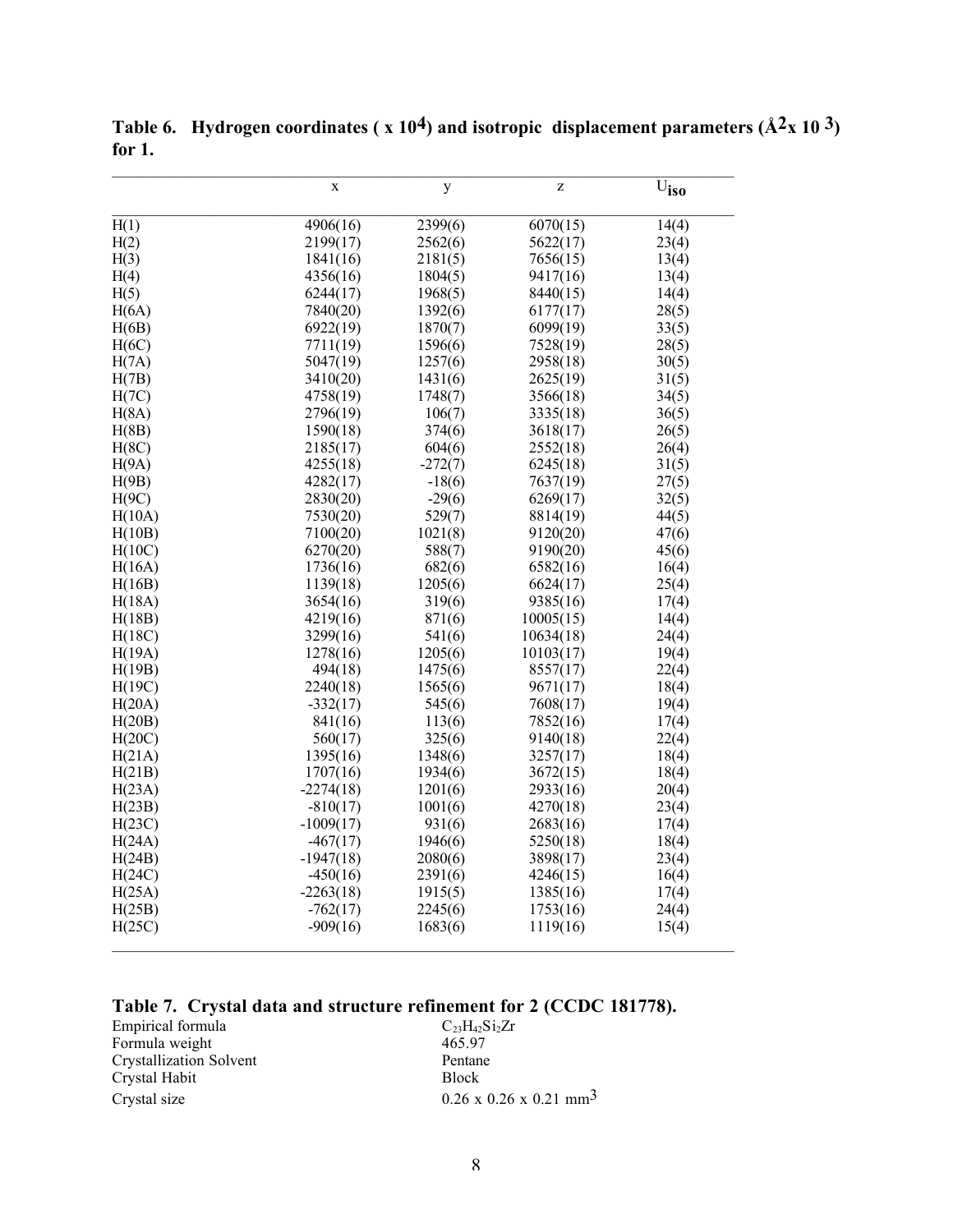Crystal color Colorless

#### Preliminary Photos Rotation Type of diffractometer Bruker SMART 1000 Wavelength 0.71073 Å MoKa Data Collection Temperature 98(2) K q range for 29725 reflections used in lattice determination 2.28 to 28.24°

Volume  $2510.0(2)$   $\rm \AA^{3}$  $Z \qquad \qquad 4$ Crystal system Monoclinic Space group  $P2_1/c$ Density (calculated)  $1.233 \text{ Mg/m}^3$ <br>F(000) 992  $F(000)$ q range for data collection 1.52 to 28.36° Completeness to  $q = 28.36^{\circ}$  95.3 % Data reduction program Reflections collected 51027

Absorption correction None Max. and min. transmission 0.8953 and 0.8726

Primary solution method Secondary solution method Difference Fourier map Hydrogen placement Difference Fourier map

Data / restraints / parameters 5985 / 0 / 403<br>Treatment of hydrogen atoms Unrestrained Treatment of hydrogen atoms

Goodness-of-fit on  $F^2$  2.088 Final R indices [I>2s(I), 5352 reflections] R1 = 0.0302, *w*R2 = 0.0514 R indices (all data)  $R1 = 0.0362$ ,  $wR2 = 0.0518$ Type of weighting scheme used Sigma Weighting scheme used  $w=1/s$ <br>Max shift/error 0.001 Max shift/error Average shift/error 0.000

#### Data Collection

Unit cell dimensions  $a = 9.9621(5)$  Å  $b = 26.8264(13)$  Å  $b = 116.3020(10)^\circ$  $c = 10.4769(5)$  Å Data collection program Bruker SMART v5.054 Index ranges  $-13 \le h \le 13$ ,  $-35 \le k \le 35$ ,  $-13 \le l \le 13$ Data collection scan type w scans at 7 f settings<br>Data reduction program Bruker SAINT v6.022 Independent reflections  $5985 \text{ [R}_{int} = 0.0515 \text{]}$ Absorption coefficient  $0.539 \text{ mm}^{-1}$ 

#### Structure solution and Refinement

Structure solution program SHELXS-97 (Sheldrick, 1990)<br>
Primary solution method<br>
Direct methods Structure refinement program SHELXL-97 (Sheldrick, 1997) Refinement method Full matrix least-squares on  $F^2$ <br>Data / restraints / parameters 5985 / 0 / 403  $(Fo^2)$ Largest diff. peak and hole  $0.480$  and  $-0.327$  e.Å $^{-3}$ 

#### Special Refinement Details

Refinement of  $F^2$  against ALL reflections. The weighted R-factor ( $wR$ ) and goodness of fit (S) are based on  $F^2$ , conventional R-factors (R) are based on F, with F set to zero for negative  $F^2$ . The threshold expression of  $F^2$  $> 2s(F^2)$  is used only for calculating R-factors(gt) etc. and is not relevant to the choice of reflections for refinement. R-factors based on  $F^2$  are statistically about twice as large as those based on F, and R-factors based on ALL data will be even larger.

All esds (except the esd in the dihedral angle between two l.s. planes) are estimated using the full covariance matrix. The cell esds are taken into account individually in the estimation of esds in distances, angles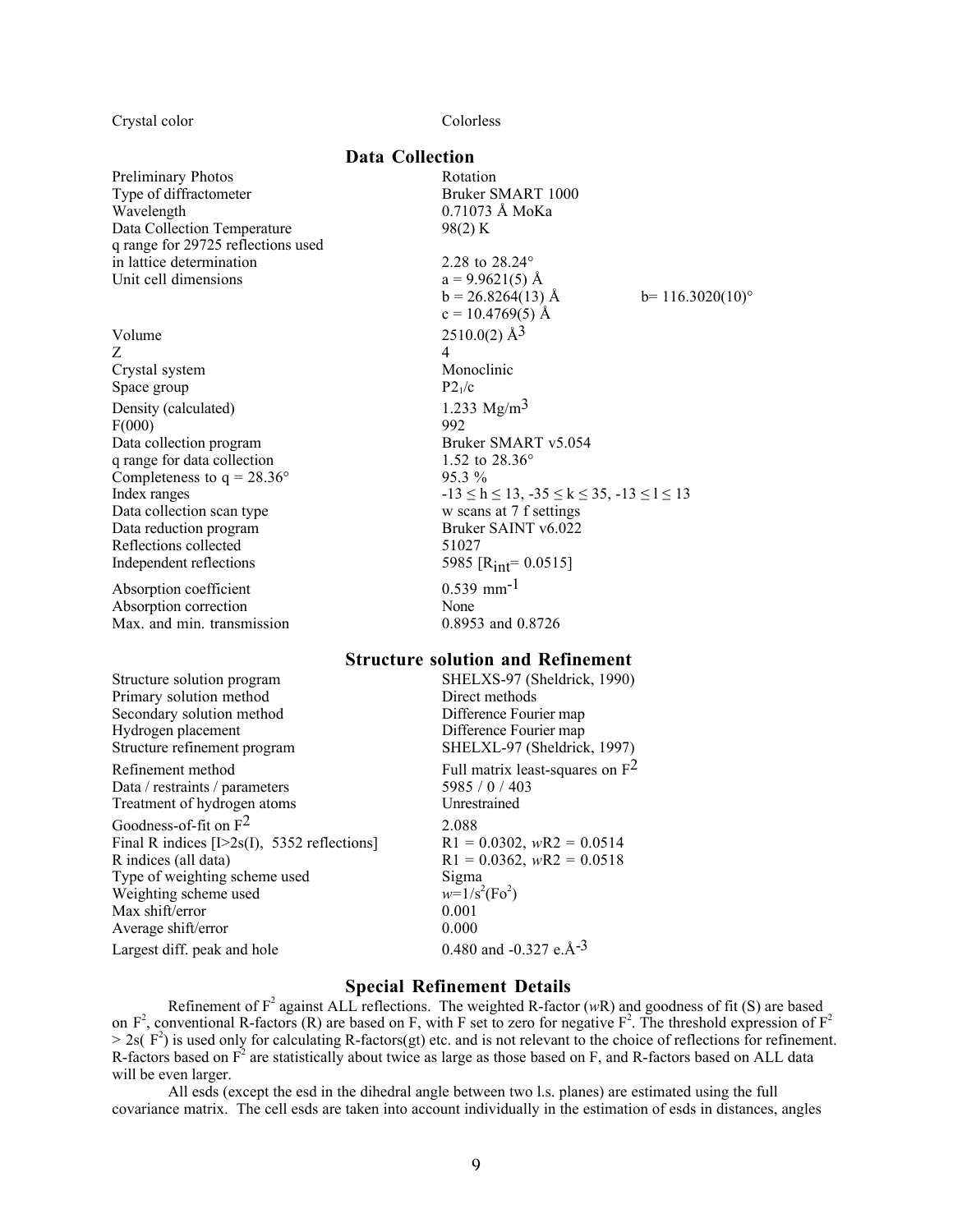and torsion angles; correlations between esds in cell parameters are only used when they are defined by crystal symmetry. An approximate (isotropic) treatment of cell esds is used for estimating esds involving l.s. planes.

|       | $\mathbf X$ | y       | Z       | $U_{eq}$ |
|-------|-------------|---------|---------|----------|
| Zr    | 3381(1)     | 1429(1) | 6079(1) | 13(1)    |
| Si(1) | 1933(1)     | 864(1)  | 8605(1) | 17(1)    |
| Si(2) | $-485(1)$   | 1640(1) | 3253(1) | 17(1)    |
| C(1)  | 4428(2)     | 2296(1) | 6510(2) | 24(1)    |
| C(2)  | 2929(2)     | 2356(1) | 6266(2) | 24(1)    |
| C(3)  | 2766(2)     | 2136(1) | 7397(2) | 21(1)    |
| C(4)  | 4167(2)     | 1940(1) | 8357(2) | 19(1)    |
| C(5)  | 5194(2)     | 2044(1) | 7821(2) | 20(1)    |
| C(6)  | 5865(2)     | 1183(1) | 6120(2) | 18(1)    |
| C(7)  | 4763(2)     | 1119(1) | 4697(2) | 18(1)    |
| C(8)  | 3827(2)     | 716(1)  | 4683(2) | 17(1)    |
| C(9)  | 4343(2)     | 538(1)  | 6097(2) | 17(1)    |
| C(10) | 5591(2)     | 833(1)  | 6990(2) | 17(1)    |
| C(11) | 7231(2)     | 1507(1) | 6559(2) | 25(1)    |
| C(12) | 4709(2)     | 1405(1) | 3443(2) | 25(1)    |
| C(13) | 2619(2)     | 471(1)  | 3403(2) | 25(1)    |
| C(14) | 3790(2)     | 72(1)   | 6496(2) | 24(1)    |
| C(15) | 6575(2)     | 744(1)  | 8552(2) | 24(1)    |
| C(16) | 1911(2)     | 1011(1) | 6866(2) | 16(1)    |
| C(17) | 3777(2)     | 633(1)  | 9987(2) | 27(1)    |
| C(18) | 1436(2)     | 1422(1) | 9387(2) | 22(1)    |
| C(19) | 527(3)      | 370(1)  | 8386(2) | 33(1)    |
| C(20) | 1562(2)     | 1622(1) | 3830(2) | 18(1)    |
| C(21) | $-1502(2)$  | 1869(1) | 1376(2) | 33(1)    |
| C(22) | $-1255(2)$  | 1006(1) | 3262(2) | 28(1)    |
| C(23) | $-1031(2)$  | 2076(1) | 4333(2) | 24(1)    |

|  |                                                                                                     |  |  | Table 8. Atomic coordinates $(x 104)$ and equivalent isotropic displacement parameters |
|--|-----------------------------------------------------------------------------------------------------|--|--|----------------------------------------------------------------------------------------|
|  | $(\AA^2 X 10^3)$ for 2. U(eq) is defined as the trace of the orthogonalized U <sup>ij</sup> tensor. |  |  |                                                                                        |

## Table 9. Selected bond lengths [Å] and angles [°] for 2.

| $Zr$ -Cent(1)    | 2.246(1)   | $Cent(1)-Zr-Cent(2)$   | 131.1(1) |
|------------------|------------|------------------------|----------|
| $Zr$ -Cent $(2)$ | 2.247(1)   | $Pin(1)$ -Zr- $Pin(2)$ | 128.9(1) |
| $Zr-Pln(1)$      | 2.248(1)   | $C(16)$ -Zr- $C(20)$   | 98.09(6) |
| $Zr-Pln(2)$      | 2.248(1)   |                        |          |
| $Zr-C(16)$       | 2.2691(16) |                        |          |
| $Zr-C(20)$       | 2.3066(16) |                        |          |

Cent(1) is the centroid formed by  $C(1)$ ,  $C(2)$ ,  $C(3)$ ,  $C(4)$  and  $C(5)$ . Cent(2) is the centroid formed by  $C(6)$ ,  $C(7)$ ,  $C(8)$ ,  $C(9)$  and  $C(10)$ . Pln(1) is the plane formed by C(1), C(2), C(3), C(4) and C(5). Pln(2) is the plane formed by  $C(6)$ ,  $C(7)$ ,  $C(8)$ ,  $C(9)$  and  $C(10)$ .

## Table 10. Bond lengths  $\hat{A}$  and angles  $\hat{ }$  or 2.

| $Zr$ -Cent(1)    | 2.246(1) | $Zr-Pln(1)$ | 2.248(1) |
|------------------|----------|-------------|----------|
| $Zr$ -Cent $(2)$ | 2.247(1) | $Zr-Pln(2)$ | 2.248(1) |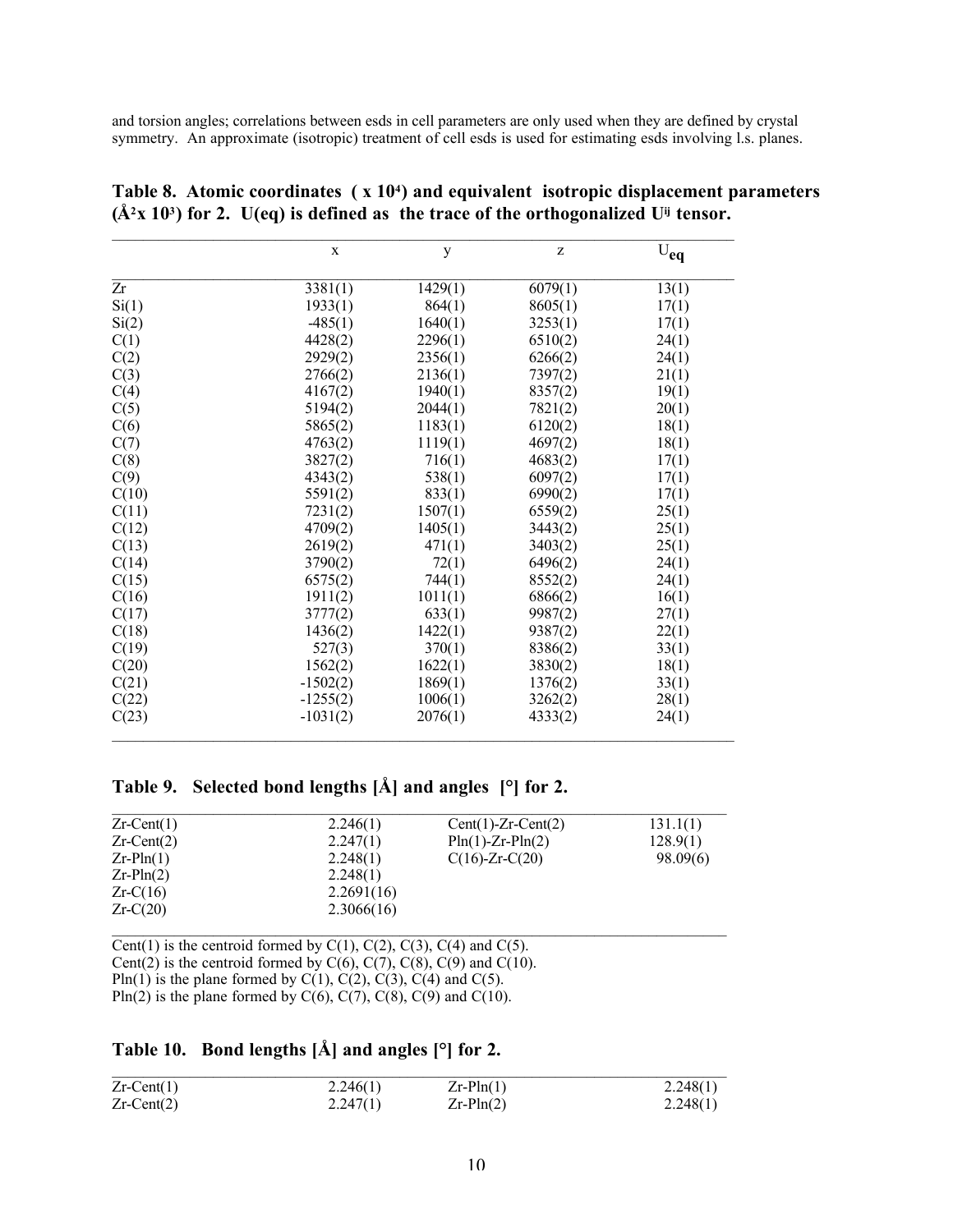| $Zr-C(16)$         | 2.2691(16) | $C(17)$ -H $(17B)$     | 0.930(19) |
|--------------------|------------|------------------------|-----------|
| $Zr-C(20)$         | 2.3066(16) | $C(17)$ -H $(17C)$     | 0.96(2)   |
| $Zr-C(1)$          | 2.5075(16) | $C(18) - H(19)$        | 0.94(2)   |
| $Zr-C(5)$          | 2.5296(16) | $C(18)$ -H(19B)        | 0.925(19) |
| $Zr-C(7)$          | 2.5391(15) | $C(18)-H(19C)$         | 0.980(18) |
| $Zr-C(10)$         | 2.5393(15) | $C(19)$ -H $(18)$      | 0.96(2)   |
| $Zr-C(6)$          | 2.5427(15) | $C(19)$ -H $(18B)$     | 0.95(2)   |
| $Zr-C(2)$          | 2.5520(16) | $C(19)$ -H $(18C)$     | 0.95(2)   |
| $Zr-C(4)$          | 2.5562(16) | $C(20)$ -H $(20A)$     | 0.938(18) |
| $Zr-C(8)$          | 2.5623(15) | $C(20)$ -H $(20B)$     | 0.947(17) |
| $Zr-C(3)$          | 2.5742(16) | $C(21)$ -H $(21A)$     | 0.92(2)   |
| $Zr-C(9)$          | 2.5718(15) | $C(21)$ -H $(21B)$     | 0.98(2)   |
| $Si(1)-C(16)$      | 1.8543(16) | $C(21)$ -H $(21C)$     | 0.89(2)   |
| $Si(1) - C(17)$    | 1.8702(18) | $C(22)$ -H $(22A)$     | 0.915(19) |
| $Si(1)-C(18)$      | 1.8750(18) | $C(22)$ -H $(22B)$     | 0.91(2)   |
| $Si(1)-C(19)$      | 1.8672(19) | $C(22)$ -H $(22C)$     | 0.90(2)   |
| $Si(2) - C(20)$    | 1.8528(17) | $C(23)$ -H $(23A)$     | 0.951(18) |
| $Si(2)-C(22)$      | 1.8682(19) | $C(23)$ -H $(23B)$     | 0.940(19) |
| $Si(2) - C(23)$    | 1.8700(18) | $C(23)$ -H $(23C)$     | 0.931(19) |
| $Si(2) - C(21)$    | 1.8728(19) |                        |           |
| $C(1)-C(2)$        | 1.408(2)   | $Cent(1)-Zr-Cent(2)$   | 131.1(1)  |
| $C(1)-C(5)$        | 1.412(2)   | $Pln(1)$ -Zr- $Pln(2)$ | 128.9(1)  |
| $C(1)-H(1)$        | 0.904(16)  | $C(16)$ -Zr- $C(20)$   | 98.09(6)  |
| $C(2)-C(3)$        | 1.398(2)   | $C(16)$ -Zr- $C(1)$    | 132.58(6) |
| $C(2)$ -H(2)       | 0.929(16)  | $C(20)$ -Zr- $C(1)$    | 92.97(6)  |
| $C(3)-C(4)$        | 1.411(2)   | $C(16)$ -Zr- $C(5)$    | 115.46(6) |
| $C(3)-H(3)$        | 0.953(16)  | $C(20)$ -Zr- $C(5)$    | 125.25(6) |
| $C(4)-C(5)$        | 1.397(2)   | $C(1)$ -Zr- $C(5)$     | 32.56(5)  |
| $C(4)-H(4)$        | 0.940(16)  | $C(16)$ -Zr- $C(7)$    | 130.23(6) |
| $C(5)-H(5)$        | 0.911(16)  | $C(20)$ -Zr- $C(7)$    | 82.51(5)  |
| $C(6)-C(7)$        | 1.416(2)   | $C(1)$ -Zr- $C(7)$     | 96.82(6)  |
| $C(6)-C(10)$       | 1.418(2)   | $C(5)$ -Zr- $C(7)$     | 103.32(5) |
| $C(6)-C(11)$       | 1.505(2)   | $C(16)$ -Zr- $C(10)$   | 98.29(5)  |
| $C(7)$ - $C(8)$    | 1.423(2)   | $C(20)$ -Zr- $C(10)$   | 133.07(6) |
| $C(7) - C(12)$     | 1.501(2)   | $C(1)$ -Zr- $C(10)$    | 107.08(5) |
| $C(8)-C(9)$        | 1.419(2)   | $C(5)$ -Zr- $C(10)$    | 85.20(5)  |
| $C(8)-C(13)$       | 1.500(2)   | $C(7)$ -Zr- $C(10)$    | 53.83(5)  |
| $C(9) - C(10)$     | 1.421(2)   | $C(16)$ -Zr- $C(6)$    | 130.23(6) |
| $C(9) - C(14)$     | 1.499(2)   | $C(20)$ -Zr- $C(6)$    | 113.15(5) |
| $C(10)-C(15)$      | 1.508(2)   | $C(1)$ -Zr- $C(6)$     | 85.01(6)  |
| $C(11)$ -H(11A)    | 0.98(2)    | $C(5)$ -Zr- $C(6)$     | 77.19(5)  |
| $C(11)$ -H(11B)    | 0.974(19)  | $C(7)$ -Zr- $C(6)$     | 32.37(5)  |
| $C(11)$ -H(11C)    | 0.891(19)  | $C(10)$ -Zr- $C(6)$    | 32.39(5)  |
| $C(12) - H(12A)$   | 0.92(2)    | $C(16)$ -Zr- $C(2)$    | 106.84(6) |
| $C(12)$ -H $(12B)$ | 0.99(2)    | $C(20)$ -Zr- $C(2)$    | 76.96(6)  |
| $C(12)$ -H $(12C)$ | 0.93(2)    | $C(1)$ -Zr- $C(2)$     | 32.30(6)  |
| $C(13)$ -H(13A)    | 0.929(19)  | $C(5)$ -Zr- $C(2)$     | 53.26(5)  |
| $C(13)$ -H $(13B)$ | 0.953(19)  | $C(7)$ -Zr- $C(2)$     | 121.40(5) |
| $C(13)$ -H $(13C)$ | 1.000(18)  | $C(10)$ -Zr- $C(2)$    | 137.53(5) |
| $C(14)$ -H(14A)    | 0.960(19)  | $C(6)$ -Zr- $C(2)$     | 117.03(5) |
| $C(14)$ -H $(14B)$ | 0.959(17)  | $C(16)$ -Zr- $C(4)$    | 84.60(6)  |
| $C(14)$ -H $(14C)$ | 0.946(19)  | $C(20)$ -Zr- $C(4)$    | 127.63(6) |
| $C(15)$ -H(15A)    | 0.90(2)    | $C(1)$ -Zr- $C(4)$     | 53.34(6)  |
| $C(15)$ -H $(15B)$ | 0.91(2)    | $C(5)$ -Zr- $C(4)$     | 31.87(5)  |
| $C(15)$ -H $(15C)$ | 0.93(2)    | $C(7)$ -Zr- $C(4)$     | 133.51(5) |
| $C(16)$ -H $(16A)$ | 0.937(17)  | $C(10)$ -Zr- $C(4)$    | 97.50(5)  |
| $C(16) - H(16B)$   | 0.921(19)  | $C(6)$ -Zr- $C(4)$     | 103.29(5) |
| $C(17)$ -H $(17)$  | 0.94(2)    | $C(2)$ -Zr- $C(4)$     | 52.89(5)  |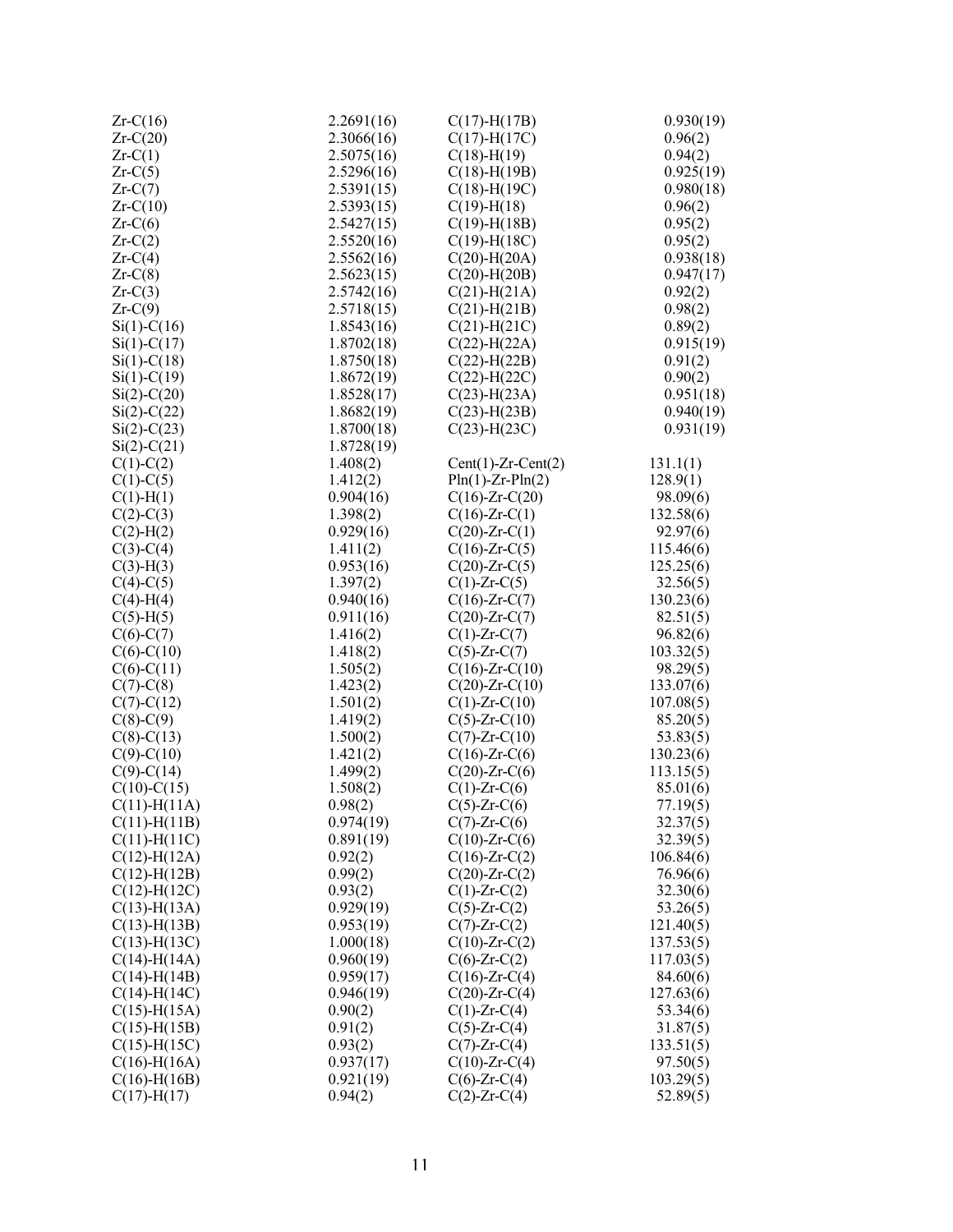| $C(16)$ -Zr- $C(8)$         | 98.17(5)   | $C(4)$ -C(3)-H(3)           | 125.8(10)              |
|-----------------------------|------------|-----------------------------|------------------------|
| $C(20)$ -Zr- $C(8)$         | 80.82(6)   | $Zr-C(3)-H(3)$              | 120.7(10)              |
| $C(1)$ -Zr- $C(8)$          | 129.15(6)  | $C(3)-C(4)-C(5)$            | 107.98(15)             |
| $C(5)$ -Zr- $C(8)$          | 130.51(5)  | $C(3)-C(4)-Zr$              | 74.74(9)               |
| $C(7)$ -Zr- $C(8)$          | 32.40(5)   | $C(5)-C(4)-Zr$              | 73.02(9)               |
| $C(10)$ -Zr- $C(8)$         | 53.46(5)   | $C(3)-C(4)-H(4)$            | 123.3(10)              |
| $C(6)$ -Zr- $C(8)$          | 53.33(5)   | $C(5)-C(4)-H(4)$            | 128.7(10)              |
| $C(2)$ -Zr- $C(8)$          | 148.46(5)  | $Zr-C(4)-H(4)$              | 117.7(10)              |
| $C(4)$ -Zr- $C(8)$          | 150.96(5)  | $C(4)-C(5)-C(1)$            | 108.06(15)             |
| $C(16)$ -Zr- $C(3)$         | 79.84(6)   | $C(4)-C(5)-Zr$              | 75.11(9)               |
| $C(20)$ -Zr- $C(3)$         | 96.71(6)   | $C(1)$ - $C(5)$ - $Zr$      | 72.86(9)               |
| $C(1)$ -Zr- $C(3)$          | 53.05(6)   | $C(4)-C(5)-H(5)$            | 126.8(10)              |
|                             | 52.84(6)   | $C(1)-C(5)-H(5)$            |                        |
| $C(5)$ -Zr- $C(3)$          | 149.85(5)  |                             | 125.1(10)<br>116.7(10) |
| $C(7)$ -Zr- $C(3)$          |            | $Zr-C(5)-H(5)$              |                        |
| $C(10)$ -Zr- $C(3)$         | 129.39(5)  | $C(7)-C(6)-C(10)$           | 108.43(14)             |
| $C(6)$ -Zr- $C(3)$          | 130.01(5)  | $C(7)-C(6)-C(11)$           | 124.50(15)             |
| $C(2)$ -Zr- $C(3)$          | 31.64(5)   | $C(10)-C(6)-C(11)$          | 126.27(15)             |
| $C(4)$ -Zr- $C(3)$          | 31.93(5)   | $C(7)$ - $C(6)$ -Zr         | 73.67(8)               |
| $C(8)$ -Zr- $C(3)$          | 176.62(5)  | $C(10)-C(6)-Zr$             | 73.67(8)               |
| $C(16)$ -Zr- $C(9)$         | 80.60(5)   | $C(11)-C(6)-Zr$             | 126.70(12)             |
| $C(20)$ -Zr- $C(9)$         | 109.71(6)  | $C(6)-C(7)-C(8)$            | 107.56(14)             |
| $C(1)$ -Zr- $C(9)$          | 137.47(5)  | $C(6)-C(7)-C(12)$           | 124.73(15)             |
| $C(5)$ -Zr- $C(9)$          | 117.17(5)  | $C(8)$ -C(7)-C(12)          | 127.52(15)             |
| $C(7)$ -Zr- $C(9)$          | 53.55(5)   | $C(6)-C(7)-Zr$              | 73.96(9)               |
| $C(10)$ -Zr- $C(9)$         | 32.27(5)   | $C(8)-C(7)-Zr$              | 74.70(9)               |
| $C(6)$ -Zr- $C(9)$          | 53.31(5)   | $C(12)-C(7)-Zr$             | 120.98(11)             |
| $C(2)$ -Zr- $C(9)$          | 169.56(5)  | $C(9)$ -C(8)-C(7)           | 108.24(13)             |
| $C(4)$ -Zr- $C(9)$          | 122.19(5)  | $C(9)$ -C(8)-C(13)          | 124.17(15)             |
| $C(8)$ -Zr- $C(9)$          | 32.08(5)   | $C(7)$ -C(8)-C(13)          | 127.21(15)             |
| $C(3)$ -Zr- $C(9)$          | 148.98(5)  | $C(9)$ -C(8)-Zr             | 74.33(9)               |
| $C(16)$ -Si $(1)$ -C $(17)$ | 114.27(8)  | $C(7)-C(8)-Zr$              | 72.91(9)               |
| $C(16)$ -Si $(1)$ -C $(18)$ | 111.73(8)  | $C(13)-C(8)-Zr$             | 124.33(11)             |
| $C(17)$ -Si $(1)$ -C $(18)$ | 106.57(9)  | $C(10)-C(9)-C(8)$           | 107.82(14)             |
| $C(16)$ -Si $(1)$ -C $(19)$ | 110.36(9)  | $C(10)-C(9)-C(14)$          | 127.17(15)             |
| $C(17)$ -Si $(1)$ -C $(19)$ | 106.58(10) | $C(8)$ -C(9)-C(14)          | 124.39(15)             |
| $C(18)$ -Si(1)-C(19)        | 106.92(9)  | $C(10)-C(9)$ -Zr            | 72.61(9)               |
| $C(20)$ -Si $(2)$ -C $(22)$ | 111.69(8)  | $C(8)-C(9)-Zr$              | 73.59(9)               |
| $C(20)$ -Si $(2)$ -C $(23)$ | 113.13(8)  | $C(14)-C(9)$ -Zr            | 126.57(11)             |
| $C(22)$ -Si $(2)$ -C $(23)$ | 109.67(9)  | $C(9)-C(10)-C(6)$           | 107.91(13)             |
| $C(20)$ -Si $(2)$ -C $(21)$ | 110.87(9)  | $C(9)$ -C(10)-C(15)         | 125.75(15)             |
| $C(22)$ -Si $(2)$ -C $(21)$ | 105.79(10) | $C(6)$ -C(10)-C(15)         | 125.86(15)             |
| $C(23)$ -Si $(2)$ -C $(21)$ | 105.24(10) | $C(9) - C(10) - Zr$         | 75.12(8)               |
| $C(2)$ -C(1)-C(5)           | 107.75(16) | $C(6)$ -C(10)-Zr            | 73.94(9)               |
| $C(2)$ -C(1)-Zr             | 75.59(9)   | $C(15)-C(10)-Zr$            | 123.14(11)             |
| $C(5)-C(1)-Zr$              | 74.58(9)   | $C(6)-C(11)-H(11A)$         | 109.6(11)              |
| $C(2)$ - $C(1)$ - $H(1)$    | 127.3(10)  | $C(6)-C(11)-H(11B)$         | 112.3(10)              |
| $C(5)-C(1)-H(1)$            | 124.9(11)  | $H(11A)-C(11)-H(11B)$       | 105.8(14)              |
| $Zr-C(1)-H(1)$              | 116.3(11)  | $C(6)-C(11)-H(11C)$         | 113.0(11)              |
| $C(3)-C(2)-C(1)$            | 108.04(15) | $H(11A)-C(11)-H(11C)$       | 108.2(15)              |
| $C(3)-C(2)-Zr$              | 75.06(9)   | $H(11B)-C(11)-H(11C)$       | 107.6(15)              |
| $C(1)$ - $C(2)$ -Zr         | 72.11(9)   | $C(7)$ -C(12)-H(12A)        | 111.6(12)              |
| $C(3)-C(2)-H(2)$            | 126.5(10)  | $C(7)$ - $C(12)$ - $H(12B)$ | 113.8(12)              |
| $C(1)$ -C(2)-H(2)           | 125.4(10)  | $H(12A)-C(12)-H(12B)$       | 109.3(16)              |
| $Zr-C(2)-H(2)$              | 118.2(11)  | $C(7)$ -C(12)-H(12C)        | 112.5(12)              |
| $C(2)$ -C(3)-C(4)           | 108.15(16) | $H(12A)-C(12)-H(12C)$       | 107.1(16)              |
| $C(2)$ -C(3)-Zr             | 73.30(9)   | $H(12B) - C(12) - H(12C)$   | 102.0(16)              |
| $C(4)-C(3)-Zr$              | 73.33(9)   | $C(8)$ -C(13)-H(13A)        | 110.7(11)              |
| $C(2)-C(3)-H(3)$            | 126.0(10)  | $C(8)-C(13)-H(13B)$         | 112.0(11)              |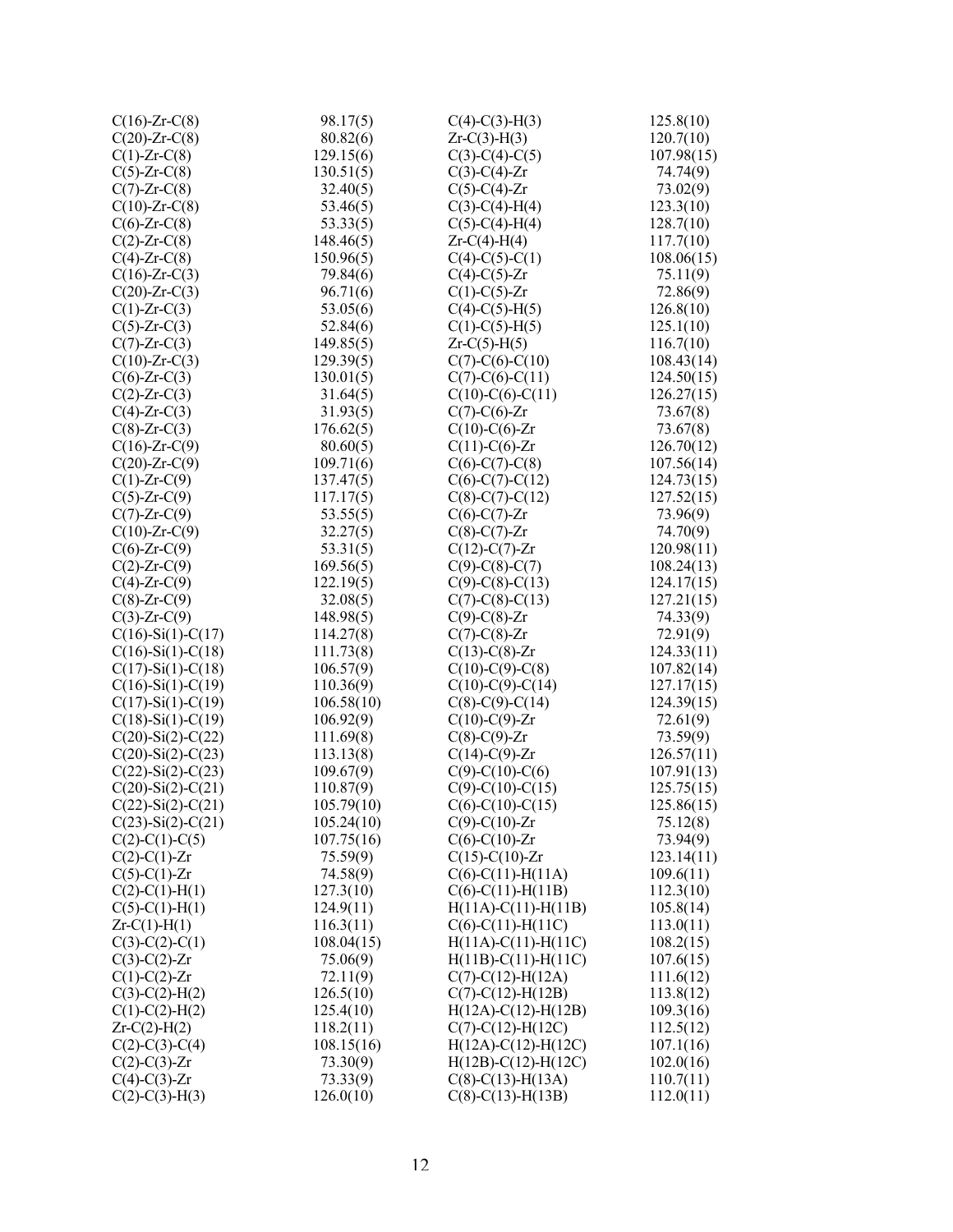| $H(13A)-C(13)-H(13B)$     | 106.4(15) | $H(19)-C(18)-H(19C)$      | 105.8(15) |
|---------------------------|-----------|---------------------------|-----------|
| $C(8)$ -C(13)-H(13C)      | 112.1(10) | $H(19B)-C(18)-H(19C)$     | 107.4(16) |
| $H(13A)-C(13)-H(13C)$     | 107.1(14) | $Si(1) - C(19) - H(18)$   | 109.8(12) |
| $H(13B)-C(13)-H(13C)$     | 108.2(14) | $Si(1) - C(19) - H(18B)$  | 113.1(13) |
| $C(9)$ -C(14)-H(14A)      | 109.4(10) | $H(18)-C(19)-H(18B)$      | 106.3(17) |
| $C(9)$ -C(14)-H(14B)      | 113.0(11) | $Si(1)$ -C(19)-H(18C)     | 110.9(12) |
| $H(14A)-C(14)-H(14B)$     | 105.3(15) | $H(18)-C(19)-H(18C)$      | 112.3(17) |
| $C(9)$ -C(14)-H(14C)      | 114.1(11) | $H(18B)-C(19)-H(18C)$     | 104.4(17) |
| $H(14A)-C(14)-H(14C)$     | 108.6(15) | $Si(2)$ -C $(20)$ -Zr     | 126.29(8) |
| $H(14B) - C(14) - H(14C)$ | 106.1(14) | $Si(2)$ -C(20)-H(20A)     | 103.9(11) |
| $C(10)-C(15)-H(15A)$      | 112.6(13) | $Zr-C(20) - H(20A)$       | 107.6(11) |
| $C(10)-C(15)-H(15B)$      | 114.7(12) | $Si(2)$ -C(20)-H(20B)     | 107.9(9)  |
| $H(15A)-C(15)-H(15B)$     | 100.1(17) | $Zr-C(20) - H(20B)$       | 104.9(9)  |
| $C(10)-C(15)-H(15C)$      | 114.8(13) | $H(20A) - C(20) - H(20B)$ | 104.4(14) |
| $H(15A)-C(15)-H(15C)$     | 107.1(17) | $Si(2) - C(21) - H(21A)$  | 109.5(13) |
| $H(15B) - C(15) - H(15C)$ | 106.2(17) | $Si(2) - C(21) - H(21B)$  | 109.9(12) |
| $Si(1) - C(16) - Zr$      | 137.14(8) | $H(21A)-C(21)-H(21B)$     | 111.1(17) |
| $Si(1) - C(16) - H(16A)$  | 107.7(10) | $Si(2)$ -C(21)-H(21C)     | 111.8(14) |
| $Zr-C(16) - H(16A)$       | 104.8(10) | $H(21A)-C(21)-H(21C)$     | 108.6(18) |
| $Si(1) - C(16) - H(16B)$  | 103.6(11) | $H(21B) - C(21) - H(21C)$ | 105.8(18) |
| $Zr-C(16) - H(16B)$       | 94.7(11)  | $Si(2)$ -C(22)-H(22A)     | 109.9(12) |
| $H(16A)-C(16)-H(16B)$     | 104.0(15) | $Si(2) - C(22) - H(22B)$  | 115.8(14) |
| $Si(1) - C(17) - H(17)$   | 111.3(12) | $H(22A)-C(22)-H(22B)$     | 106.1(18) |
| $Si(1) - C(17) - H(17B)$  | 111.3(12) | $Si(2)$ -C(22)-H(22C)     | 110.1(14) |
| $H(17) - C(17) - H(17B)$  | 108.0(16) | $H(22A)-C(22)-H(22C)$     | 105.6(17) |
| $Si(1) - C(17) - H(17C)$  | 110.5(11) | $H(22B) - C(22) - H(22C)$ | 108.7(19) |
| $H(17)-C(17)-H(17C)$      | 108.8(16) | $Si(2) - C(23) - H(23A)$  | 114.4(11) |
| $H(17B) - C(17) - H(17C)$ | 106.9(16) | $Si(2) - C(23) - H(23B)$  | 107.6(11) |
| $Si(1) - C(18) - H(19)$   | 110.8(11) | $H(23A) - C(23) - H(23B)$ | 107.7(15) |
| $Si(1) - C(18) - H(19B)$  | 113.0(11) | $Si(2) - C(23) - H(23C)$  | 111.0(11) |
| $H(19)-C(18)-H(19B)$      | 107.7(16) | $H(23A) - C(23) - H(23C)$ | 105.6(15) |
| $Si(1) - C(18) - H(19C)$  | 111.8(10) | $H(23B) - C(23) - H(23C)$ | 110.5(16) |
|                           |           |                           |           |

Cent(1) is the centroid formed by  $C(1)$ ,  $C(2)$ ,  $C(3)$ ,  $C(4)$  and  $C(5)$ . Cent(2) is the centroid formed by  $C(6)$ ,  $C(7)$ ,  $C(8)$ ,  $C(9)$  and  $C(10)$ . Pln(1) is the plane formed by  $C(1)$ ,  $C(2)$ ,  $C(3)$ ,  $C(4)$  and  $C(5)$ . Pln(2) is the plane formed by  $C(6)$ ,  $C(7)$ ,  $C(8)$ ,  $C(9)$  and  $C(10)$ .

| Table 11. Anisotropic displacement parameters $(A2x 104)$ for 2. The anisotropic                                                                                 |  |  |
|------------------------------------------------------------------------------------------------------------------------------------------------------------------|--|--|
| displacement factor exponent takes the form: $-2\pi^2$   h <sup>2</sup> a <sup>*2</sup> U <sup>11</sup> +  + 2 h k a <sup>*</sup> b <sup>*</sup> U <sup>12</sup> |  |  |

| $U^{11}$ | $U^{22}$ | $U^{33}$ | $U^{23}$ | $U^{13}$                               | $U^{12}$ |
|----------|----------|----------|----------|----------------------------------------|----------|
| 145(1)   | 115(1)   | 131(1)   | 4(1)     | 52(1)                                  | $-8(1)$  |
| 209(2)   | 131(2)   | 188(2)   | 9(2)     | 116(2)                                 | 11(2)    |
| 158(2)   | 178(2)   | 163(2)   |          | 56(2)                                  | 15(2)    |
| 315(10)  | 151(9)   | 234(9)   | 1(7)     | 107(8)                                 | $-85(7)$ |
| 296(10)  | 93(8)    | 249(9)   | 8(7)     | 40(8)                                  | 13(7)    |
| 239(9)   | 120(8)   | 260(9)   | $-62(7)$ | 97(8)                                  | $-4(7)$  |
| 263(9)   |          | 160(8)   |          |                                        | $-21(7)$ |
| 200(9)   | 158(8)   | 201(9)   |          | 46(7)                                  | $-48(7)$ |
| 144(8)   | 187(8)   | 209(8)   | $-3(7)$  | 84(7)                                  | 5(6)     |
| 163(8)   | 209(9)   | 186(8)   | $-7(7)$  | 102(7)                                 | 7(6)     |
| 149(8)   | 188(8)   | 197(8)   | $-45(7)$ | 88(7)                                  | 9(6)     |
| 169(8)   | 138(8)   | 247(9)   | $-9(7)$  | 123(7)                                 | 30(6)    |
| 153(8)   | 177(8)   | 182(8)   |          | 77(7)                                  | 48(6)    |
| 185(9)   | 287(11)  | 279(10)  | 13(8)    | 105(8)                                 | $-43(8)$ |
|          |          | 129(8)   |          | 16(2)<br>$-35(7)$<br>$-42(7)$<br>19(6) | 71(7)    |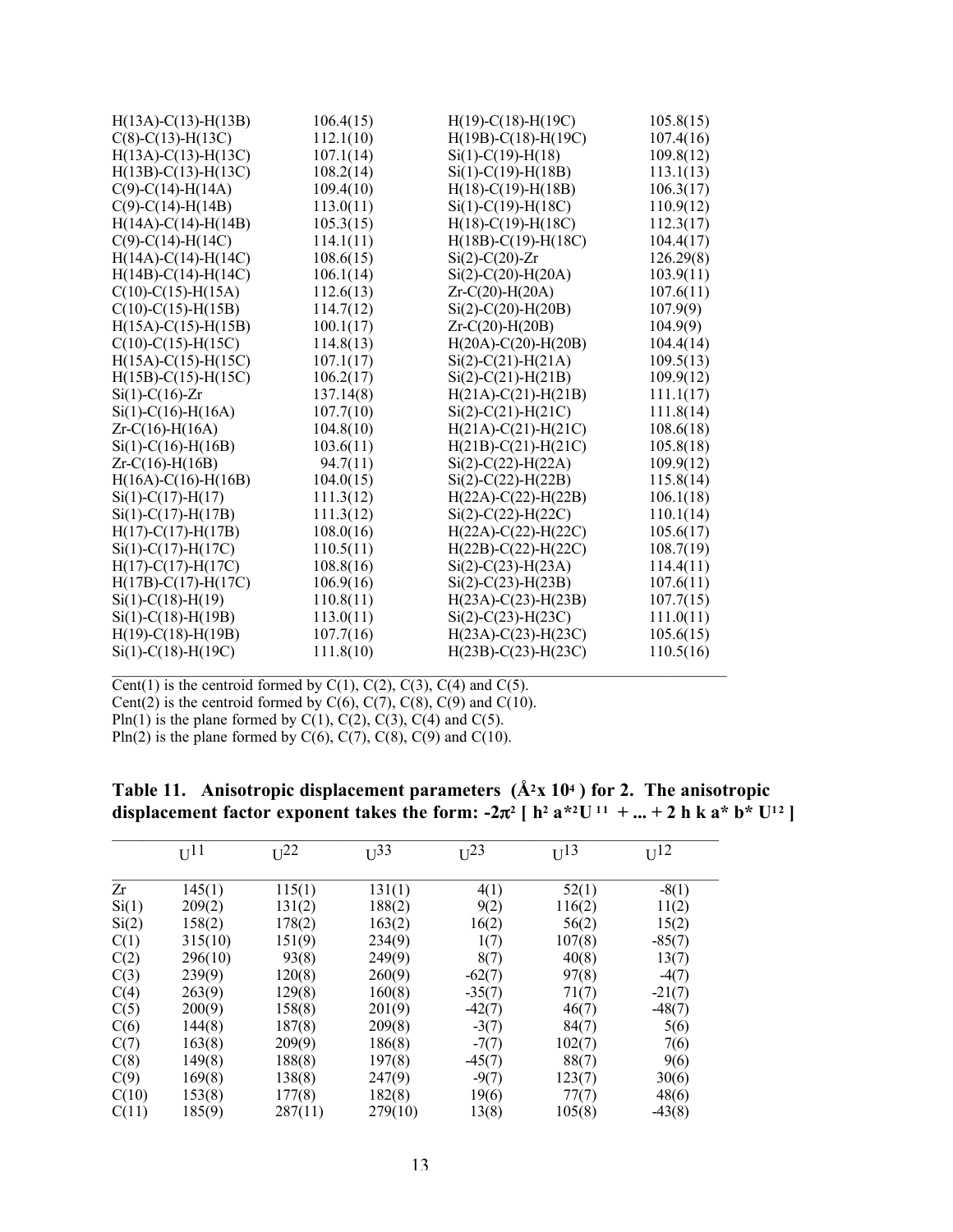| C(12) | 219(9)  | 327(11) | 219(9)  | 34(8)     | 123(8)  | 17(8)     |
|-------|---------|---------|---------|-----------|---------|-----------|
| C(13) | 205(9)  | 257(10) | 286(10) | $-110(8)$ | 102(8)  | $-16(8)$  |
| C(14) | 266(10) | 145(9)  | 354(11) | 10(8)     | 190(9)  | 26(7)     |
| C(15) | 230(10) | 261(10) | 201(9)  | 49(8)     | 79(8)   | 54(8)     |
| C(16) | 168(8)  | 121(8)  | 175(8)  | $-11(7)$  | 64(7)   | 9(7)      |
| C(17) | 326(11) | 292(11) | 219(10) | 88(8)     | 156(8)  | 123(9)    |
| C(18) | 234(9)  | 224(9)  | 198(9)  | $-6(8)$   | 101(8)  | 23(8)     |
| C(19) | 435(13) | 248(11) | 428(13) | $-53(9)$  | 306(11) | $-104(9)$ |
| C(20) | 202(8)  | 182(8)  | 179(8)  | 5(7)      | 99(7)   | $-3(7)$   |
| C(21) | 227(11) | 471(14) | 234(11) | 83(9)     | 51(9)   | 40(10)    |
| C(22) | 182(10) | 243(10) | 350(12) | $-12(9)$  | 59(9)   | $-24(8)$  |
| C(23) | 232(10) | 236(10) | 280(10) | 0(8)      | 129(8)  | 19(8)     |

Table 12. Hydrogen coordinates ( $x 10<sup>4</sup>$ ) and isotropic displacement parameters ( $\AA$ <sup>2</sup>x 10  $3)$  for 2.

|        | $\mathbf X$ | y         | Z         | $\rm \overline{U}_{\textnormal{iso}}$ |
|--------|-------------|-----------|-----------|---------------------------------------|
| H(1)   | 4849(17)    | 2399(6)   | 5949(17)  | 24(5)                                 |
| H(2)   | 2185(18)    | 2513(7)   | 5481(17)  | 25(5)                                 |
| H(3)   | 1871(18)    | 2127(6)   | 7515(17)  | 21(4)                                 |
| H(4)   | 4323(17)    | 1769(6)   | 9194(17)  | 17(4)                                 |
| H(5)   | 6182(18)    | 1960(6)   | 8221(17)  | 17(4)                                 |
| H(11A) | 7920(20)    | 1357(7)   | 6238(19)  | 33(5)                                 |
| H(11B) | 7790(20)    | 1536(6)   | 7590(20)  | 30(5)                                 |
| H(11C) | 7018(19)    | 1814(7)   | 6203(18)  | 25(5)                                 |
| H(12A) | 5390(20)    | 1284(7)   | 3150(20)  | 40(6)                                 |
| H(12B) | 4860(20)    | 1767(9)   | 3610(20)  | 51(6)                                 |
| H(12C) | 3770(20)    | 1390(7)   | 2660(20)  | 37(5)                                 |
| H(13A) | 2907(18)    | 153(7)    | 3277(18)  | 30(5)                                 |
| H(13B) | 1710(20)    | 433(7)    | 3497(18)  | 33(5)                                 |
| H(13C) | 2384(18)    | 661(6)    | 2508(19)  | 27(5)                                 |
| H(14A) | 4270(19)    | $-212(7)$ | 6318(17)  | 31(5)                                 |
| H(14B) | 2740(20)    | 18(7)     | 5934(18)  | 28(5)                                 |
| H(14C) | 3955(19)    | 62(7)     | 7460(20)  | 34(5)                                 |
| H(15A) | 7440(20)    | 592(8)    | 8710(20)  | 48(6)                                 |
| H(15B) | 6200(20)    | 521(8)    | 8970(20)  | 39(6)                                 |
| H(15C) | 6820(20)    | 1029(9)   | 9120(20)  | 50(7)                                 |
| H(16A) | 1614(17)    | 723(6)    | 6306(17)  | 21(4)                                 |
| H(16B) | 1110(20)    | 1223(7)   | 6441(19)  | 33(5)                                 |
| H(17)  | 4080(20)    | 342(7)    | 9680(20)  | 40(6)                                 |
| H(17B) | 4520(20)    | 872(7)    | 10198(19) | 35(6)                                 |
| H(17C) | 3719(19)    | 562(7)    | 10860(20) | 35(5)                                 |
| H(18)  | 760(20)     | 71(8)     | 8020(20)  | 47(6)                                 |
| H(18B) | $-460(20)$  | 460(8)    | 7730(20)  | 46(6)                                 |
| H(18C) | 470(20)     | 313(7)    | 9260(20)  | 45(6)                                 |
| H(19)  | 1210(20)    | 1327(7)   | 10140(20) | 35(5)                                 |
| H(19B) | 620(20)     | 1595(7)   | 8730(20)  | 34(5)                                 |
| H(19C) | 2270(20)    | 1658(7)   | 9799(18)  | 29(5)                                 |
| H(20A) | 1668(19)    | 1400(7)   | 3189(19)  | 27(5)                                 |
| H(20B) | 1853(17)    | 1934(6)   | 3615(16)  | 18(4)                                 |
| H(21A) | $-2510(20)$ | 1852(7)   | 1090(20)  | 44(6)                                 |
| H(21B) | $-1210(20)$ | 1672(8)   | 750(20)   | 47(6)                                 |
| H(21C) | $-1260(20)$ | 2184(9)   | 1290(20)  | 59(8)                                 |
| H(22A) | $-2270(20)$ | 1023(7)   | 2929(19)  | 34(5)                                 |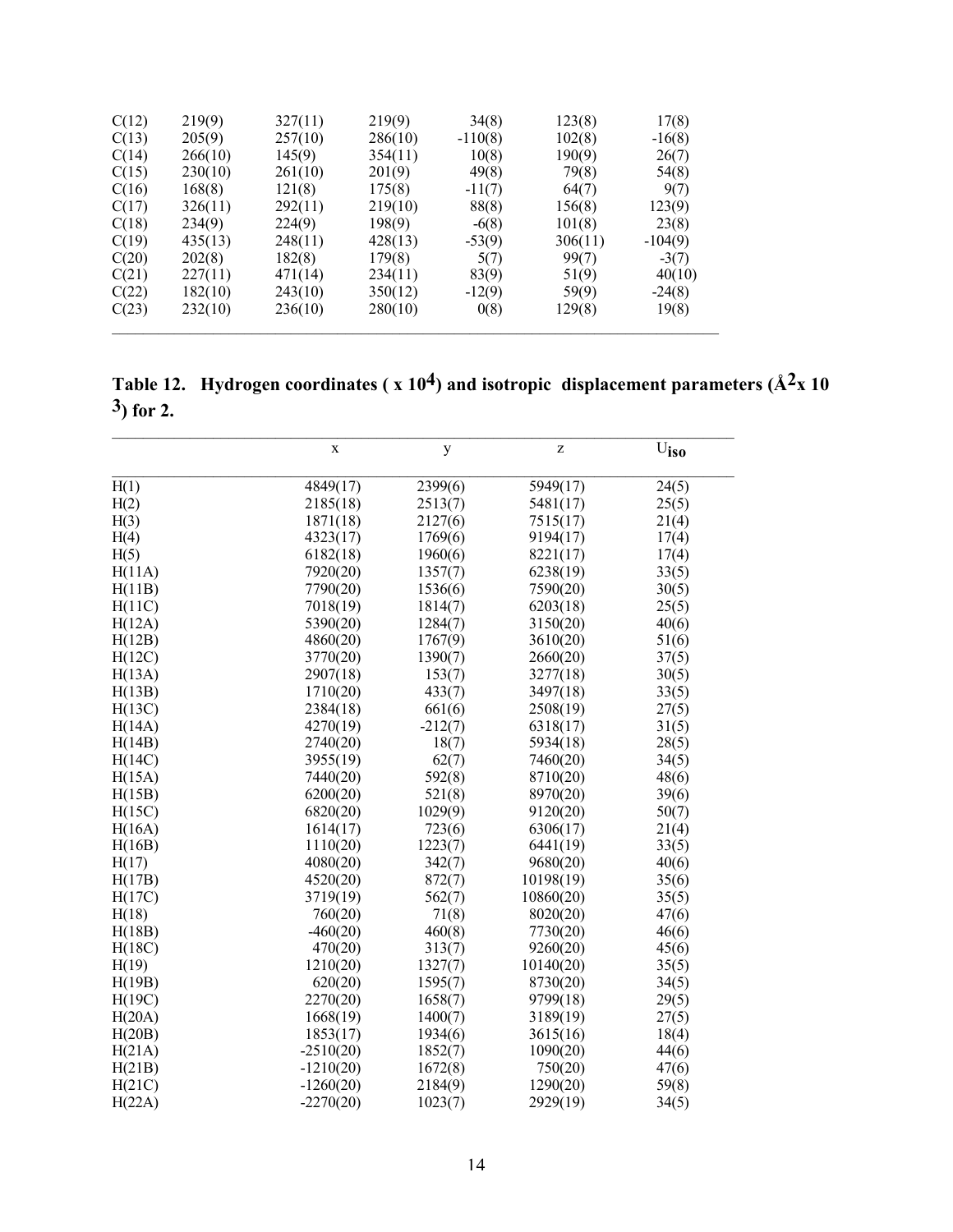| H(22B) | $-900(20)$  | 853(8)  | 4120(20) | 52(7) |
|--------|-------------|---------|----------|-------|
| H(22C) | $-1100(20)$ | 804(8)  | 2650(20) | 53(7) |
| H(23A) | $-661(19)$  | 1986(6) | 5310(20) | 28(5) |
| H(23B) | $-2080(20)$ | 2079(7) | 3930(20) | 38(5) |
| H(23C) | $-667(19)$  | 2396(7) | 4333(18) | 31(5) |
|        |             |         |          |       |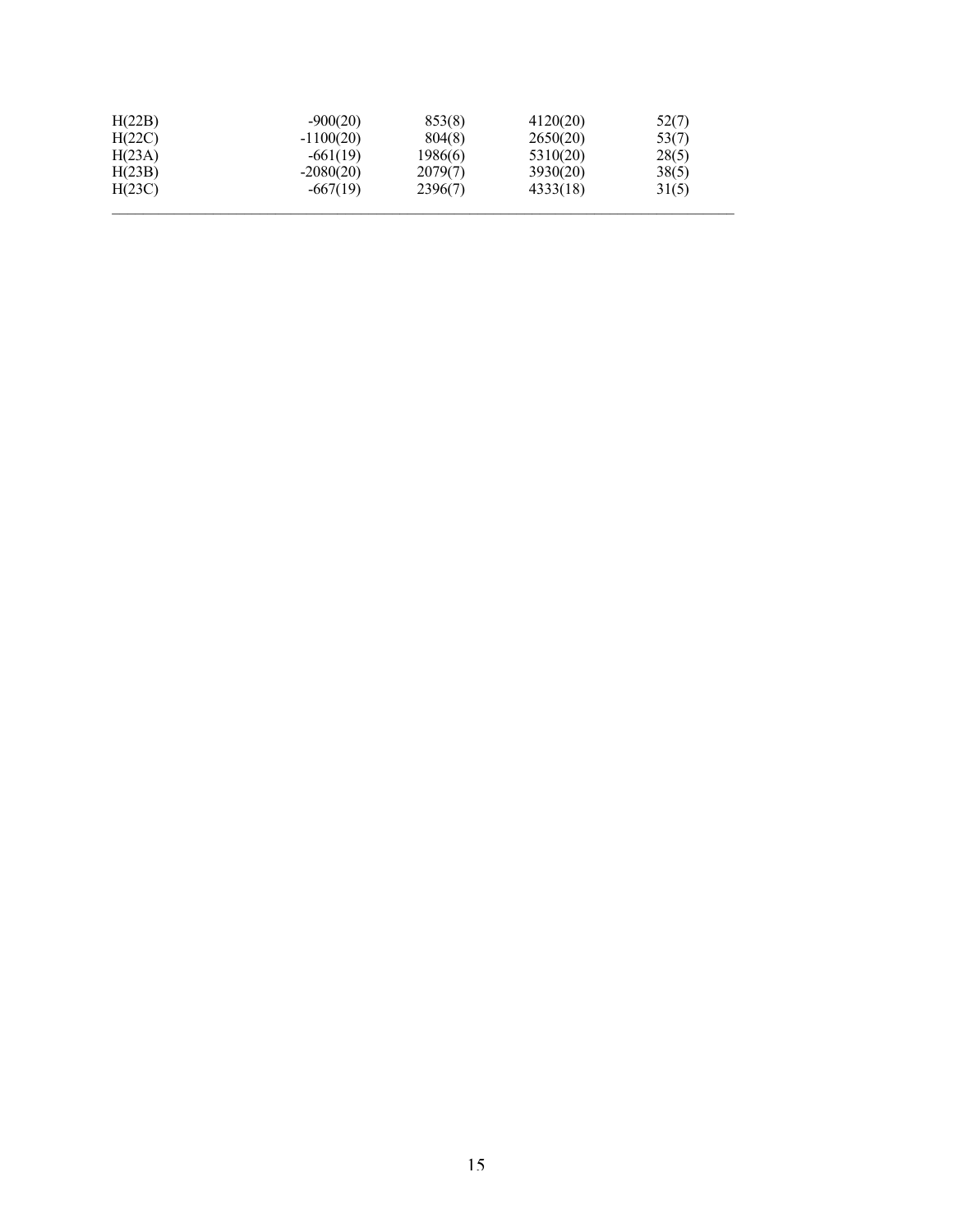#### Table 13. Crystal data and structure refinement for 6 (CCDC 251491).

Empirical formula<br>
Formula weight  $C_{20}H_{31}ClZr$ <br>  $398.12$ Formula weight Crystal Habit Fragment Crystal color Yellow

Type of diffractometer Bruker SMART 1000 Wavelength 0.71073 Å MoKa Data Collection Temperature 100(2) K q range for 22335 reflections used in lattice determination 2.37 to 45.84°

Volume  $1930.85(9)$   $\AA^3$  $Z \qquad \qquad 4$ Crystal system Triclinic Space group P-1 Density (calculated)  $1.370 \text{ Mg/m}^3$  $F(000)$  832 Data collection program Bruker SMART v5.054 q range for data collection 1.58 to  $46.45^{\circ}$ <br>Completeness to  $q = 46.45^{\circ}$  83.0 % Completeness to  $q = 46.45^\circ$ Data collection scan type Data reduction program Bruker SAINT v6.45 Reflections collected 54797 Independent reflections  $28459 \text{ [R}_{int} = 0.0515 \text{]}$ 

Absorption coefficient  $0.704 \text{ mm}^{-1}$ Absorption correction None Max. and min. transmission 0.8382 and 0.7857

Structure solution program SHELXS-97 (Sheldrick, 1990)<br>
Primary solution method Direct methods Primary solution method Secondary solution method Difference Fourier map Hydrogen placement<br>Structure refinement program<br>SHELXL-97 (Sheldr Refinement method Full matrix least-squares on  $F<sup>2</sup>$ Data / restraints / parameters 28459 / 0 / 413 Treatment of hydrogen atoms Riding Goodness-of-fit on  $F^2$  1.157 Final R indices [I>2s(I), 18839 reflections]  $R1 = 0.0390$ ,  $wR2 = 0.0748$ <br>R indices (all data)  $R1 = 0.0668$ ,  $wR2 = 0.0786$ Type of weighting scheme used Sigma Weighting scheme used  $w=1/s$ <br>Max shift/error 0.004 Max shift/error Average shift/error 0.000

Crystallization Solvent Diethylether/petroleum ether Crystal size  $0.36 \times 0.26 \times 0.26$  mm<sup>3</sup>

#### Data Collection

Unit cell dimensions  $a = 8.9772(2)$  Å  $a = 101.6260(10)°$ b = 13.5673(4) Å b = 104.3560(10)°<br>c = 17.2242(5) Å g =  $100.4190(10)$ °  $g = 100.4190(10)$ ° Index ranges  $-18 \le h \le 18$ ,  $-27 \le k \le 27$ ,  $-32 \le l \le 35$ <br>Data collection scan type w scans at 7 f settings

#### Structure solution and Refinement

SHELXL-97 (Sheldrick, 1997)  $R1 = 0.0668$ , *wR2* = 0.0786  $(Fo^2)$ Largest diff. peak and hole  $1.282$  and  $-0.693$  e.Å $^{-3}$ 

#### Special Refinement Details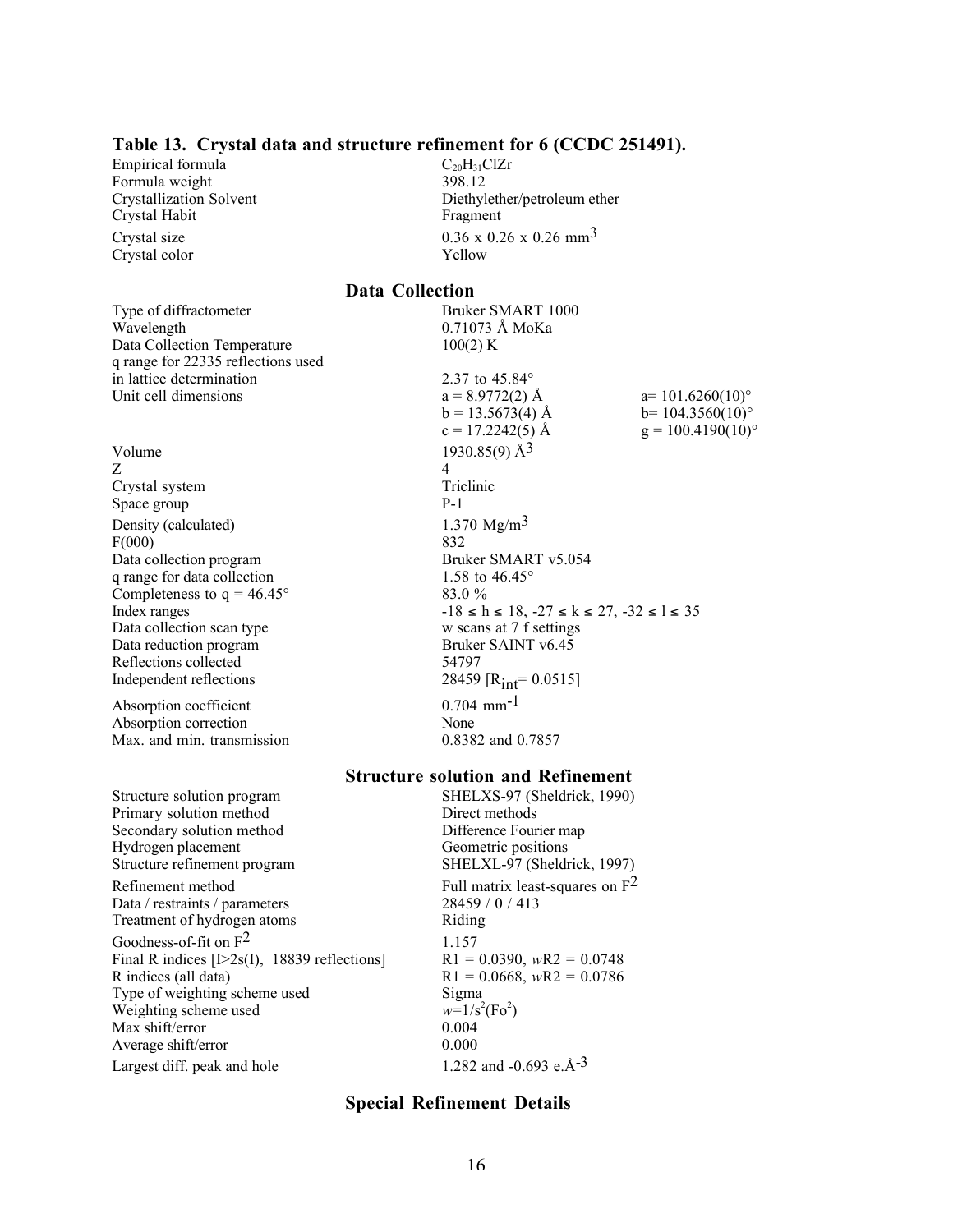Refinement of  $F^2$  against ALL reflections. The weighted R-factor  $(wR)$  and goodness of fit (S) are based on  $F^2$ , conventional R-factors (R) are based on F, with F set to zero for negative  $F^2$ . The threshold expression of  $F^2$  $> 2\sigma$ ( $F^2$ ) is used only for calculating R-factors(gt) etc. and is not relevant to the choice of reflections for refinement. R-factors based on  $F^2$  are statistically about twice as large as those based on F, and R-factors based on ALL data will be even larger.

All esds (except the esd in the dihedral angle between two l.s. planes) are estimated using the full covariance matrix. The cell esds are taken into account individually in the estimation of esds in distances, angles and torsion angles; correlations between esds in cell parameters are only used when they are defined by crystal symmetry. An approximate (isotropic) treatment of cell esds is used for estimating esds involving l.s. planes.

|        | $\overline{\mathbf{X}}$ | y         | Z       | $\rm \bar{\rm U}_{eq}$ |
|--------|-------------------------|-----------|---------|------------------------|
| Zr(1)  | 7828(1)                 | 1533(1)   | 2617(1) | 10(1)                  |
| Cl(1)  | 6552(1)                 | $-316(1)$ | 2014(1) | 18(1)                  |
| C(1A)  | 9056(2)                 | 1180(1)   | 1433(1) | 21(1)                  |
| C(2A)  | 10164(2)                | 1130(1)   | 2156(1) | 22(1)                  |
| C(3A)  | 10706(2)                | 2122(1)   | 2700(1) | 20(1)                  |
| C(4A)  | 9908(2)                 | 2794(1)   | 2328(1) | 17(1)                  |
| C(5A)  | 8908(2)                 | 2207(1)   | 1537(1) | 17(1)                  |
| C(6A)  | 7530(1)                 | 979(1)    | 3910(1) | 12(1)                  |
| C(7A)  | 9119(1)                 | 1560(1)   | 4099(1) | 12(1)                  |
| C(8A)  | 9081(1)                 | 2610(1)   | 4109(1) | 12(1)                  |
| C(9A)  | 7468(1)                 | 2669(1)   | 3909(1) | 11(1)                  |
| C(10A) | 6508(1)                 | 1657(1)   | 3782(1) | 11(1)                  |
| C(11A) | 7026(2)                 | $-123(1)$ | 3949(1) | 18(1)                  |
| C(12A) | 10566(2)                | 1154(1)   | 4364(1) | 18(1)                  |
| C(13A) | 10466(2)                | 3546(1)   | 4436(1) | 18(1)                  |
| C(14A) | 6933(2)                 | 3660(1)   | 3939(1) | 16(1)                  |
| C(15A) | 4743(1)                 | 1345(1)   | 3609(1) | 17(1)                  |
| C(16A) | 5817(1)                 | 2255(1)   | 2018(1) | 14(1)                  |
| C(17A) | 4471(2)                 | 1835(1)   | 1178(1) | 16(1)                  |
| C(18A) | 5080(2)                 | 1603(1)   | 424(1)  | 27(1)                  |
| C(19A) | 3508(2)                 | 2660(1)   | 1081(1) | 30(1)                  |
| C(20A) | 3349(2)                 | 843(1)    | 1178(1) | 25(1)                  |
| Zr(2)  | 9100(1)                 | 3103(1)   | 7450(1) | 10(1)                  |
| Cl(2)  | 10383(1)                | 4421(1)   | 6888(1) | 16(1)                  |
| C(1B)  | 8565(2)                 | 1952(1)   | 5996(1) | 19(1)                  |
| C(2B)  | 10079(2)                | 1917(1)   | 6464(1) | 22(1)                  |
| C(3B)  | 9906(2)                 | 1435(1)   | 7092(1) | 21(1)                  |
| C(4B)  | 8260(2)                 | 1167(1)   | 7014(1) | 20(1)                  |
| C(5B)  | 7448(2)                 | 1472(1)   | 6330(1) | 18(1)                  |
| C(6B)  | 11036(1)                | 4325(1)   | 8790(1) | 14(1)                  |
| C(7B)  | 11255(1)                | 3315(1)   | 8781(1) | 14(1)                  |
| C(8B)  | 9845(2)                 | 2713(1)   | 8861(1) | 16(1)                  |
| C(9B)  | 8755(2)                 | 3356(1)   | 8892(1) | 16(1)                  |
| C(10B) | 9502(2)                 | 4356(1)   | 8854(1) | 14(1)                  |
| C(11B) | 12325(2)                | 5225(1)   | 8820(1) | 23(1)                  |
| C(12B) | 12793(2)                | 3010(1)   | 8804(1) | 22(1)                  |
| C(13B) | 9638(2)                 | 1663(1)   | 9038(1) | 27(1)                  |
| C(14B) | 7185(2)                 | 3034(1)   | 9050(1) | 27(1)                  |
| C(15B) | 8857(2)                 | 5312(1)   | 8950(1) | 22(1)                  |
| C(16B) | 6573(1)                 | 3406(1)   | 7193(1) | 16(1)                  |

#### Table 14. Atomic coordinates (x 104) and equivalent isotropic displacement parameters  $(A<sup>2</sup>x 10<sup>3</sup>)$  for 6. U(eq) is defined as the trace of the orthogonalized U<sup>ij</sup> tensor.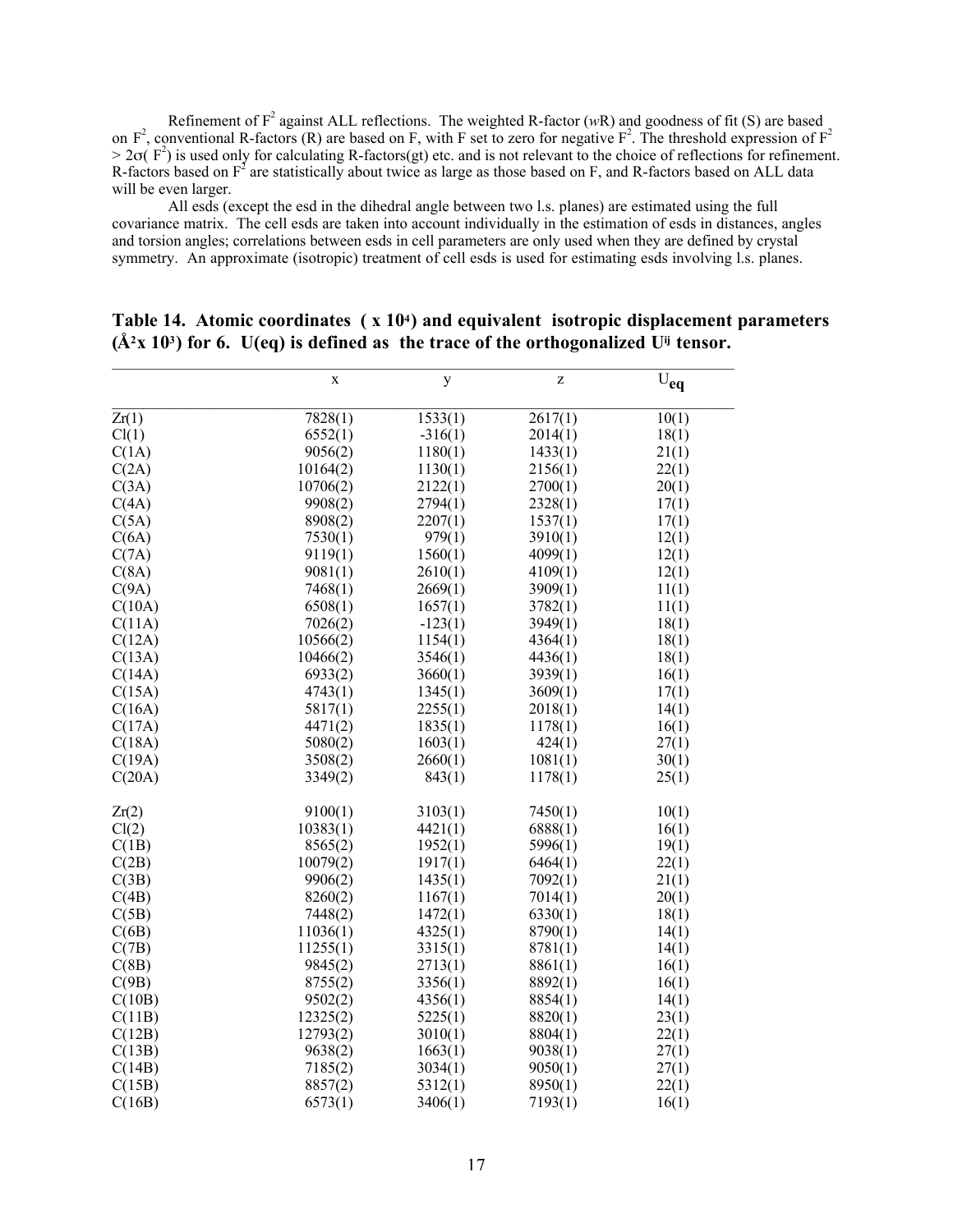| C(17B)<br>C(18B) | 5585(1)<br>5091(2) | 3758(1)<br>2957(1) | 6472(1)<br>5634(1) | 16(1)<br>35(1) |
|------------------|--------------------|--------------------|--------------------|----------------|
| C(19B)           | 4072(2)            | 3937(2)            | 6670(1)            | 35(1)          |
| C(20B)           | 6471(2)            | 4784(1)            | 6383(1)            | 35(1)          |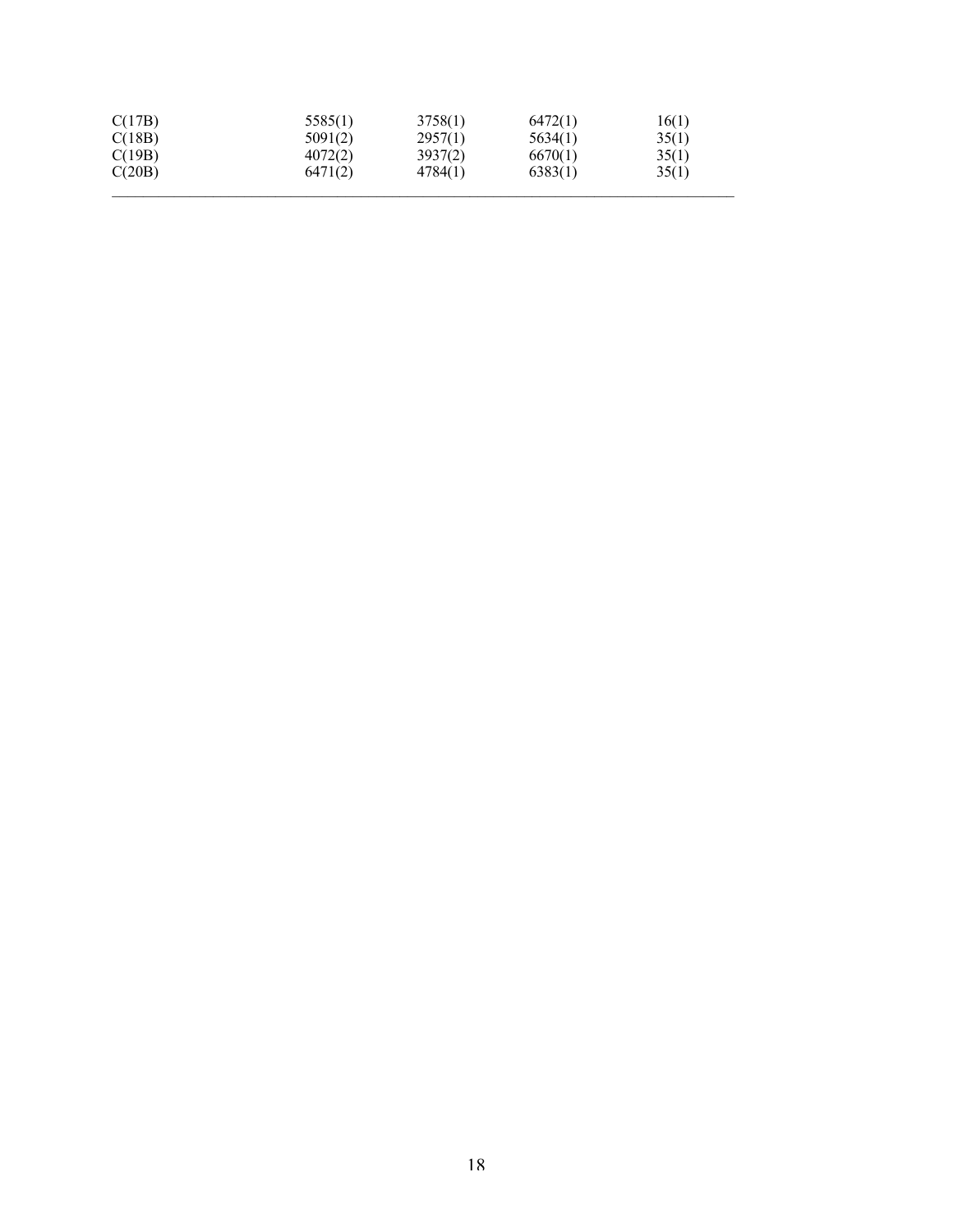| $Zr(1)$ -CentlA              | 2.232      | $Zr(2)$ -Cent1B          | 2.224      |
|------------------------------|------------|--------------------------|------------|
| $Zr(1)$ -Cent $2A$           | 2.241      | $Zr(2)$ -Cent2B          | 2.240      |
| $Zr(1)-C(16A)$               | 2.3258(12) | $Zr(2)$ -C(16B)          | 2.3287(12) |
| $Zr(1) - Cl(1)$              | 2.4503(3)  | $Zr(2)$ -Cl(2)           | 2.4432(3)  |
| $Cent1A-Zr(1)-Cent2A$        | 129.5      | $Cent1B-Zr(2)-Cent2B$    | 129.8      |
| $C(16A)$ - $Zr(1)$ - $Cl(1)$ | 100.18(3)  | $C(16B) - Zr(2) - Cl(2)$ | 99.91(3)   |
|                              |            |                          |            |

# Table 15. Selected bond lengths [Å] and angles [°] for 6.

# Table 16. Bond lengths [Å] and angles [°] for 6.

| $Zr(1)$ -CentlA    | 2.232      | $Zr(2)-C(7B)$                | 2.5329(12) |
|--------------------|------------|------------------------------|------------|
| $Zr(1)$ -Cent $2A$ | 2.241      | $Zr(2)-C(9B)$                | 2.5406(12) |
| $Zr(1)-C(16A)$     | 2.3258(12) | $Zr(2)$ -C(8B)               | 2.5438(12) |
| $Zr(1)$ -Cl(1)     | 2.4503(3)  | $Zr(2)-C(5B)$                | 2.5477(12) |
| $Zr(1)-C(4A)$      | 2.5125(12) | $Zr(2)-C(1B)$                | 2.5490(13) |
| $Zr(1)-C(7A)$      | 2.5172(11) | $Zr(2)-C(6B)$                | 2.5537(12) |
| $Zr(1)-C(3A)$      | 2.5211(12) | $Zr(2)-C(10B)$               | 2.5593(12) |
| $Zr(1)-C(2A)$      | 2.5286(13) | $C(1B)-C(5B)$                | 1.3998(18) |
| $Zr(1)-C(8A)$      | 2.5419(11) | $C(1B)-C(2B)$                | 1.412(2)   |
| $Zr(1)-C(6A)$      | 2.5482(11) | $C(2B)$ -C(3B)               | 1.397(2)   |
| $Zr(1)-C(5A)$      | 2.5485(12) | $C(3B) - C(4B)$              | 1.422(2)   |
| $Zr(1)-C(1A)$      | 2.5523(13) | $C(4B)$ - $C(5B)$            | 1.4041(19) |
| $Zr(1)-C(10A)$     | 2.5642(11) | $C(6B)$ - $C(10B)$           | 1.4157(17) |
| $Zr(1)-C(9A)$      | 2.5656(11) | $C(6B)$ -C(7B)               | 1.4171(17) |
| $C(1A)-C(5A)$      | 1.4027(19) | $C(6B) - C(11B)$             | 1.5049(17) |
| $C(1A)-C(2A)$      | 1.410(2)   | $C(7B)$ - $C(8B)$            | 1.4306(17) |
| $C(2A)-C(3A)$      | 1.398(2)   | $C(7B)$ - $C(12B)$           | 1.5050(18) |
| $C(3A)-C(4A)$      | 1.4151(19) | $C(8B)-C(9B)$                | 1.4275(18) |
| $C(4A)-C(5A)$      | 1.4114(18) | $C(8B) - C(13B)$             | 1.5046(18) |
| $C(6A)-C(7A)$      | 1.4225(16) | $C(9B) - C(10B)$             | 1.4223(17) |
| $C(6A) - C(10A)$   | 1.4228(16) | $C(9B)$ -C(14B)              | 1.5053(18) |
| $C(6A) - C(11A)$   | 1.5016(16) | $C(10B) - C(15B)$            | 1.5102(18) |
| $C(7A)-C(8A)$      | 1.4276(16) | $C(16B) - C(17B)$            | 1.5505(17) |
| $C(7A)-C(12A)$     | 1.5051(17) | $C(17B) - C(18B)$            | 1.529(2)   |
| $C(8A)-C(9A)$      | 1.4238(16) | $C(17B) - C(19B)$            | 1.5290(19) |
| $C(8A)-C(13A)$     | 1.5074(16) | $C(17B)$ -C $(20B)$          | 1.530(2)   |
| $C(9A)-C(10A)$     | 1.4259(16) |                              |            |
| $C(9A)-C(14A)$     | 1.5034(16) | Cent1A-Zr(1)-Cent2A          | 129.5      |
| $C(10A) - C(15A)$  | 1.5002(16) | $C(16A) - Zr(1) - Cl(1)$     | 100.18(3)  |
| $C(16A) - C(17A)$  | 1.5591(17) | $C(16A)$ - $Zr(1)$ - $C(4A)$ | 92.35(4)   |
| $C(17A) - C(18A)$  | 1.5267(18) | $Cl(1)$ -Zr(1)-C(4A)         | 133.87(3)  |
| $C(17A)-C(20A)$    | 1.5287(19) | $C(16A)$ -Zr(1)-C(7A)        | 132.33(4)  |
| $C(17A) - C(19A)$  | 1.5431(19) | $Cl(1)$ - $Zr(1)$ - $C(7A)$  | 101.39(3)  |
| $Zr(2)$ -Cent1B    | 2.224      | $C(4A) - Zr(1) - C(7A)$      | 102.15(4)  |
| $Zr(2)$ -Cent2B    | 2.240      | $C(16A) - Zr(1) - C(3A)$     | 124.98(4)  |
| $Zr(2)-C(16B)$     | 2.3287(12) | $Cl(1)$ -Zr(1)-C(3A)         | 117.26(4)  |
| $Zr(2)$ -Cl(2)     | 2.4432(3)  | $C(4A) - Zr(1) - C(3A)$      | 32.66(4)   |
| $Zr(2)-C(4B)$      | 2.4974(12) | $C(7A)$ - $Zr(1)$ - $C(3A)$  | 79.87(4)   |
| $Zr(2)-C(3B)$      | 2.5049(13) | $C(16A)$ -Zr(1)-C(2A)        | 130.58(4)  |
| $Zr(2)-C(2B)$      | 2.5294(13) | $Cl(1)$ -Zr(1)-C(2A)         | 86.01(3)   |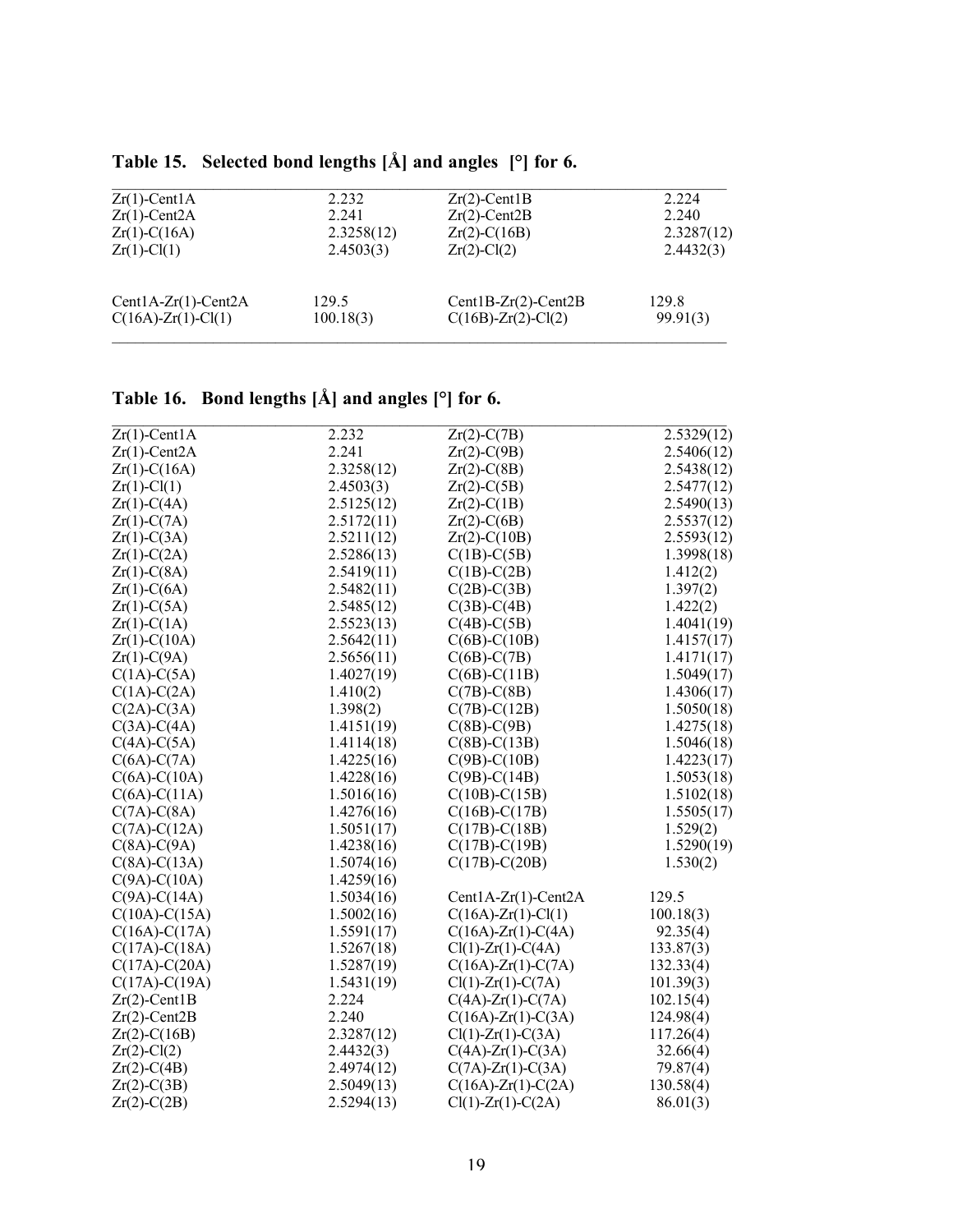| $C(4A)$ -Zr(1)-C(2A)          | 53.75(4)               | $C(3A) - C(2A) - Zr(1)$     | 73.63(7)              |
|-------------------------------|------------------------|-----------------------------|-----------------------|
| $C(7A)$ -Zr(1)-C(2A)          | 92.97(4)               | $C(1A)-C(2A)-Zr(1)$         | 74.82(8)              |
| $C(3A)$ -Zr(1)-C(2A)          | 32.15(5)               | $C(2A)$ -C(3A)-C(4A)        | 108.18(12)            |
| $C(16A) - Zr(1) - C(8A)$      | 107.10(4)              | $C(2A) - C(3A) - Zr(1)$     | 74.22(7)              |
| $Cl(1)$ - $Zr(1)$ - $C(8A)$   | 132.24(3)              | $C(4A) - C(3A) - Zr(1)$     | 73.34(7)              |
| $C(4A)$ -Zr(1)-C(8A)          | 83.82(4)               | $C(5A)-C(4A)-C(3A)$         | 107.37(12)            |
| $C(7A)$ -Zr(1)-C(8A)          | 32.78(4)               | $C(5A) - C(4A) - Zr(1)$     | 75.21(7)              |
| $C(3A)$ -Zr(1)-C(8A)          | 76.90(4)               | $C(3A) - C(4A) - Zr(1)$     | 74.01(7)              |
| $C(2A)$ -Zr(1)-C(8A)          | 103.72(4)              | $C(1A)-C(5A)-C(4A)$         | 108.33(12)            |
| $C(16A) - Zr(1) - C(6A)$      | 114.08(4)              | $C(1A)-C(5A)-Zr(1)$         | 74.19(7)              |
| $Cl(1)$ - $Zr(1)$ - $C(6A)$   | 79.56(3)               | $C(4A) - C(5A) - Zr(1)$     | 72.41(7)              |
| $C(4A)$ -Zr(1)-C(6A)          | 134.26(4)              | $C(7A)$ -C(6A)-C(10A)       | 108.29(10)            |
| $C(7A)$ -Zr(1)-C(6A)          | 32.61(4)               | $C(7A) - C(6A) - C(11A)$    | 125.89(11)            |
| $C(3A)$ -Zr(1)-C(6A)          | 111.35(4)              | $C(10A) - C(6A) - C(11A)$   | 125.37(11)            |
| $C(2A)$ -Zr(1)-C(6A)          | 115.26(4)              | $C(7A) - C(6A) - Zr(1)$     | 72.50(6)              |
| $C(8A)$ -Zr(1)-C(6A)          | 53.76(4)               | $C(10A) - C(6A) - Zr(1)$    | 74.46(6)              |
| $C(16A)$ - $Zr(1)$ - $C(5A)$  | 78.64(4)               | $C(11A) - C(6A) - Zr(1)$    | 125.00(8)             |
| $Cl(1)$ - $Zr(1)$ - $C(5A)$   | 107.41(3)              | $C(6A)$ -C(7A)-C(8A)        | 107.69(10)            |
| $C(4A)$ -Zr(1)-C(5A)          | 32.38(4)               | $C(6A)$ -C(7A)-C(12A)       | 124.80(11)            |
| $C(7A)$ -Zr(1)-C(5A)          | 132.36(4)              | $C(8A) - C(7A) - C(12A)$    | 126.92(11)            |
| $C(3A)$ -Zr(1)-C(5A)          | 53.39(4)               | $C(6A) - C(7A) - Zr(1)$     | 74.89(6)              |
| $C(2A)$ - $Zr(1)$ - $C(5A)$   | 53.19(4)               | $C(8A)-C(7A)-Zr(1)$         | 74.56(6)              |
| $C(8A)$ -Zr(1)-C(5A)          | 115.81(4)              | $C(12A)-C(7A)-Zr(1)$        | 123.39(8)             |
| $C(6A)$ -Zr(1)-C(5A)          | 164.71(4)              | $C(9A)$ -C(8A)-C(7A)        | 108.18(10)            |
| $C(16A)$ -Zr(1)-C(1A)         | 100.00(5)              | $C(9A) - C(8A) - C(13A)$    | 123.69(11)            |
| $Cl(1)$ - $Zr(1)$ - $C(1A)$   | 80.50(3)               | $C(7A) - C(8A) - C(13A)$    | 127.09(11)            |
| $C(4A)$ -Zr(1)-C(1A)          | 53.54(4)               | $C(9A) - C(8A) - Zr(1)$     | 74.73(6)              |
| $C(7A)$ - $Zr(1)$ - $C(1A)$   | 125.18(4)              | $C(7A) - C(8A) - Zr(1)$     | 72.66(6)              |
| $C(3A)$ -Zr(1)-C(1A)          | 53.29(5)               | $C(13A) - C(8A) - Zr(1)$    | 127.69(8)             |
| $C(2A)$ -Zr(1)-C(1A)          | 32.21(5)               | $C(8A)-C(9A)-C(10A)$        | 107.84(10)            |
| $C(8A)$ -Zr(1)-C(1A)          | 130.11(4)              | $C(8A) - C(9A) - C(14A)$    | 124.58(10)            |
| $C(6A)$ -Zr(1)-C(1A)          | 142.92(4)              | $C(10A) - C(9A) - C(14A)$   | 127.15(11)            |
| $C(5A)$ -Zr(1)-C(1A)          | 31.92(4)               | $C(8A)-C(9A)-Zr(1)$         | 72.90(6)              |
| $C(16A)$ - $Zr(1)$ - $C(10A)$ | 82.95(4)               | $C(10A) - C(9A) - Zr(1)$    | 73.81(6)              |
| $Cl(1)$ - $Zr(1)$ - $C(10A)$  | 93.10(3)               | $C(14A) - C(9A) - Zr(1)$    | 124.94(8)             |
| $C(4A)$ -Zr(1)-C(10A)         | 132.65(4)              | $C(6A) - C(10A) - C(9A)$    | 107.98(10)            |
| $C(7A)$ -Zr(1)-C(10A)         | 53.97(4)               | $C(6A) - C(10A) - C(15A)$   | 124.38(10)            |
| $C(3A)$ -Zr(1)-C(10A)         | 129.58(4)              | $C(9A) - C(10A) - C(15A)$   | 127.49(11)            |
| $C(2A)$ -Zr(1)-C(10A)         | 146.13(4)              | $C(6A) - C(10A) - Zr(1)$    | 73.22(6)              |
| $C(8A)$ -Zr(1)-C(10A)         | 53.62(4)               | $C(9A) - C(10A) - Zr(1)$    | 73.92(6)              |
| $C(6A)$ -Zr(1)-C(10A)         | 32.32(4)               | $C(15A) - C(10A) - Zr(1)$   | 122.13(8)             |
| $C(5A)$ -Zr(1)-C(10A)         | 154.45(4)              | $C(17A) - C(16A) - Zr(1)$   | 130.50(8)             |
| $C(1A)$ - $Zr(1)$ - $C(10A)$  | 173.32(4)              | $C(18A) - C(17A) - C(20A)$  | 108.16(12)            |
| $C(16A)$ - $Zr(1)$ - $C(9A)$  | 78.86(4)               | $C(18A) - C(17A) - C(19A)$  | 108.38(11)            |
| $Cl(1)$ -Zr(1)-C(9A)          | 125.38(3)              | $C(20A) - C(17A) - C(19A)$  | 107.97(12)            |
| $C(4A)$ -Zr(1)-C(9A)          | 100.51(4)              | $C(18A) - C(17A) - C(16A)$  | 113.58(11)            |
| $C(7A)$ -Zr(1)-C(9A)          | 54.04(4)               | $C(20A) - C(17A) - C(16A)$  | 110.45(10)            |
| $C(3A)$ -Zr(1)-C(9A)          | 105.93(4)              | $C(19A) - C(17A) - C(16A)$  | 108.14(11)            |
| $C(2A)$ -Zr(1)-C(9A)          | 135.59(4)              | $Cent1B-Zr(2)-Cent2B$       | 129.8                 |
| $C(8A)$ -Zr(1)-C(9A)          | 32.37(4)               | $C(16B) - Zr(2) - Cl(2)$    | 99.91(3)              |
| $C(6A)$ -Zr(1)-C(9A)          | 53.57(4)               | $C(16B)$ -Zr(2)-C(4B)       | 97.26(5)              |
| $C(5A)$ -Zr(1)-C(9A)          | 125.25(4)              | $Cl(2)$ - $Zr(2)$ - $C(4B)$ | 134.21(3)             |
| $C(1A)$ - $Zr(1)$ - $C(9A)$   | 154.05(4)              |                             | 129.35(5)             |
|                               | 32.28(4)               | $C(16B) - Zr(2) - C(3B)$    |                       |
| $C(10A) - Zr(1) - C(9A)$      |                        | $Cl(2)$ - $Zr(2)$ - $C(3B)$ | 111.53(4)<br>33.02(4) |
| $C(5A) - C(1A) - C(2A)$       | 107.85(13)<br>73.89(7) | $C(4B)$ - $Zr(2)$ - $C(3B)$ | 126.33(5)             |
| $C(5A) - C(1A) - Zr(1)$       |                        | $C(16B)$ -Zr(2)-C(2B)       |                       |
| $C(2A) - C(1A) - Zr(1)$       | 72.97(7)               | $Cl(2)$ -Zr(2)-C(2B)        | 82.32(3)              |
| $C(3A)-C(2A)-C(1A)$           | 108.25(12)             | $C(4B)$ - $Zr(2)$ - $C(2B)$ | 53.69(5)              |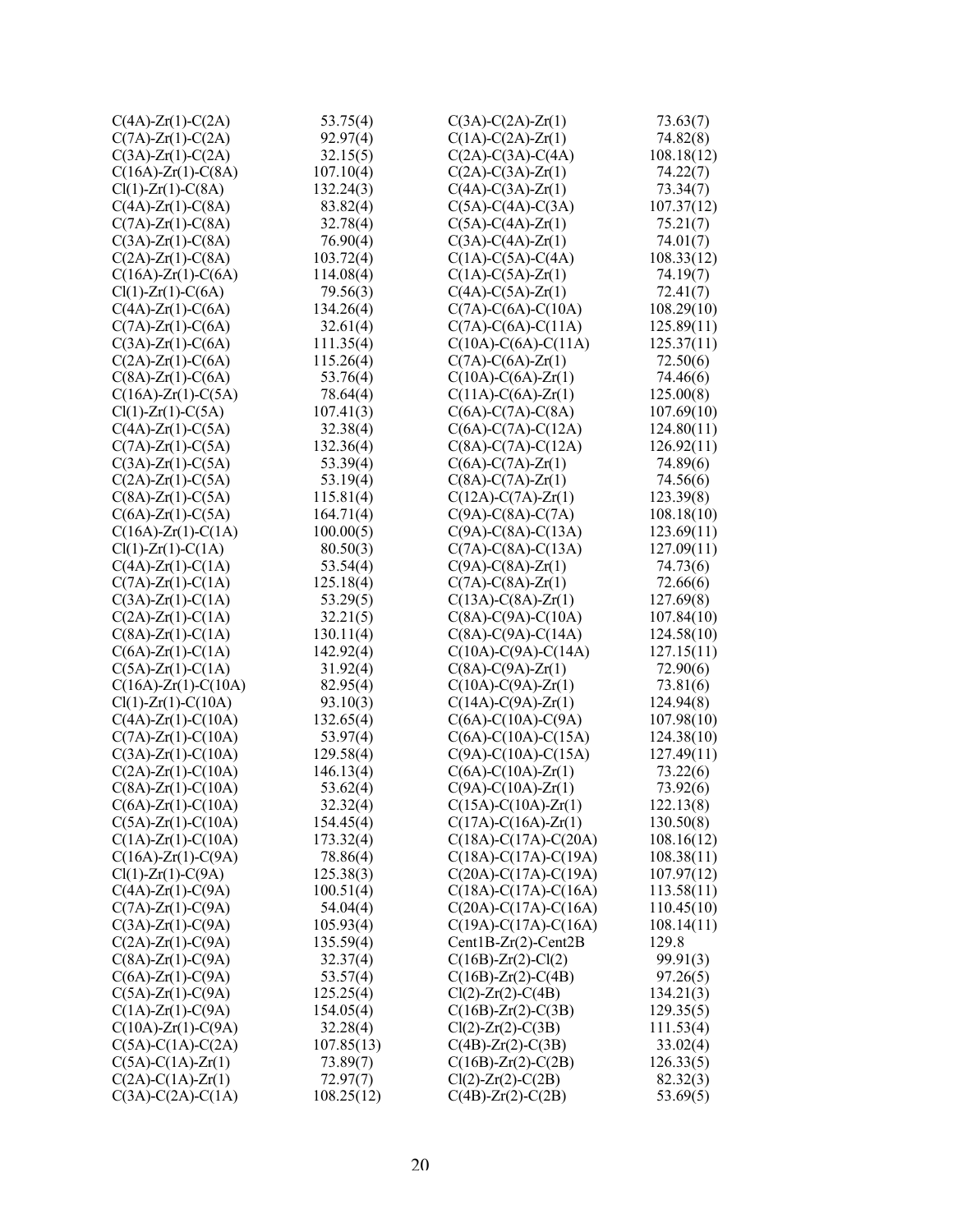| $C(3B)$ -Zr(2)-C(2B)                                       | 32.22(5)               | $C(1B)$ -Zr(2)-C(10B)                                   | 175.18(4)               |
|------------------------------------------------------------|------------------------|---------------------------------------------------------|-------------------------|
| $C(16B)$ -Zr(2)-C(7B)                                      | 132.37(4)              | $C(6B)$ -Zr(2)-C(10B)                                   | 32.15(4)                |
| $Cl(2)$ - $Zr(2)$ - $C(7B)$                                | 100.44(3)              | $C(5B)$ -C(1B)-C(2B)                                    | 107.70(12)              |
| $C(4B)$ - $Zr(2)$ - $C(7B)$                                | 98.49(4)               | $C(5B) - C(1B) - Zr(2)$                                 | 74.01(7)                |
| $C(3B)$ -Zr(2)-C(7B)                                       | 80.45(4)               | $C(2B) - C(1B) - Zr(2)$                                 | 73.10(7)                |
| $C(2B)$ - $Zr(2)$ - $C(7B)$                                | 98.82(5)               | $C(3B)$ -C(2B)-C(1B)                                    | 108.71(12)              |
| $C(16B) - Zr(2) - C(9B)$                                   | 79.35(4)               | $C(3B) - C(2B) - Zr(2)$                                 | 72.93(8)                |
| $Cl(2)$ - $Zr(2)$ - $C(9B)$                                | 126.92(3)              | $C(1B) - C(2B) - Zr(2)$                                 | 74.63(7)                |
| $C(4B) - Zr(2) - C(9B)$                                    | 97.81(4)               | $C(2B)$ -C(3B)-C(4B)                                    | 107.29(12)              |
| $C(3B) - Zr(2) - C(9B)$                                    | 108.54(5)              | $C(2B) - C(3B) - Zr(2)$                                 | 74.85(8)                |
| $C(2B)$ - $Zr(2)$ - $C(9B)$                                | 140.19(5)              | $C(4B) - C(3B) - Zr(2)$                                 | 73.20(7)                |
| $C(7B)$ -Zr(2)-C(9B)                                       | 54.13(4)               | $C(5B)$ -C(4B)-C(3B)                                    | 107.97(12)              |
| $C(16B)$ -Zr(2)-C(8B)                                      | 108.58(4)              | $C(5B)-C(4B)-Zr(2)$                                     | 75.82(7)                |
| $Cl(2)$ - $Zr(2)$ - $C(8B)$                                | 131.85(3)              | $C(3B) - C(4B) - Zr(2)$                                 | 73.78(7)                |
| $C(4B)$ - $Zr(2)$ - $C(8B)$                                | 80.12(4)               | $C(1B)-C(5B)-C(4B)$                                     | 108.30(12)              |
| $C(3B)$ -Zr(2)-C(8B)                                       | 78.85(4)               | $C(1B) - C(5B) - Zr(2)$                                 | 74.11(7)                |
| $C(2B)$ - $Zr(2)$ - $C(8B)$                                | 108.58(5)              | $C(4B) - C(5B) - Zr(2)$                                 | 71.88(7)                |
| $C(7B)$ - $Zr(2)$ - $C(8B)$                                | 32.73(4)               | $C(10B) - C(6B) - C(7B)$                                | 108.93(10)              |
| $C(9B)$ - $Zr(2)$ - $C(8B)$                                | 32.61(4)               | $C(10B) - C(6B) - C(11B)$                               | 127.03(12)              |
| $C(16B)$ -Zr(2)-C(5B)                                      | 78.07(5)               | $C(7B) - C(6B) - C(11B)$                                | 123.71(12)              |
| $Cl(2)$ -Zr(2)-C(5B)                                       | 112.65(3)              | $C(10B) - C(6B) - Zr(2)$                                | 74.14(7)                |
| $C(4B)$ -Zr(2)-C(5B)                                       | 32.30(4)               | $C(7B) - C(6B) - Zr(2)$                                 | 73.02(7)                |
|                                                            |                        | $C(11B) - C(6B) - Zr(2)$                                |                         |
| $C(3B)$ - $Zr(2)$ - $C(5B)$                                | 53.79(4)               | $C(6B)$ -C(7B)-C(8B)                                    | 124.14(8)<br>107.49(11) |
| $C(2B)$ -Zr $(2)$ -C $(5B)$<br>$C(7B)$ -Zr(2)-C(5B)        | 53.12(4)               |                                                         | 124.48(11)              |
| $C(9B)$ -Zr(2)-C(5B)                                       | 130.33(4)<br>118.81(4) | $C(6B) - C(7B) - C(12B)$<br>$C(8B) - C(7B) - C(12B)$    | 127.53(12)              |
| $C(8B)$ -Zr(2)-C(5B)                                       | 110.73(4)              | $C(6B)$ -C(7B)-Zr(2)                                    |                         |
| $C(16B)$ -Zr(2)-C(1B)                                      | 94.27(5)               |                                                         | 74.63(7)<br>74.05(7)    |
|                                                            | 83.02(3)               | $C(8B) - C(7B) - Zr(2)$                                 | 123.44(9)               |
| $Cl(2)$ - $Zr(2)$ - $C(1B)$                                | 53.52(4)               | $C(12B) - C(7B) - Zr(2)$<br>$C(9B)$ -C $(8B)$ -C $(7B)$ | 107.75(11)              |
| $C(4B)$ - $Zr(2)$ - $C(1B)$<br>$C(3B)$ - $Zr(2)$ - $C(1B)$ | 53.69(5)               | $C(9B) - C(8B) - C(13B)$                                | 124.93(12)              |
| $C(2B)$ - $Zr(2)$ - $C(1B)$                                | 32.27(5)               | $C(7B) - C(8B) - C(13B)$                                | 126.46(13)              |
| $C(7B)$ -Zr(2)-C(1B)                                       | 130.66(4)              | $C(9B) - C(8B) - Zr(2)$                                 | 73.57(7)                |
| $C(9B)$ - $Zr(2)$ - $C(1B)$                                | 149.95(4)              | $C(7B) - C(8B) - Zr(2)$                                 | 73.21(7)                |
| $C(8B)$ - $Zr(2)$ - $C(1B)$                                | 130.76(4)              | $C(13B) - C(8B) - Zr(2)$                                | 127.24(9)               |
| $C(5B) - Zr(2) - C(1B)$                                    | 31.88(4)               | $C(10B) - C(9B) - C(8B)$                                | 108.08(11)              |
| $C(16B)$ -Zr(2)-C(6B)                                      | 112.63(4)              | $C(10B) - C(9B) - C(14B)$                               | 127.57(13)              |
| $Cl(2)$ - $Zr(2)$ - $C(6B)$                                | 80.04(3)               | $C(8B) - C(9B) - C(14B)$                                | 123.91(12)              |
| $C(4B)$ -Zr(2)-C(6B)                                       | 130.25(4)              | $C(10B) - C(9B) - Zr(2)$                                | 74.53(7)                |
| $C(3B)$ -Zr(2)-C(6B)                                       | 111.21(4)              | $C(8B) - C(9B) - Zr(2)$                                 | 73.82(7)                |
| $C(2B)$ - $Zr(2)$ - $C(6B)$                                | 120.43(4)              | $C(14B) - C(9B) - Zr(2)$                                | 123.52(9)               |
| $C(7B)$ - $Zr(2)$ - $C(6B)$                                | 32.35(4)               | $C(6B) - C(10B) - C(9B)$                                | 107.72(11)              |
| $C(9B)$ - $Zr(2)$ - $C(6B)$                                | 53.47(4)               | $C(6B) - C(10B) - C(15B)$                               | 125.41(12)              |
| $C(8B)$ -Zr(2)-C(6B)                                       | 53.55(4)               | $C(9B) - C(10B) - C(15B)$                               | 126.61(12)              |
| $C(5B)$ -Zr(2)-C(6B)                                       | 162.51(4)              | $C(6B) - C(10B) - Zr(2)$                                | 73.71(7)                |
| $C(1B) - Zr(2) - C(6B)$                                    | 150.21(4)              | $C(9B) - C(10B) - Zr(2)$                                | 73.08(7)                |
| $C(16B)$ -Zr(2)-C(10B)                                     | 82.01(4)               | $C(15B) - C(10B) - Zr(2)$                               | 123.51(8)               |
| $Cl(2)$ - $Zr(2)$ - $C(10B)$                               | 94.56(3)               | $C(17B) - C(16B) - Zr(2)$                               | 131.01(8)               |
| $C(4B)$ -Zr $(2)$ -C $(10B)$                               | 129.82(4)              | $C(18B) - C(17B) - C(19B)$                              | 107.55(12)              |
| $C(3B)$ - $Zr(2)$ - $C(10B)$                               | 131.12(4)              | $C(18B) - C(17B) - C(20B)$                              | 108.39(13)              |
| $C(2B)$ -Zr(2)-C(10B)                                      | 151.65(4)              | $C(19B) - C(17B) - C(20B)$                              | 107.30(13)              |
| $C(7B)$ - $Zr(2)$ - $C(10B)$                               | 53.83(4)               | $C(18B) - C(17B) - C(16B)$                              | 113.45(11)              |
| $C(9B)$ -Zr(2)-C(10B)                                      | 32.39(4)               | $C(19B) - C(17B) - C(16B)$                              | 108.08(11)              |
| $C(8B)$ -Zr(2)-C(10B)                                      | 53.75(4)               | $C(20B) - C(17B) - C(16B)$                              | 111.80(11)              |
| $C(5B)$ -Zr(2)-C(10B)                                      | 148.51(4)              |                                                         |                         |
|                                                            |                        |                                                         |                         |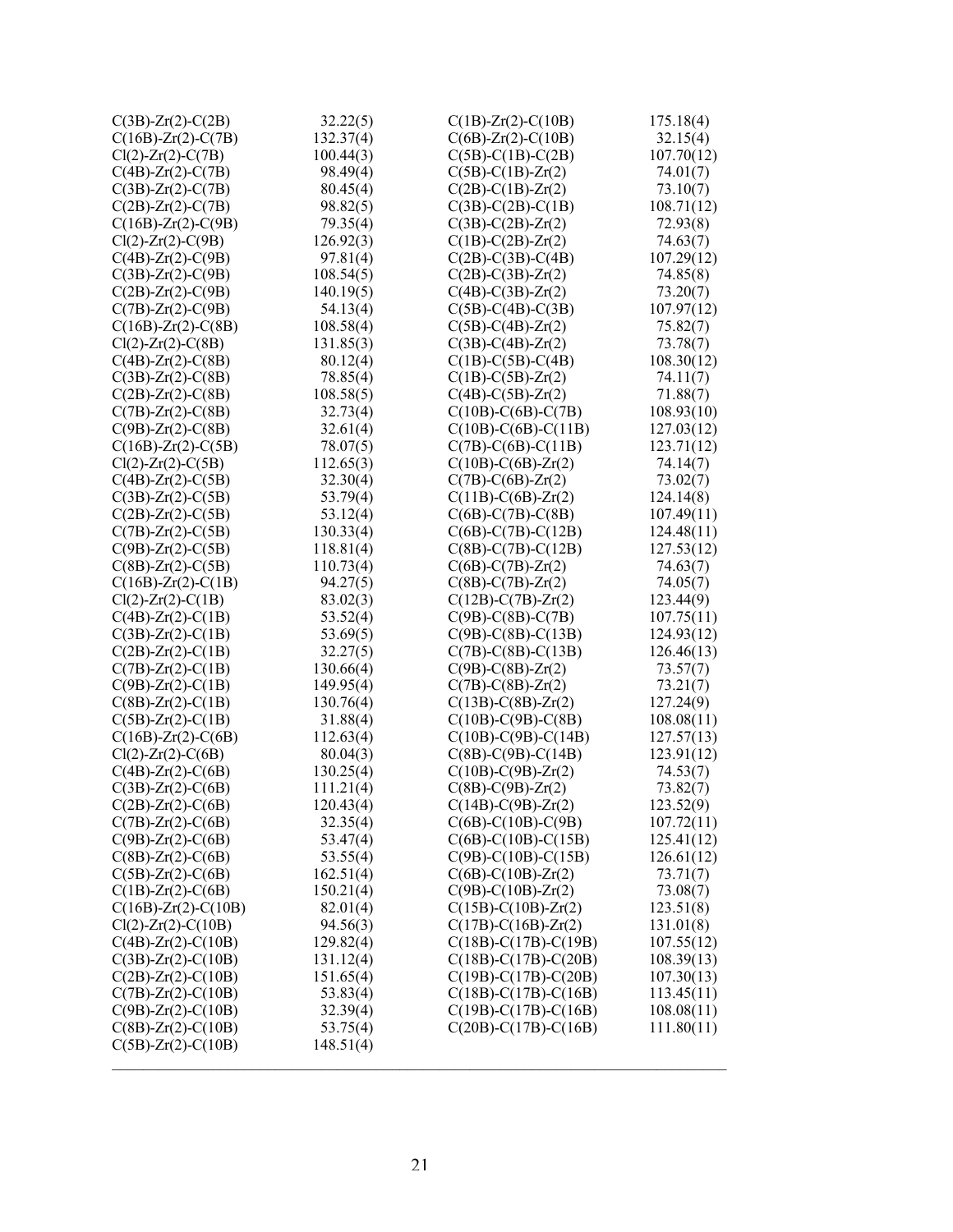|        | $U^{11}$ | $U^{22}$ | $U^{33}$ | $U^{23}$ | $U^{13}$ | $U^{12}$ |
|--------|----------|----------|----------|----------|----------|----------|
|        |          |          |          |          |          |          |
| Zr(1)  | 103(1)   | 91(1)    | 97(1)    | 28(1)    | 32(1)    | 30(1)    |
| Cl(1)  | 245(2)   | 109(1)   | 161(1)   | 6(1)     | 39(1)    | 18(1)    |
| C(1A)  | 275(7)   | 197(6)   | 184(6)   | 21(5)    | 150(5)   | 43(5)    |
| C(2A)  | 229(6)   | 225(6)   | 313(8)   | 127(6)   | 182(6)   | 135(5)   |
| C(3A)  | 124(5)   | 294(7)   | 222(6)   | 104(5)   | 89(5)    | 62(5)    |
| C(4A)  | 163(5)   | 152(5)   | 220(6)   | 61(4)    | 101(5)   | 23(4)    |
| C(5A)  | 187(5)   | 206(6)   | 173(6)   | 97(5)    | 91(5)    | 48(5)    |
| C(6A)  | 141(5)   | 106(4)   | 100(5)   | 29(3)    | 35(4)    | 24(4)    |
| C(7A)  | 122(4)   | 137(5)   | 103(5)   | 31(4)    | 22(4)    | 37(4)    |
| C(8A)  | 127(4)   | 109(4)   | 109(5)   | 15(4)    | 24(4)    | 14(4)    |
| C(9A)  | 134(5)   | 104(4)   | 104(5)   | 21(3)    | 34(4)    | 33(4)    |
| C(10A) | 113(4)   | 124(4)   | 100(5)   | 25(4)    | 36(3)    | 18(4)    |
| C(11A) | 222(6)   | 123(5)   | 198(6)   | 73(4)    | 78(5)    | 32(5)    |
| C(12A) | 157(5)   | 210(6)   | 178(6)   | 76(5)    | 25(4)    | 81(5)    |
| C(13A) | 145(5)   | 148(5)   | 179(6)   | 9(4)     | 9(4)     | $-20(4)$ |
| C(14A) | 196(6)   | 118(5)   | 180(6)   | 27(4)    | 51(4)    | 60(4)    |
| C(15A) | 124(5)   | 196(6)   | 191(6)   | 46(5)    | 54(4)    | 24(4)    |
| C(16A) | 143(5)   | 161(5)   | 113(5)   | 35(4)    | 26(4)    | 52(4)    |
| C(17A) | 141(5)   | 209(6)   | 130(5)   | 53(4)    | 19(4)    | 31(4)    |
| C(18A) | 223(7)   | 418(9)   | 127(6)   | 46(6)    | 22(5)    | 17(6)    |
| C(19A) | 256(7)   | 356(9)   | 262(7)   | 112(6)   | $-31(6)$ | 135(7)   |
| C(20A) | 153(6)   | 312(8)   | 250(7)   | 88(6)    | 19(5)    | $-11(5)$ |
|        |          |          |          |          |          |          |
| Zr(2)  | 93(1)    | 90(1)    | 100(1)   | 20(1)    | 27(1)    | 17(1)    |
| Cl(2)  | 168(1)   | 162(1)   | 191(1)   | 85(1)    | 89(1)    | 42(1)    |
| C(1B)  | 239(6)   | 171(5)   | 136(5)   | $-4(4)$  | 62(5)    | 24(5)    |
| C(2B)  | 187(6)   | 167(6)   | 265(7)   | $-51(5)$ | 103(5)   | 35(5)    |
| C(3B)  | 212(6)   | 127(5)   | 238(7)   | $-23(4)$ | 0(5)     | 71(5)    |
| C(4B)  | 243(6)   | 102(5)   | 198(6)   | 8(4)     | 38(5)    | $-3(5)$  |
| C(5B)  | 158(5)   | 137(5)   | 173(6)   | $-17(4)$ | 10(4)    | $-6(4)$  |
| C(6B)  | 156(5)   | 120(5)   | 119(5)   | 18(4)    | 19(4)    | 10(4)    |
| C(7B)  | 143(5)   | 140(5)   | 129(5)   | 30(4)    | 11(4)    | 33(4)    |
| C(8B)  | 193(5)   | 144(5)   | 121(5)   | 54(4)    | 25(4)    | 10(4)    |
| C(9B)  | 162(5)   | 207(6)   | 106(5)   | 45(4)    | 49(4)    | 23(4)    |
| C(10B) | 177(5)   | 150(5)   | 93(5)    | 10(4)    | 33(4)    | 47(4)    |
| C(11B) | 223(6)   | 157(5)   | 227(7)   | 24(5)    | 21(5)    | $-45(5)$ |
| C(12B) | 174(6)   | 235(6)   | 228(7)   | 38(5)    | 13(5)    | 88(5)    |
| C(13B) | 364(9)   | 171(6)   | 234(7)   | 111(5)   | 34(6)    | 2(6)     |
| C(14B) | 216(6)   | 422(9)   | 199(7)   | 109(6)   | 121(5)   | 30(6)    |
| C(15B) | 284(7)   | 205(6)   | 178(6)   | 10(5)    | 52(5)    | 118(5)   |
| C(16B) | 116(5)   | 205(6)   | 151(5)   | 35(4)    | 41(4)    | 49(4)    |
| C(17B) | 111(5)   | 202(6)   | 172(6)   | 40(4)    | 33(4)    | 49(4)    |
| C(18B) | 398(10)  | 384(9)   | 200(7)   | 36(6)    | $-49(6)$ | 201(8)   |
| C(19B) | 165(6)   | 578(12)  | 400(10)  | 228(9)   | 111(6)   | 184(7)   |
| C(20B) | 188(7)   | 292(8)   | 555(11)  | 224(8)   | 3(7)     | 58(6)    |
|        |          |          |          |          |          |          |

Table 17. Anisotropic displacement parameters  $(A<sup>2</sup>x 10<sup>4</sup>)$  for 6. The anisotropic displacement factor exponent takes the form:  $-2\pi^2$  [ h<sup>2</sup> a<sup>\*2</sup>U<sup>11</sup> + ... + 2 h k a<sup>\*</sup> b<sup>\*</sup> U<sup>12</sup>]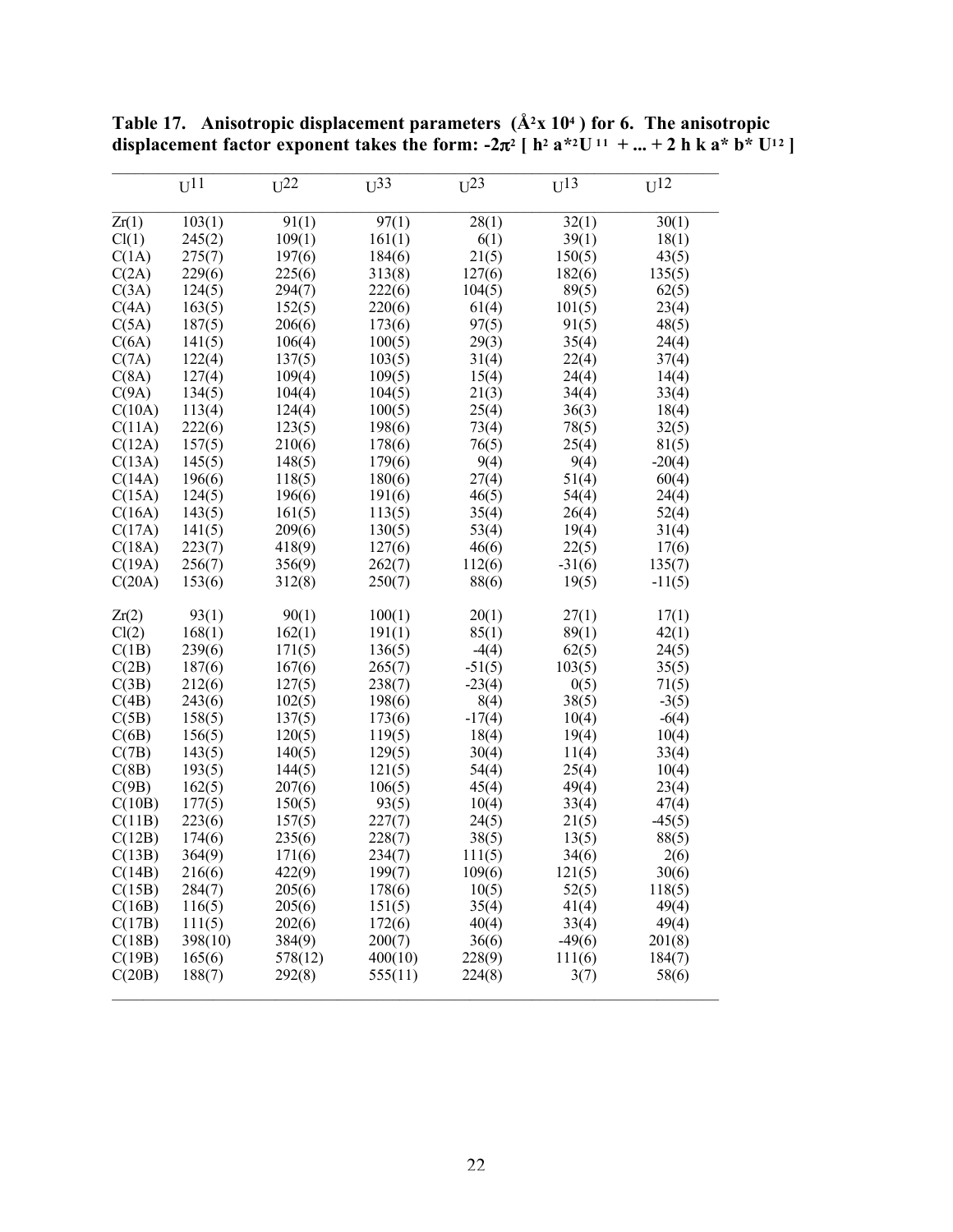#### Table 18. Crystal data and structure refinement for 22 (CCDC 172586).

Empirical formula<br>
Formula weight  $C_{19}H_{30}Zr$   $349.65$ Formula weight Crystallization Solvent Pentane Crystal Habit Block Crystal color Pale yellow

Crystal size  $0.26 \times 0.19 \times 0.15$  mm<sup>3</sup>

#### Data Collection

| Preliminary Photos<br>Type of diffractometer<br>Wavelength<br>Data Collection Temperature<br>q range for 19519 reflections used | Rotation<br>CCD area detector<br>0.71073 Å MoKa<br>98(2) K   |                  |
|---------------------------------------------------------------------------------------------------------------------------------|--------------------------------------------------------------|------------------|
| in lattice determination                                                                                                        | 2.38 to $28.50^{\circ}$                                      |                  |
| Unit cell dimensions                                                                                                            | $a = 17.658(3)$ Å                                            |                  |
|                                                                                                                                 | $b = 8.2098(13)$ Å                                           | $b=109.532(2)$ ° |
|                                                                                                                                 | $c = 25.878(4)$ Å                                            |                  |
| Volume                                                                                                                          | 3535.7(10) $\AA$ <sup>3</sup>                                |                  |
| Z                                                                                                                               | 8                                                            |                  |
| Crystal system                                                                                                                  | Monoclinic                                                   |                  |
| Space group                                                                                                                     | P2/c                                                         |                  |
| Density (calculated)                                                                                                            | 1.314 $Mg/m3$                                                |                  |
| F(000)                                                                                                                          | 1472                                                         |                  |
| Data collection program                                                                                                         | <b>Bruker SMART</b>                                          |                  |
| q range for data collection                                                                                                     | 1.71 to $28.52^{\circ}$                                      |                  |
| Completeness to $q = 28.52^{\circ}$                                                                                             | $94.4\%$                                                     |                  |
| Index ranges                                                                                                                    | $-22 \le h \le 23$ , $-10 \le k \le 10$ , $-34 \le l \le 34$ |                  |
| Data collection scan type                                                                                                       | w scans at 9 f settings                                      |                  |
| Data reduction program                                                                                                          | Bruker SAINT v6.2                                            |                  |
| Reflections collected                                                                                                           | 81002                                                        |                  |
| Independent reflections                                                                                                         | 8478 [ $R_{int}$ = 0.2107]                                   |                  |
| Absorption coefficient                                                                                                          | $0.613$ mm <sup>-1</sup>                                     |                  |
| Absorption correction                                                                                                           | None                                                         |                  |
| Max. and min. transmission                                                                                                      | 0.9148 and 0.8575                                            |                  |
|                                                                                                                                 |                                                              |                  |

#### Structure solution and Refinement

Structure solution program SHELXS-97 (Sheldrick, 1990)<br>Primary solution method Patterson method Primary solution method<br>
Secondary solution method<br>
Difference Fourier map Secondary solution method<br>
Hydrogen placement<br>
Geometric positions Hydrogen placement<br>
Structure refinement program
Geometric positions
SHELXL-97 (Sheldrick, 1997) Structure refinement program<br>Refinement method Data / restraints / parameters 8478 / 0 / 369<br>Treatment of hydrogen atoms Riding Treatment of hydrogen atoms  $\frac{1.217}{1.217}$ Goodness-of-fit on  $\overline{F^2}$ . Final R indices [I>2 $\sigma$ (I), 5799 reflections]<br>R indices (all data)<br>R1 = 0.0991, *w*R2 = 0.0958 Type of weighting scheme used Weighting scheme used *w*=1/σ<br>Max shift/error 0.002 Max shift/error 0.002<br>Average shift/error 0.000 Average shift/error 0.000<br>Largest diff. peak and hole 1.045 and -1.567 e.Å<sup>-3</sup> Largest diff. peak and hole

Full matrix least-squares on  $\bar{F}^2$  $R1 = 0.0991$ , *wR2* = 0.0958<br>Sigma  $(Fo^2)$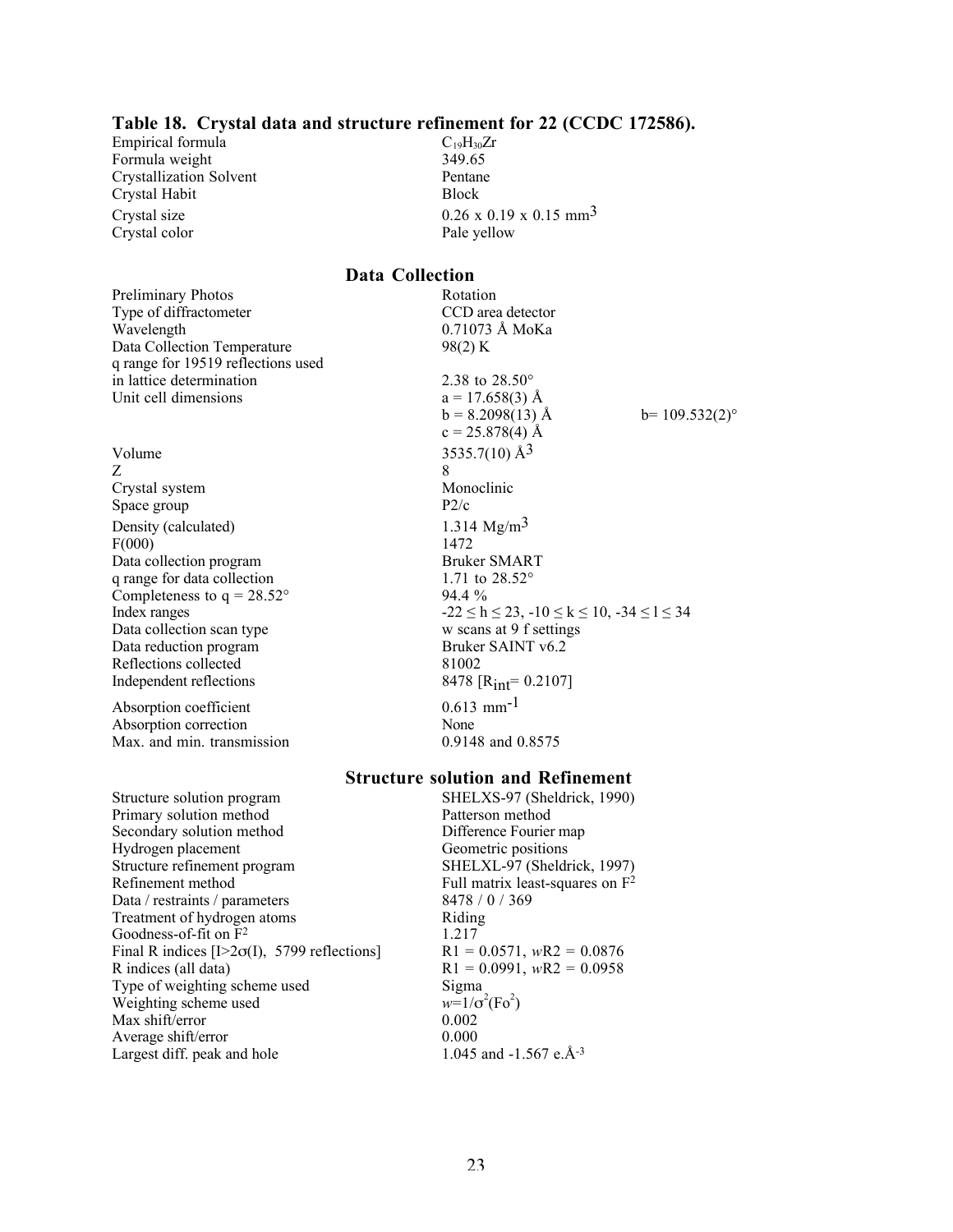#### Special Refinement Details

Refinement of  $F^2$  against ALL reflections. The weighted R-factor (*wR*) and goodness of fit (S) are based on  $F^2$ , conventional R-factors (R) are based on F, with F set to zero for negative  $F^2$ . The threshold expression of  $F^2$  $> 2s(F^2)$  is used only for calculating R-factors(gt) etc. and is not relevant to the choice of reflections for refinement. R-factors based on  $F<sup>2</sup>$  are statistically about twice as large as those based on F, and R-factors based on ALL data will be even larger.

All esds (except the esd in the dihedral angle between two l.s. planes) are estimated using the full covariance matrix. The cell esds are taken into account individually in the estimation of esds in distances, angles and torsion angles; correlations between esds in cell parameters are only used when they are defined by crystal symmetry. An approximate (isotropic) treatment of cell esds is used for estimating esds involving l.s. planes.

|        | $\mathbf X$ | y        | Z       | $\rm \overline{U}_{eq}$ |
|--------|-------------|----------|---------|-------------------------|
| Zr(1)  | 7499(1)     | 6176(1)  | 3699(1) | 16(1)                   |
| C(1A)  | 7214(2)     | 4999(4)  | 4509(1) | 26(1)                   |
| C(2A)  | 6529(2)     | 5925(4)  | 4220(1) | 28(1)                   |
| C(3A)  | 6155(2)     | 5140(4)  | 3715(2) | 26(1)                   |
| C(4A)  | 6606(2)     | 3735(4)  | 3692(1) | 24(1)                   |
| C(5A)  | 7255(2)     | 3639(4)  | 4189(1) | 23(1)                   |
| C(6A)  | 7973(2)     | 8511(4)  | 4371(2) | 35(1)                   |
| C(7A)  | 7448(2)     | 9169(4)  | 3878(2) | 37(1)                   |
| C(8A)  | 7821(2)     | 9050(4)  | 3483(2) | 34(1)                   |
| C(9A)  | 8557(2)     | 8311(4)  | 3717(1) | 26(1)                   |
| C(10A) | 8656(2)     | 7961(4)  | 4265(2) | 27(1)                   |
| C(11A) | 6636(2)     | 6584(4)  | 2823(1) | 25(1)                   |
| C(12A) | 8321(2)     | 4514(4)  | 3444(1) | 19(1)                   |
| C(13A) | 9124(2)     | 3566(4)  | 3610(1) | 18(1)                   |
| C(14A) | 9183(2)     | 2435(4)  | 4099(1) | 20(1)                   |
| C(15A) | 9332(2)     | 3273(4)  | 4650(1) | 26(1)                   |
| C(16A) | 9829(2)     | 4785(4)  | 3762(1) | 21(1)                   |
| C(17A) | 10678(2)    | 4030(4)  | 3956(2) | 28(1)                   |
| C(18A) | 9148(2)     | 2431(4)  | 3136(1) | 24(1)                   |
| C(19A) | 8992(2)     | 3240(4)  | 2576(1) | 31(1)                   |
| Zr(2)  | 6056(1)     | 10989(1) | 1393(1) | 16(1)                   |
| C(1B)  | 4551(2)     | 10569(4) | 1036(1) | 23(1)                   |
| C(2B)  | 4864(2)     | 9595(4)  | 709(1)  | 21(1)                   |
| C(3B)  | 5317(2)     | 8336(4)  | 1040(1) | 24(1)                   |
| C(4B)  | 5281(2)     | 8527(4)  | 1566(1) | 25(1)                   |
| C(5B)  | 4808(2)     | 9910(4)  | 1570(1) | 26(1)                   |
| C(6B)  | 5702(2)     | 13873(4) | 1097(2) | 38(1)                   |
| C(7B)  | 5695(2)     | 13062(4) | 625(2)  | 34(1)                   |
| C(8B)  | 6487(2)     | 12607(4) | 695(2)  | 28(1)                   |
| C(9B)  | 6981(2)     | 13136(4) | 1212(2) | 26(1)                   |
| C(10B) | 6503(3)     | 13935(4) | 1464(2) | 37(1)                   |
| C(11B) | 6277(2)     | 11609(4) | 2301(1) | 25(1)                   |
| C(12B) | 7151(2)     | 9398(4)  | 1562(1) | 19(1)                   |
| C(13B) | 7741(2)     | 8512(3)  | 1327(1) | 16(1)                   |
| C(14B) | 7266(2)     | 7369(4)  | 856(1)  | 21(1)                   |
| C(15B) | 6741(2)     | 8187(4)  | 327(1)  | 26(1)                   |
| C(16B) | 8222(2)     | 9780(4)  | 1127(1) | 22(1)                   |

# Table 19. Atomic coordinates  $(x 10<sup>4</sup>)$  and equivalent isotropic displacement parameters  $(\hat{A}^2 \times 10^3)$  for 22. U(eq) is defined as the trace of the orthogonalized U<sup>ij</sup> tensor.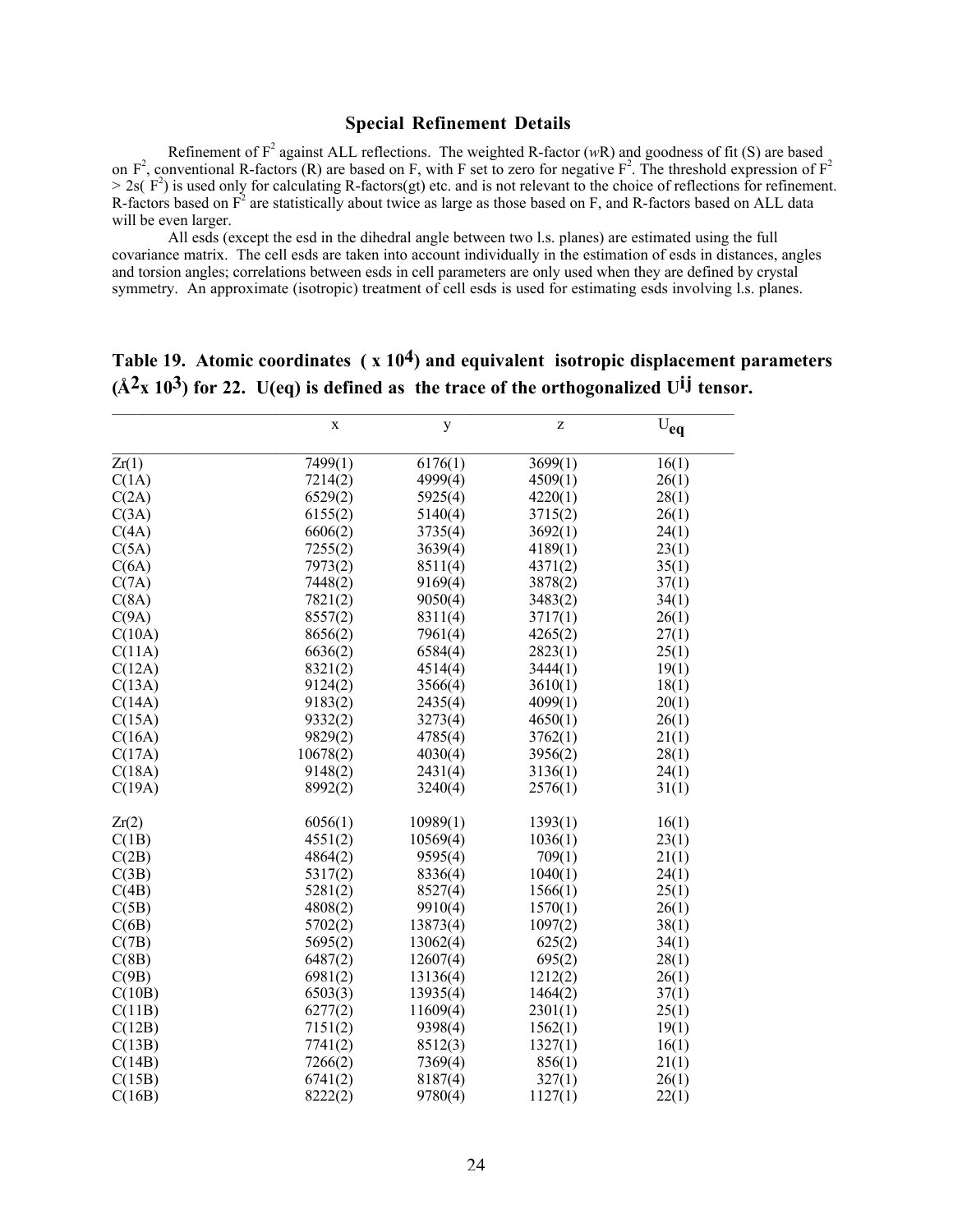| C(17B) | 8843(2) | 9074(4) | 891(2)  | 31(1) |
|--------|---------|---------|---------|-------|
| C(18B) | 8312(2) | 7406(4) | 1779(1) | 23(1) |
| C(19B) | 8860(2) | 8267(4) | 2289(1) | 29(1) |
|        |         |         |         |       |

## Table 20. Selected bond lengths [Å] and angles [°] for 22.

| $Zr(1)-C(12A)$                  | 2.248(3)  | $Zr(2)$ -C(12B)                 | 2.252(3)  |
|---------------------------------|-----------|---------------------------------|-----------|
| $Zr(1)-C(11A)$                  | 2.294(3)  | $Zr(2) - C(11B)$                | 2.306(3)  |
|                                 |           |                                 |           |
| $C(12A)$ - $Zr(1)$ - $C(11A)$   | 94.54(12) | $C(12B)$ - $Zr(2)$ - $C(11B)$   | 95.07(12) |
|                                 |           |                                 |           |
| $Zr(1)$ -Cent(1A)               | 2.23      | $Zr(2)$ -Cent(1B)               | 2.25      |
| $Zr(1)$ -Cent $(2A)$            | 2.24      | $Zr(2)$ -Cent $(2B)$            | 2.24      |
| $Zr(1)$ -Pln(1A)                | 2.23      | $Zr(2)$ -Pln $(1B)$             | 2.25      |
| $Zr(1)$ -Pln $(2A)$             | 2.24      | $Zr(2)$ -Pln $(2B)$             | 2.24      |
|                                 |           |                                 |           |
| $Cent(1A)$ - $Zr1$ - $Cent(2A)$ | 130.9     | $Cent(2A)$ - $Zr2$ - $Cent(2B)$ | 130.9     |
| $Pin(1A)$ - $Zr1$ - $Pln(2A)$   | 129.0     | $Pin(1B)$ -Zr2- $Pin(2B)$       | 129.1     |
|                                 |           |                                 |           |

 $\mathcal{L}_\text{max}$  , and the contribution of the contribution of the contribution of the contribution of the contribution of the contribution of the contribution of the contribution of the contribution of the contribution of t

Cent(1A) is the centroid formed by  $C(1A)$ ,  $C(2A)$ ,  $C(3A)$ ,  $C(4A)$  and  $C(5A)$ . Cent(2A) is the centroid formed by  $C(6A)$ ,  $C(7A)$ ,  $C(8A)$ ,  $C(9A)$  and  $C(10A)$ . Pln(1A) is the plane formed by  $C(1A)$ ,  $C(2A)$ ,  $C(3A)$ ,  $C(4A)$  and  $C(5A)$ . Pln(2A) is the plane formed by  $C(6A)$ ,  $C(7A)$ ,  $C(8A)$ ,  $C(9A)$  and  $C(10A)$ . Cent(1B) is the centroid formed by C(1B), C(2B), C(3B), C(4B) and C(5B). Cent(2B) is the centroid formed by  $C(6B)$ ,  $C(7B)$ ,  $C(8B)$ ,  $C(9B)$  and  $C(10B)$ . Pln(1B) is the plane formed by  $C(1B)$ ,  $C(2B)$ ,  $C(3B)$ ,  $C(4B)$  and  $C(5B)$ . Pln(2B) is the plane formed by  $C(6B)$ ,  $C(7B)$ ,  $C(8B)$ ,  $C(9B)$  and  $C(10B)$ .

### Table 21. Bond lengths [Å] and angles [°] for 22

| $Zr(1)-C(12A)$    | 2.248(3) | $C(4A)$ -H $(4A)$ | 0.9500   |
|-------------------|----------|-------------------|----------|
| $Zr(1)-C(11A)$    | 2.294(3) | $C(5A)$ -H $(5A)$ | 0.9500   |
| $Zr(1)-C(1A)$     | 2.506(3) | $C(6A) - C(10A)$  | 1.398(5) |
| $Zr(1)-C(7A)$     | 2.507(3) | $C(6A)-C(7A)$     | 1.409(5) |
| $Zr(1)-C(2A)$     | 2.517(4) | $C(6A)$ -H $(6A)$ | 0.9500   |
| $Zr(1)-C(8A)$     | 2.533(3) | $C(7A)-C(8A)$     | 1.393(6) |
| $Zr(1)-C(3A)$     | 2.534(3) | $C(7A)$ -H $(7A)$ | 0.9500   |
| $Zr(1)-C(6A)$     | 2.535(3) | $C(8A)-C(9A)$     | 1.378(5) |
| $Zr(1)-C(10A)$    | 2.542(3) | $C(8A)$ -H $(8A)$ | 0.9500   |
| $Zr(1)-C(4A)$     | 2.547(3) | $C(9A)-C(10A)$    | 1.399(5) |
| $Zr(1)-C(5A)$     | 2.548(3) | $C(9A)$ -H $(9A)$ | 0.9500   |
| $Zr(1)-C(9A)$     | 2.552(3) | $C(10A) - H(10A)$ | 0.9500   |
| $C(1A)-C(5A)$     | 1.406(5) | $C(11A) - H(11A)$ | 0.9800   |
| $C(1A)-C(2A)$     | 1.413(5) | $C(11A) - H(11B)$ | 0.9800   |
| $C(1A)$ -H $(1A)$ | 0.9500   | $C(11A) - H(11C)$ | 0.9800   |
| $C(2A)-C(3A)$     | 1.408(5) | $C(12A)-C(13A)$   | 1.547(4) |
| $C(2A)$ -H $(2A)$ | 0.9500   | $C(12A) - H(12A)$ | 0.9900   |
| $C(3A)-C(4A)$     | 1.414(5) | $C(12A) - H(12B)$ | 0.9900   |
| $C(3A)$ -H $(3A)$ | 0.9500   | $C(13A) - C(16A)$ | 1.543(4) |
| $C(4A)-C(5A)$     | 1.410(5) | $C(13A) - C(14A)$ | 1.546(4) |
|                   |          |                   |          |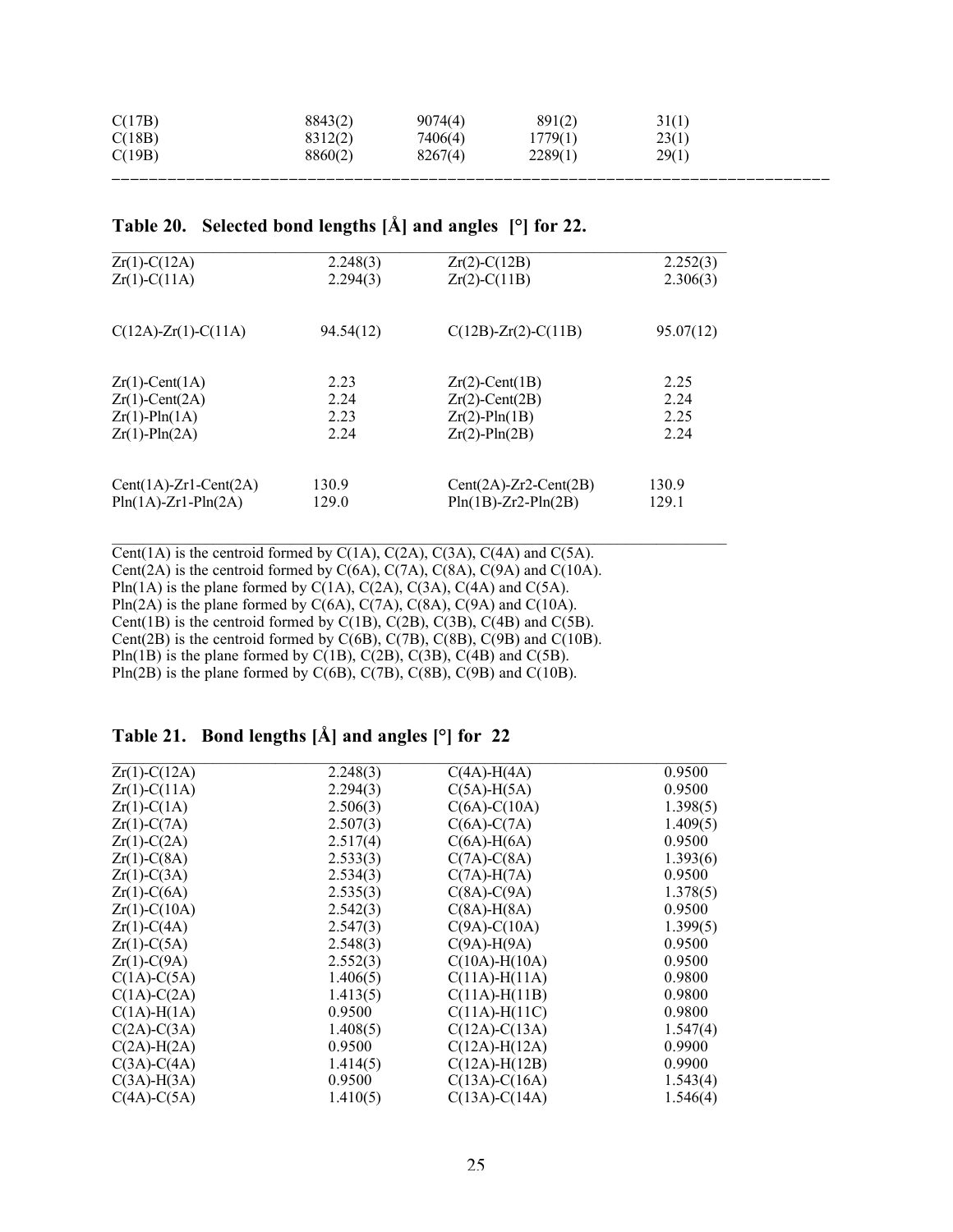| $C(13A) - C(18A)$                       | 1.552(4)         | $C(13B) - C(14B)$             | 1.544(4)                |
|-----------------------------------------|------------------|-------------------------------|-------------------------|
| $C(14A) - C(15A)$                       | 1.523(4)         | $C(13B) - C(18B)$             | 1.556(4)                |
| $C(14A) - H(14A)$                       | 0.9900           | $C(14B) - C(15B)$             | 1.529(4)                |
| $C(14A) - H(14B)$                       | 0.9900           | $C(14B) - H(14C)$             | 0.9900                  |
| $C(15A)$ -H $(15A)$                     | 0.9800           | $C(14B) - H(14D)$             | 0.9900                  |
| $C(15A) - H(15B)$                       | 0.9800           | $C(15B) - H(15D)$             | 0.9800                  |
| $C(15A) - H(15C)$                       | 0.9800           | $C(15B) - H(15E)$             | 0.9800                  |
| $C(16A) - C(17A)$                       | 1.543(4)         | $C(15B) - H(15F)$             | 0.9800                  |
| $C(16A) - H(16A)$                       | 0.9900           | $C(16B) - C(17B)$             | 1.534(5)                |
| $C(16A) - H(16B)$                       | 0.9900           | $C(16B) - H(16C)$             | 0.9900                  |
| $C(17A) - H(17A)$                       | 0.9800           | $C(16B)$ -H $(16D)$           | 0.9900                  |
| $C(17A) - H(17B)$                       | 0.9800           | $C(17B) - H(17D)$             | 0.9800                  |
| $C(17A) - H(17C)$                       | 0.9800           | $C(17B) - H(17E)$             | 0.9800                  |
| $C(18A) - C(19A)$                       | 1.532(5)         | $C(17B) - H(17F)$             | 0.9800                  |
| $C(18A) - H(18A)$                       | 0.9900           | $C(18B) - C(19B)$             | 1.524(4)                |
| $C(18A) - H(18B)$                       | 0.9900           | $C(18B) - H(18C)$             | 0.9900                  |
| $C(19A) - H(19A)$                       | 0.9800           | $C(18B) - H(18D)$             | 0.9900                  |
| $C(19A) - H(19B)$                       | 0.9800           | $C(19B) - H(19D)$             | 0.9800                  |
| $C(19A) - H(19C)$                       | 0.9800           | $C(19B) - H(19E)$             | 0.9800                  |
| $Zr(2)-C(12B)$                          | 2.252(3)         | $C(19B) - H(19F)$             | 0.9800                  |
| $Zr(2) - C(11B)$                        | 2.306(3)         |                               |                         |
| $Zr(2)-C(6B)$                           | 2.502(3)         | $C(12A)$ -Zr(1)-C(11A)        | 94.54(12)               |
| $Zr(2)-C(2B)$                           | 2.526(3)         | $C(12A)$ - $Zr(1)$ - $C(1A)$  | 109.97(11)              |
| $Zr(2)-C(1B)$                           | 2.528(3)         | $C(11A) - Zr(1) - C(1A)$      | 129.04(12)              |
| $Zr(2)$ -C(10B)                         | 2.531(3)         | $C(12A)$ -Zr(1)-C(7A)         | 135.72(13)              |
| $Zr(2)-C(7B)$                           | 2.531(3)         | $C(11A) - Zr(1) - C(7A)$      | 89.25(13)               |
| $Zr(2)-C(3B)$                           | 2.547(3)         | $C(1A) - Zr(1) - C(7A)$       | 101.17(13)              |
| $Zr(2)$ -C(9B)                          | 2.551(3)         | $C(12A) - Zr(1) - C(2A)$      | 136.88(11)              |
| $Zr(2)-C(8B)$                           | 2.554(3)         | $C(11A) - Zr(1) - C(2A)$      | 101.25(12)              |
| $Zr(2)-C(5B)$                           | 2.555(3)         | $C(1A) - Zr(1) - C(2A)$       | 32.67(10)               |
| $Zr(2)-C(4B)$                           | 2.563(3)         | $C(7A)$ -Zr(1)-C(2A)          | 84.75(13)               |
| $C(1B)-C(2B)$                           | 1.403(5)         | $C(12A) - Zr(1) - C(8A)$      | 106.60(13)              |
| $C(1B)-C(5B)$                           | 1.412(5)         | $C(11A) - Zr(1) - C(8A)$      | 76.70(12)               |
| $C(1B)$ -H $(1B)$                       | 0.9500           | $C(1A) - Zr(1) - C(8A)$       | 131.80(12)              |
| $C(2B)$ -C $(3B)$                       | 1.408(4)         | $C(7A)$ - $Zr(1)$ - $C(8A)$   | 32.09(13)               |
| $C(2B)$ -H $(2B)$                       | 0.9500           | $C(2A)$ -Zr(1)-C(8A)          | 115.97(13)              |
| $C(3B)$ -C(4B)                          | 1.394(5)         | $C(12A)$ - $Zr(1)$ - $C(3A)$  | 120.10(11)              |
| $C(3B)$ -H $(3B)$                       | 0.9500           | $C(11A) - Zr(1) - C(3A)$      | 75.44(12)               |
| $C(4B)$ - $C(5B)$                       | 1.412(5)         | $C(1A) - Zr(1) - C(3A)$       | 53.60(11)               |
| $C(4B)$ -H $(4B)$                       | 0.9500           | $C(7A)$ - $Zr(1)$ - $C(3A)$   | 103.56(12)              |
| $C(5B)$ -H $(5B)$                       | 0.9500           | $C(2A)$ -Zr(1)-C(3A)          | 32.38(11)               |
| $C(6B)$ -C(7B)                          | 1.390(5)         | $C(8A)$ -Zr(1)-C(3A)          | 126.66(12)              |
| $C(6B)$ - $C(10B)$                      | 1.415(6)         | $C(12A)$ -Zr(1)-C(6A)         | 124.28(12)              |
| $C(6B)$ -H $(6B)$                       | 0.9500           | $C(11A) - Zr(1) - C(6A)$      | 121.71(12)              |
| $C(7B)$ -C(8B)                          | 1.399(5)         | $C(1A)$ - $Zr(1)$ - $C(6A)$   | 80.24(12)               |
| $C(7B)$ -H $(7B)$                       | 0.9500           | $C(7A)$ -Zr(1)-C(6A)          | 32.46(12)               |
| $C(8B)-C(9B)$                           | 1.400(5)         | $C(2A)$ -Zr(1)-C(6A)          | 79.76(12)               |
|                                         | 0.9500           | $C(8A)$ -Zr(1)-C(6A)          |                         |
| $C(8B)$ -H $(8B)$<br>$C(9B)$ - $C(10B)$ | 1.392(5)         | $C(3A)$ -Zr(1)-C(6A)          | 53.15(13)<br>109.82(12) |
| $C(9B)$ -H $(9B)$                       | 0.9500           | $C(12A)$ -Zr(1)-C(10A)        | 92.60(11)               |
|                                         |                  |                               |                         |
| $C(10B) - H(10B)$                       | 0.9500<br>0.9800 | $C(11A)$ - $Zr(1)$ - $C(10A)$ | 128.72(11)              |
| $C(11B) - H(11D)$                       |                  | $C(1A)$ -Zr(1)-C(10A)         | 95.04(12)               |
| $C(11B) - H(11E)$                       | 0.9800           | $C(7A)$ -Zr(1)-C(10A)         | 53.16(11)               |
| $C(11B) - H(11F)$                       | 0.9800           | $C(2A)$ -Zr(1)-C(10A)         | 107.36(12)              |
| $C(12B) - C(13B)$                       | 1.551(4)         | $C(8A)$ -Zr(1)-C(10A)         | 52.69(11)               |
| $C(12B) - H(12C)$                       | 0.9900           | $C(3A)$ -Zr(1)-C(10A)         | 139.53(12)              |
| $C(12B) - H(12D)$                       | 0.9900           | $C(6A)$ -Zr(1)-C(10A)         | 31.98(12)               |
| $C(13B) - C(16B)$                       | 1.540(4)         | $C(12A)$ -Zr(1)-C(4A)         | 88.83(11)               |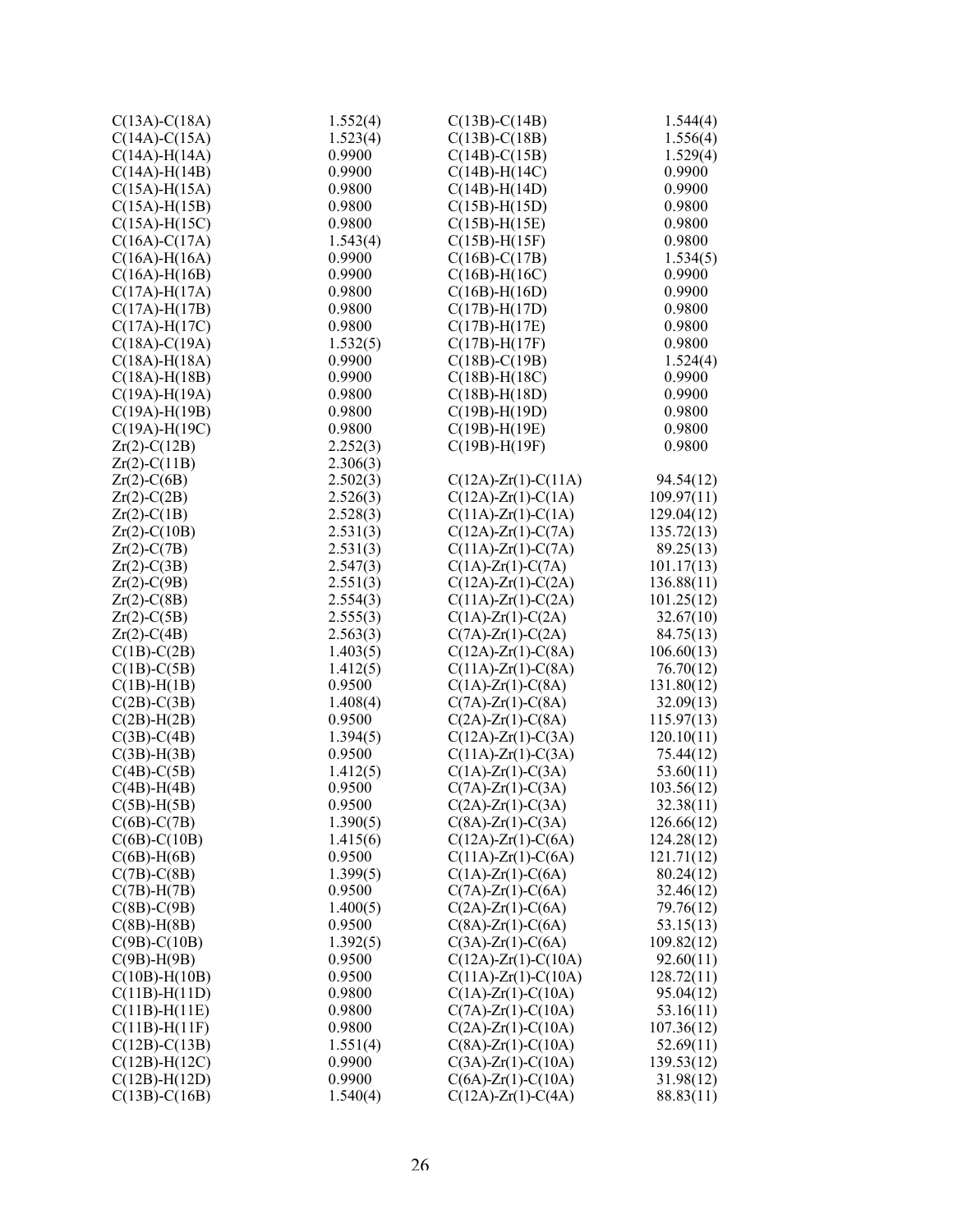| $C(11A) - Zr(1) - C(4A)$    | 84.43(11)  | $Zr(1)$ -C(5A)-H(5A)       | 119.7     |
|-----------------------------|------------|----------------------------|-----------|
| $C(1A)$ -Zr(1)-C(4A)        | 53.52(11)  | $C(10A)-C(6A)-C(7A)$       | 107.2(4)  |
| $C(7A)$ -Zr(1)-C(4A)        | 135.41(12) | $C(10A) - C(6A) - Zr(1)$   | 74.31(19) |
| $C(2A)$ -Zr(1)-C(4A)        | 53.75(11)  | $C(7A) - C(6A) - Zr(1)$    | 72.68(19) |
| $C(8A)$ -Zr(1)-C(4A)        | 156.34(11) | $C(10A)-C(6A)-H(6A)$       | 126.4     |
| $C(3A)$ -Zr(1)-C(4A)        | 32.31(10)  | $C(7A)-C(6A)-H(6A)$        | 126.4     |
| $C(6A)$ -Zr(1)-C(4A)        | 131.41(12) | $Zr(1)$ -C(6A)-H(6A)       | 118.6     |
| $C(10A)$ -Zr(1)-C(4A)       | 146.50(11) | $C(8A)-C(7A)-C(6A)$        | 108.0(3)  |
| $C(12A)$ -Zr(1)-C(5A)       | 83.27(11)  | $C(8A)-C(7A)-Zr(1)$        | 75.0(2)   |
| $C(11A) - Zr(1) - C(5A)$    | 116.35(11) | $C(6A) - C(7A) - Zr(1)$    | 74.86(19) |
| $C(1A)$ - $Zr(1)$ - $C(5A)$ | 32.30(11)  | $C(8A)-C(7A)-H(7A)$        | 126.0     |
| $C(7A)$ -Zr(1)-C(5A)        | 133.36(13) | $C(6A)-C(7A)-H(7A)$        | 126.0     |
| $C(2A)$ -Zr(1)-C(5A)        | 53.75(11)  | $Zr(1) - C(7A) - H(7A)$    | 116.3     |
| $C(8A)$ -Zr(1)-C(5A)        | 163.51(12) | $C(9A)-C(8A)-C(7A)$        | 108.4(3)  |
| $C(3A)$ -Zr(1)-C(5A)        | 53.35(11)  | $C(9A) - C(8A) - Zr(1)$    | 75.04(19) |
| $C(6A)$ -Zr(1)-C(5A)        | 110.41(12) | $C(7A) - C(8A) - Zr(1)$    | 72.9(2)   |
| $C(10A)$ -Zr(1)-C(5A)       | 114.91(11) | $C(9A)-C(8A)-H(8A)$        | 125.8     |
| $C(4A)$ -Zr(1)-C(5A)        | 32.12(10)  | $C(7A)-C(8A)-H(8A)$        | 125.8     |
| $C(12A) - Zr(1) - C(9A)$    | 83.17(12)  | $Zr(1) - C(8A) - H(8A)$    | 118.1     |
| $C(11A) - Zr(1) - C(9A)$    | 99.13(11)  | $C(8A)-C(9A)-C(10A)$       | 108.4(3)  |
| $C(1A) - Zr(1) - C(9A)$     | 126.86(11) | $C(8A)-C(9A)-Zr(1)$        | 73.51(19) |
| $C(7A)$ - $Zr(1)$ - $C(9A)$ | 52.75(12)  | $C(10A) - C(9A) - Zr(1)$   | 73.70(19) |
| $C(2A)$ -Zr(1)-C(9A)        | 132.21(11) | $C(8A)-C(9A)-H(9A)$        | 125.8     |
| $C(8A)$ -Zr(1)-C(9A)        | 31.45(11)  | $C(10A)-C(9A)-H(9A)$       | 125.8     |
| $C(3A)$ -Zr(1)-C(9A)        | 156.16(11) | $Zr(1)-C(9A)-H(9A)$        | 118.9     |
| $C(6A)$ -Zr(1)-C(9A)        | 52.85(12)  | $C(9A)-C(10A)-C(6A)$       | 108.0(3)  |
| $C(10A)$ -Zr(1)-C(9A)       | 31.87(11)  | $C(9A) - C(10A) - Zr(1)$   | 74.43(18) |
| $C(4A) - Zr(1) - C(9A)$     | 171.46(11) | $C(6A) - C(10A) - Zr(1)$   | 73.71(19) |
| $C(5A)$ -Zr(1)-C(9A)        | 142.81(11) | $C(9A)-C(10A)-H(10A)$      | 126.0     |
| $C(5A)-C(1A)-C(2A)$         | 108.6(3)   | $C(6A) - C(10A) - H(10A)$  | 126.0     |
| $C(5A) - C(1A) - Zr(1)$     | 75.50(19)  | $Zr(1)$ -C(10A)-H(10A)     | 117.8     |
| $C(2A) - C(1A) - Zr(1)$     | 74.08(19)  | $Zr(1)$ -C(11A)-H(11A)     | 109.5     |
| $C(5A)-C(1A)-H(1A)$         | 125.7      | $Zr(1) - C(11A) - H(11B)$  | 109.5     |
| $C(2A) - C(1A) - H(1A)$     | 125.7      | $H(11A)-C(11A)-H(11B)$     | 109.5     |
| $Zr(1) - C(1A) - H(1A)$     | 116.7      | $Zr(1)$ -C(11A)-H(11C)     | 109.5     |
| $C(3A) - C(2A) - C(1A)$     | 107.3(3)   | $H(11A)-C(11A)-H(11C)$     | 109.5     |
| $C(3A) - C(2A) - Zr(1)$     | 74.5(2)    | $H(11B) - C(11A) - H(11C)$ | 109.5     |
| $C(1A)-C(2A)-Zr(1)$         | 73.2(2)    | $C(13A) - C(12A) - Zr(1)$  | 147.8(2)  |
| $C(3A)-C(2A)-H(2A)$         | 126.3      | $C(13A)-C(12A)-H(12A)$     | 99.8      |
| $C(1A)-C(2A)-H(2A)$         | 126.3      | $Zr(1) - C(12A) - H(12A)$  | 99.8      |
| $Zr(1) - C(2A) - H(2A)$     | 118.0      | $C(13A) - C(12A) - H(12B)$ | 99.8      |
| $C(2A)$ -C(3A)-C(4A)        | 108.4(3)   | $Zr(1) - C(12A) - H(12B)$  | 99.8      |
| $C(2A) - C(3A) - Zr(1)$     | 73.1(2)    | $H(12A) - C(12A) - H(12B)$ | 104.1     |
| $C(4A) - C(3A) - Zr(1)$     | 74.35(19)  | $C(16A) - C(13A) - C(14A)$ | 110.7(2)  |
| $C(2A)-C(3A)-H(3A)$         | 125.8      | $C(16A) - C(13A) - C(12A)$ | 109.3(2)  |
| $C(4A) - C(3A) - H(3A)$     | 125.8      | $C(14A) - C(13A) - C(12A)$ | 109.5(3)  |
| $Zr(1) - C(3A) - H(3A)$     | 118.6      | $C(16A) - C(13A) - C(18A)$ | 111.1(3)  |
| $C(5A)$ -C(4A)-C(3A)        | 107.8(3)   | $C(14A) - C(13A) - C(18A)$ | 106.0(2)  |
| $C(5A) - C(4A) - Zr(1)$     | 73.99(18)  | $C(12A) - C(13A) - C(18A)$ | 110.3(2)  |
| $C(3A) - C(4A) - Zr(1)$     | 73.34(18)  | $C(15A) - C(14A) - C(13A)$ | 116.0(2)  |
| $C(5A)-C(4A)-H(4A)$         | 126.1      | $C(15A) - C(14A) - H(14A)$ | 108.3     |
| $C(3A)-C(4A)-H(4A)$         | 126.1      | $C(13A) - C(14A) - H(14A)$ | 108.3     |
| $Zr(1) - C(4A) - H(4A)$     | 118.5      | $C(15A) - C(14A) - H(14B)$ | 108.3     |
| $C(1A)-C(5A)-C(4A)$         | 107.8(3)   | $C(13A) - C(14A) - H(14B)$ | 108.3     |
| $C(1A)-C(5A)-Zr(1)$         | 72.21(18)  | $H(14A) - C(14A) - H(14B)$ | 107.4     |
| $C(4A)-C(5A)-Zr(1)$         | 73.89(18)  | $C(14A) - C(15A) - H(15A)$ | 109.5     |
| $C(1A)-C(5A)-H(5A)$         | 126.1      | $C(14A) - C(15A) - H(15B)$ | 109.5     |
| $C(4A)-C(5A)-H(5A)$         | 126.1      | $H(15A) - C(15A) - H(15B)$ | 109.5     |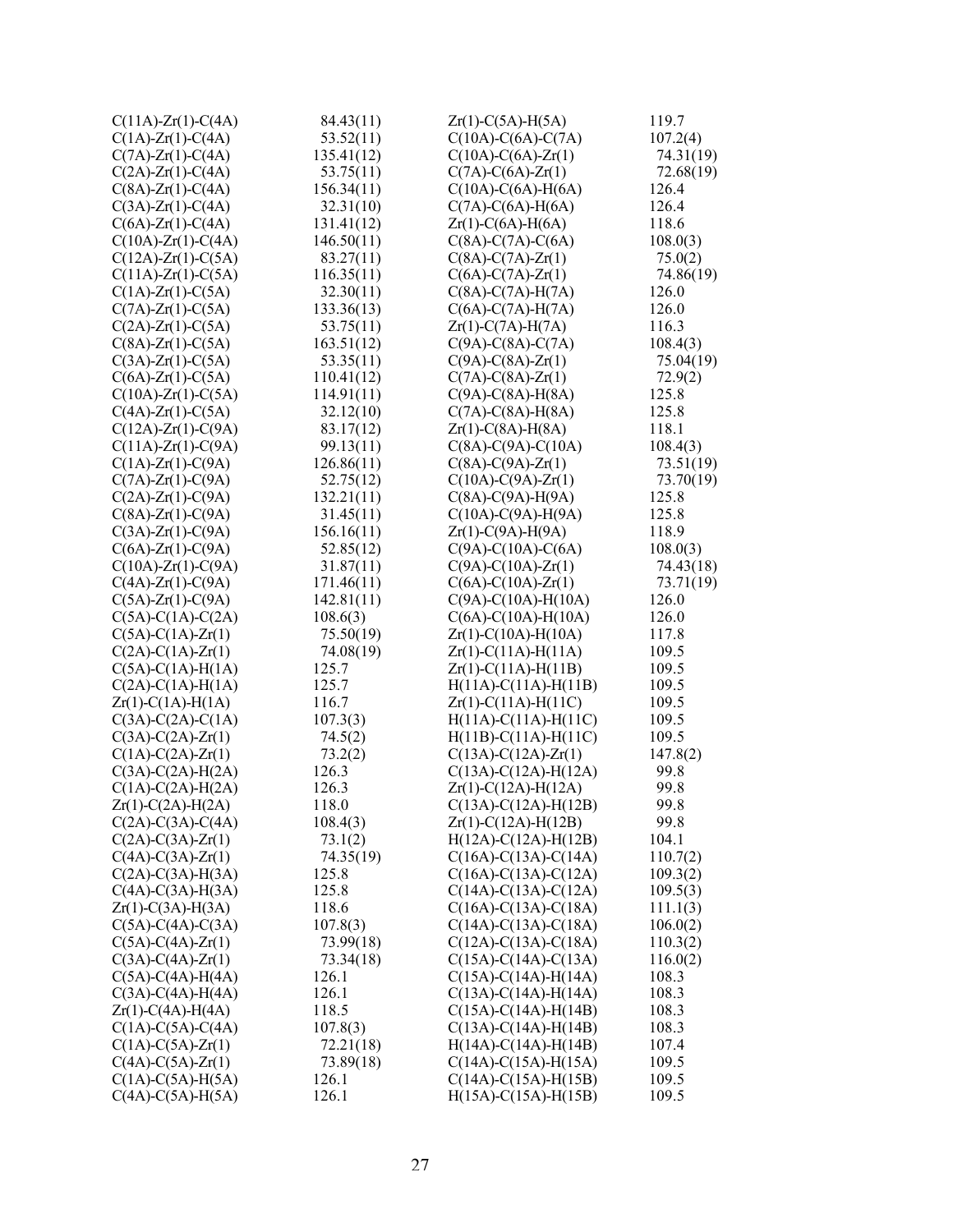| $C(14A) - C(15A) - H(15C)$   | 109.5      | $C(2B) - Zr(2) - C(9B)$                            | 128.27(11) |
|------------------------------|------------|----------------------------------------------------|------------|
| $H(15A)-C(15A)-H(15C)$       | 109.5      | $C(1B) - Zr(2) - C(9B)$                            | 133.36(11) |
| $H(15B) - C(15A) - H(15C)$   | 109.5      | $C(10B) - Zr(2) - C(9B)$                           | 31.79(11)  |
| $C(17A) - C(16A) - C(13A)$   | 115.8(3)   | $C(7B) - Zr(2) - C(9B)$                            | 53.12(11)  |
| $C(17A) - C(16A) - H(16A)$   | 108.3      | $C(3B) - Zr(2) - C(9B)$                            | 143.86(12) |
| $C(13A) - C(16A) - H(16A)$   | 108.3      | $C(12B) - Zr(2) - C(8B)$                           | 89.99(12)  |
| $C(17A) - C(16A) - H(16B)$   | 108.3      | $C(11B) - Zr(2) - C(8B)$                           | 128.08(12) |
| $C(13A)-C(16A)-H(16B)$       | 108.3      | $C(6B)$ -Zr(2)-C(8B)                               | 52.75(12)  |
| $H(16A) - C(16A) - H(16B)$   | 107.4      | $C(2B) - Zr(2) - C(8B)$                            | 96.65(11)  |
| $C(16A) - C(17A) - H(17A)$   | 109.5      | $C(1B) - Zr(2) - C(8B)$                            | 109.72(11) |
| $C(16A) - C(17A) - H(17B)$   | 109.5      | $C(10B)$ - $Zr(2)$ - $C(8B)$                       | 52.77(12)  |
| $H(17A) - C(17A) - H(17B)$   | 109.5      | $C(7B)$ -Zr(2)-C(8B)                               | 31.92(11)  |
| $C(16A) - C(17A) - H(17C)$   | 109.5      | $C(3B)$ -Zr(2)-C(8B)                               | 115.38(11) |
| $H(17A) - C(17A) - H(17C)$   | 109.5      | $C(9B)$ -Zr(2)-C(8B)                               | 31.82(11)  |
|                              | 109.5      |                                                    |            |
| $H(17B) - C(17A) - H(17C)$   |            | $C(12B)$ -Zr(2)-C(5B)                              | 119.98(11) |
| $C(19A) - C(18A) - C(13A)$   | 116.3(3)   | $C(11B) - Zr(2) - C(5B)$                           | 75.86(12)  |
| $C(19A) - C(18A) - H(18A)$   | 108.2      | $C(6B)$ - $Zr(2)$ - $C(5B)$                        | 103.96(12) |
| $C(13A) - C(18A) - H(18A)$   | 108.2      | $C(2B)$ -Zr(2)-C(5B)                               | 53.26(11)  |
| $C(19A) - C(18A) - H(18B)$   | 108.2      | $C(1B) - Zr(2) - C(5B)$                            | 32.25(10)  |
| $C(13A) - C(18A) - H(18B)$   | 108.2      | $C(10B) - Zr(2) - C(5B)$                           | 125.82(12) |
| $H(18A)-C(18A)-H(18B)$       | 107.4      | $C(7B)$ -Zr(2)-C(5B)                               | 111.63(12) |
| $C(18A) - C(19A) - H(19A)$   | 109.5      | $C(3B)$ -Zr(2)-C(5B)                               | 53.04(11)  |
| $C(18A) - C(19A) - H(19B)$   | 109.5      | $C(9B)$ -Zr(2)-C(5B)                               | 156.43(11) |
| H(19A)-C(19A)-H(19B)         | 109.5      | $C(8B)$ - $Zr(2)$ - $C(5B)$                        | 141.82(11) |
| $C(18A) - C(19A) - H(19C)$   | 109.5      | $C(12B)$ -Zr(2)-C(4B)                              | 88.98(11)  |
| H(19A)-C(19A)-H(19C)         | 109.5      | $C(11B) - Zr(2) - C(4B)$                           | 85.09(12)  |
| $H(19B) - C(19A) - H(19C)$   | 109.5      | $C(6B)$ -Zr(2)-C(4B)                               | 134.95(12) |
| $C(12B)$ -Zr(2)-C(11B)       | 95.07(12)  | $C(2B)$ - $Zr(2)$ - $C(4B)$                        | 52.87(10)  |
| $C(12B)$ - $Zr(2)$ - $C(6B)$ | 135.95(12) | $C(1B) - Zr(2) - C(4B)$                            | 53.06(10)  |
| $C(11B) - Zr(2) - C(6B)$     | 92.43(13)  | $C(10B) - Zr(2) - C(4B)$                           | 155.88(13) |
| $C(12B) - Zr(2) - C(2B)$     | 109.47(11) | $C(7B)$ -Zr(2)-C(4B)                               | 131.19(11) |
| $C(11B) - Zr(2) - C(2B)$     | 129.13(12) | $C(3B)$ -Zr(2)-C(4B)                               | 31.65(11)  |
| $C(6B)$ -Zr(2)-C(2B)         | 98.65(12)  | $C(9B)$ -Zr(2)-C(4B)                               | 171.54(11) |
| $C(12B) - Zr(2) - C(1B)$     | 136.13(11) | $C(8B)$ -Zr(2)-C(4B)                               | 146.75(11) |
| $C(11B) - Zr(2) - C(1B)$     | 101.64(12) | $C(5B)$ - $Zr(2)$ - $C(4B)$                        | 32.02(11)  |
| $C(6B)$ -Zr(2)-C(1B)         | 83.86(12)  |                                                    | 108.0(3)   |
|                              | 32.24(10)  | $C(2B) - C(1B) - C(5B)$<br>$C(2B) - C(1B) - Zr(2)$ |            |
| $C(2B)$ -Zr(2)-C(1B)         |            |                                                    | 73.81(19)  |
| $C(12B) - Zr(2) - C(10B)$    | 108.28(13) | $C(5B) - C(1B) - Zr(2)$                            | 74.92(19)  |
| $C(11B) - Zr(2) - C(10B)$    | 76.89(12)  | $C(2B) - C(1B) - H(1B)$                            | 126.0      |
| $C(6B)$ -Zr(2)-C(10B)        | 32.65(13)  | $C(5B) - C(1B) - H(1B)$                            | 126.0      |
| $C(2B)$ - $Zr(2)$ - $C(10B)$ | 130.55(12) | $Zr(2) - C(1B) - H(1B)$                            | 117.3      |
| $C(1B) - Zr(2) - C(10B)$     | 114.90(12) | $C(1B)-C(2B)-C(3B)$                                | 108.1(3)   |
| $C(12B) - Zr(2) - C(7B)$     | 121.12(13) | $C(1B) - C(2B) - Zr(2)$                            | 73.94(18)  |
| $C(11B) - Zr(2) - C(7B)$     | 124.36(12) | $C(3B)-C(2B)-Zr(2)$                                | 74.68(17)  |
| $C(6B)$ -Zr(2)-C(7B)         | 32.05(12)  | $C(1B)-C(2B)-H(2B)$                                | 125.9      |
| $C(2B)$ - $Zr(2)$ - $C(7B)$  | 79.77(11)  | $C(3B) - C(2B) - H(2B)$                            | 125.9      |
| $C(1B) - Zr(2) - C(7B)$      | 81.18(11)  | $Zr(2) - C(2B) - H(2B)$                            | 117.4      |
| $C(10B) - Zr(2) - C(7B)$     | 53.50(13)  | $C(4B) - C(3B) - C(2B)$                            | 108.0(3)   |
| $C(12B) - Zr(2) - C(3B)$     | 82.93(11)  | $C(4B) - C(3B) - Zr(2)$                            | 74.80(18)  |
| $C(11B) - Zr(2) - C(3B)$     | 116.52(12) | $C(2B) - C(3B) - Zr(2)$                            | 73.10(17)  |
| $C(6B) - Zr(2) - C(3B)$      | 130.85(12) | $C(4B) - C(3B) - H(3B)$                            | 126.0      |
| $C(2B) - Zr(2) - C(3B)$      | 32.22(10)  | $C(2B) - C(3B) - H(3B)$                            | 126.0      |
| $C(1B) - Zr(2) - C(3B)$      | 53.30(10)  | $Zr(2) - C(3B) - H(3B)$                            | 118.0      |
| $C(10B) - Zr(2) - C(3B)$     | 162.36(12) | $C(3B)$ -C(4B)-C(5B)                               | 108.6(3)   |
| $C(7B)$ -Zr(2)-C(3B)         | 109.18(11) | $C(3B) - C(4B) - Zr(2)$                            | 73.54(19)  |
| $C(12B) - Zr(2) - C(9B)$     | 82.84(11)  | $C(5B) - C(4B) - Zr(2)$                            | 73.69(19)  |
| $C(11B) - Zr(2) - C(9B)$     | 97.72(12)  | $C(3B) - C(4B) - H(4B)$                            | 125.7      |
| $C(6B)$ -Zr(2)-C(9B)         | 53.12(11)  | $C(5B)$ -C(4B)-H(4B)                               | 125.7      |
|                              |            |                                                    |            |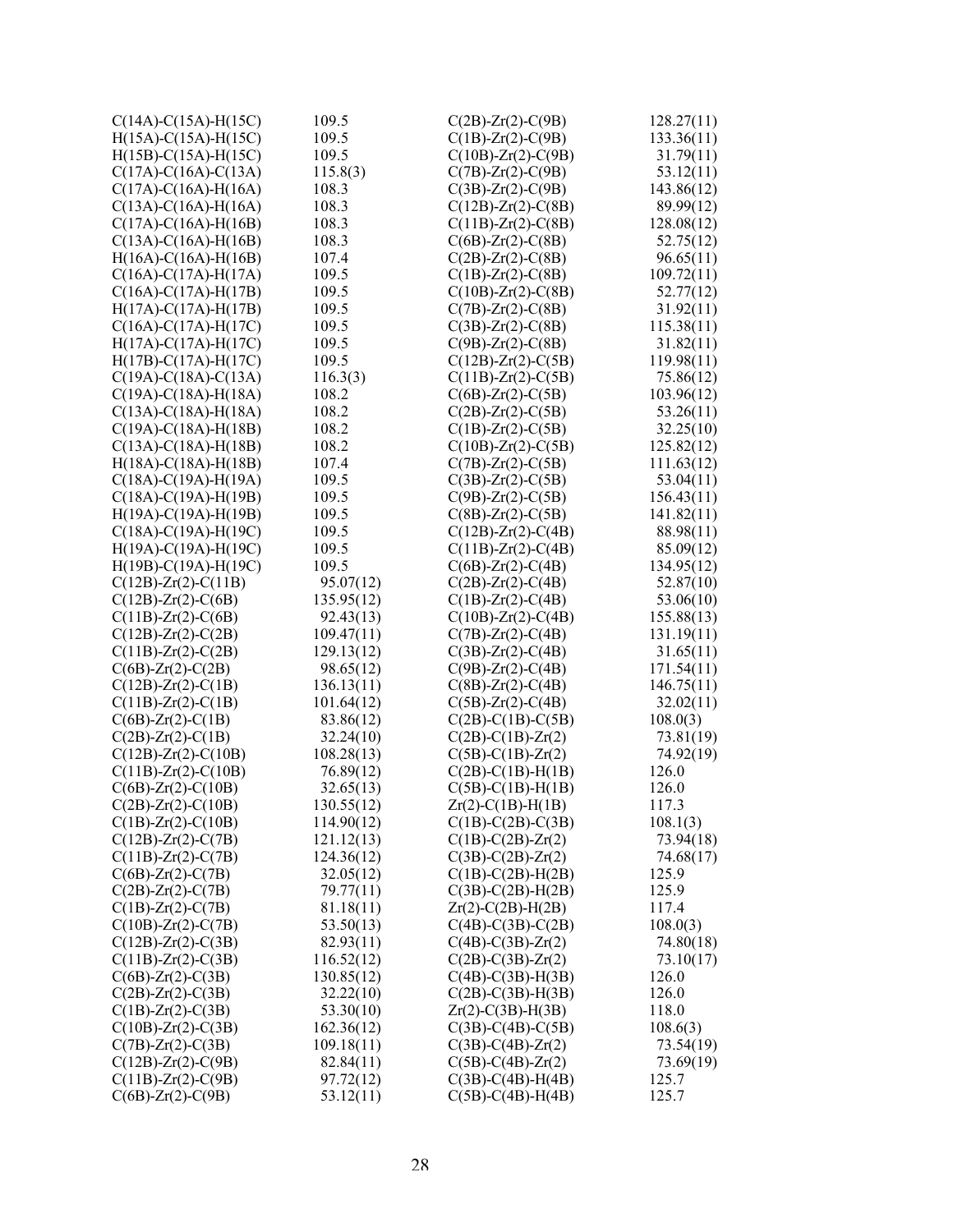| $Zr(2) - C(4B) - H(4B)$     | 118.9     | $C(13B) - C(12B) - H(12D)$ | 100.0    |
|-----------------------------|-----------|----------------------------|----------|
| $C(4B)$ -C(5B)-C(1B)        | 107.3(3)  | $Zr(2)-C(12B)-H(12D)$      | 100.0    |
| $C(4B)$ - $C(5B)$ - $Zr(2)$ | 74.3(2)   | $H(12C) - C(12B) - H(12D)$ | 104.2    |
| $C(1B)-C(5B)-Zr(2)$         | 72.83(19) | $C(16B) - C(13B) - C(14B)$ | 111.1(3) |
| $C(4B)$ - $C(5B)$ -H $(5B)$ | 126.4     | $C(16B) - C(13B) - C(12B)$ | 109.5(2) |
| $C(1B)-C(5B)-H(5B)$         | 126.4     | $C(14B) - C(13B) - C(12B)$ | 109.6(3) |
| $Zr(2)$ -C(5B)-H(5B)        | 118.5     | $C(16B) - C(13B) - C(18B)$ | 110.8(3) |
| $C(7B) - C(6B) - C(10B)$    | 108.6(3)  | $C(14B) - C(13B) - C(18B)$ | 106.4(2) |
| $C(7B)$ - $C(6B)$ - $Zr(2)$ | 75.13(19) | $C(12B) - C(13B) - C(18B)$ | 109.3(3) |
| $C(10B) - C(6B) - Zr(2)$    | 74.79(19) | $C(15B) - C(14B) - C(13B)$ | 116.5(2) |
| $C(7B)-C(6B)-H(6B)$         | 125.7     | $C(15B) - C(14B) - H(14C)$ | 108.2    |
| $C(10B) - C(6B) - H(6B)$    | 125.7     | $C(13B) - C(14B) - H(14C)$ | 108.2    |
| $Zr(2)$ -C(6B)-H(6B)        | 116.4     | $C(15B) - C(14B) - H(14D)$ | 108.2    |
| $C(6B)$ -C(7B)-C(8B)        | 107.4(3)  | $C(13B) - C(14B) - H(14D)$ | 108.2    |
| $C(6B)$ - $C(7B)$ - $Zr(2)$ | 72.8(2)   | $H(14C) - C(14B) - H(14D)$ | 107.3    |
| $C(8B) - C(7B) - Zr(2)$     | 74.9(2)   | $C(14B) - C(15B) - H(15D)$ | 109.5    |
| $C(6B)-C(7B)-H(7B)$         | 126.3     | $C(14B) - C(15B) - H(15E)$ | 109.5    |
| $C(8B) - C(7B) - H(7B)$     | 126.3     | $H(15D) - C(15B) - H(15E)$ | 109.5    |
| $Zr(2) - C(7B) - H(7B)$     | 118.0     | $C(14B) - C(15B) - H(15F)$ | 109.5    |
| $C(7B)$ -C(8B)-C(9B)        | 108.6(3)  | $H(15D) - C(15B) - H(15F)$ | 109.5    |
| $C(7B) - C(8B) - Zr(2)$     | 73.1(2)   | $H(15E) - C(15B) - H(15F)$ | 109.5    |
| $C(9B)$ - $C(8B)$ - $Zr(2)$ | 74.0(2)   | $C(17B) - C(16B) - C(13B)$ | 115.3(3) |
| $C(7B)$ - $C(8B)$ - $H(8B)$ | 125.7     | $C(17B) - C(16B) - H(16C)$ | 108.5    |
| $C(9B) - C(8B) - H(8B)$     | 125.7     | $C(13B) - C(16B) - H(16C)$ | 108.5    |
| $Zr(2) - C(8B) - H(8B)$     | 119.0     | $C(17B) - C(16B) - H(16D)$ | 108.5    |
| $C(10B) - C(9B) - C(8B)$    | 108.1(3)  | $C(13B) - C(16B) - H(16D)$ | 108.5    |
| $C(10B) - C(9B) - Zr(2)$    | 73.3(2)   | $H(16C) - C(16B) - H(16D)$ | 107.5    |
| $C(8B)$ - $C(9B)$ - $Zr(2)$ | 74.22(19) | $C(16B) - C(17B) - H(17D)$ | 109.5    |
| $C(10B) - C(9B) - H(9B)$    | 125.9     | $C(16B) - C(17B) - H(17E)$ | 109.5    |
| $C(8B)-C(9B)-H(9B)$         | 125.9     | $H(17D) - C(17B) - H(17E)$ | 109.5    |
| $Zr(2)$ -C(9B)-H(9B)        | 118.4     | $C(16B) - C(17B) - H(17F)$ | 109.5    |
| $C(9B) - C(10B) - C(6B)$    | 107.3(4)  | $H(17D) - C(17B) - H(17F)$ | 109.5    |
| $C(9B) - C(10B) - Zr(2)$    | 74.89(19) | $H(17E) - C(17B) - H(17F)$ | 109.5    |
| $C(6B) - C(10B) - Zr(2)$    | 72.56(19) | $C(19B) - C(18B) - C(13B)$ | 116.4(3) |
| $C(9B) - C(10B) - H(10B)$   | 126.4     | $C(19B) - C(18B) - H(18C)$ | 108.2    |
| $C(6B) - C(10B) - H(10B)$   | 126.4     | $C(13B) - C(18B) - H(18C)$ | 108.2    |
| $Zr(2) - C(10B) - H(10B)$   | 118.2     | $C(19B) - C(18B) - H(18D)$ | 108.2    |
| $Zr(2) - C(11B) - H(11D)$   | 109.5     | $C(13B) - C(18B) - H(18D)$ | 108.2    |
| $Zr(2)-C(11B)-H(11E)$       | 109.5     | $H(18C) - C(18B) - H(18D)$ | 107.3    |
| $H(11D)-C(11B)-H(11E)$      | 109.5     | $C(18B) - C(19B) - H(19D)$ | 109.5    |
| $Zr(2) - C(11B) - H(11F)$   | 109.5     | C(18B)-C(19B)-H(19E)       | 109.5    |
| $H(11D)-C(11B)-H(11F)$      | 109.5     | H(19D)-C(19B)-H(19E)       | 109.5    |
| $H(11E) - C(11B) - H(11F)$  | 109.5     | $C(18B) - C(19B) - H(19F)$ | 109.5    |
| $C(13B) - C(12B) - Zr(2)$   | 147.2(2)  | $H(19D) - C(19B) - H(19F)$ | 109.5    |
| $C(13B) - C(12B) - H(12C)$  | 100.0     | H(19E)-C(19B)-H(19F)       | 109.5    |
| $Zr(2)$ -C(12B)-H(12C)      | 100.0     |                            |          |

Cent(1A) is the centroid formed by  $C(1A)$ ,  $C(2A)$ ,  $C(3A)$ ,  $C(4A)$  and  $C(5A)$ . Cent(2A) is the centroid formed by  $C(6A)$ ,  $C(7A)$ ,  $C(8A)$ ,  $C(9A)$  and  $C(10A)$ . Pln(1A) is the plane formed by  $C(1A)$ ,  $C(2A)$ ,  $C(3A)$ ,  $C(4A)$  and  $C(5A)$ . Pln(2A) is the plane formed by  $C(6A)$ ,  $C(7A)$ ,  $C(8A)$ ,  $C(9A)$  and  $C(10A)$ . Cent(1B) is the centroid formed by  $C(1B)$ ,  $C(2B)$ ,  $C(3B)$ ,  $C(4B)$  and  $C(5B)$ . Cent(2B) is the centroid formed by  $C(6B)$ ,  $C(7B)$ ,  $C(8B)$ ,  $C(9B)$  and  $C(10B)$ . Pln(1B) is the plane formed by C(1B), C(2B), C(3B), C(4B) and C(5B). Pln(2B) is the plane formed by  $C(6B)$ ,  $C(7B)$ ,  $C(8B)$ ,  $C(9B)$  and  $C(10B)$ .